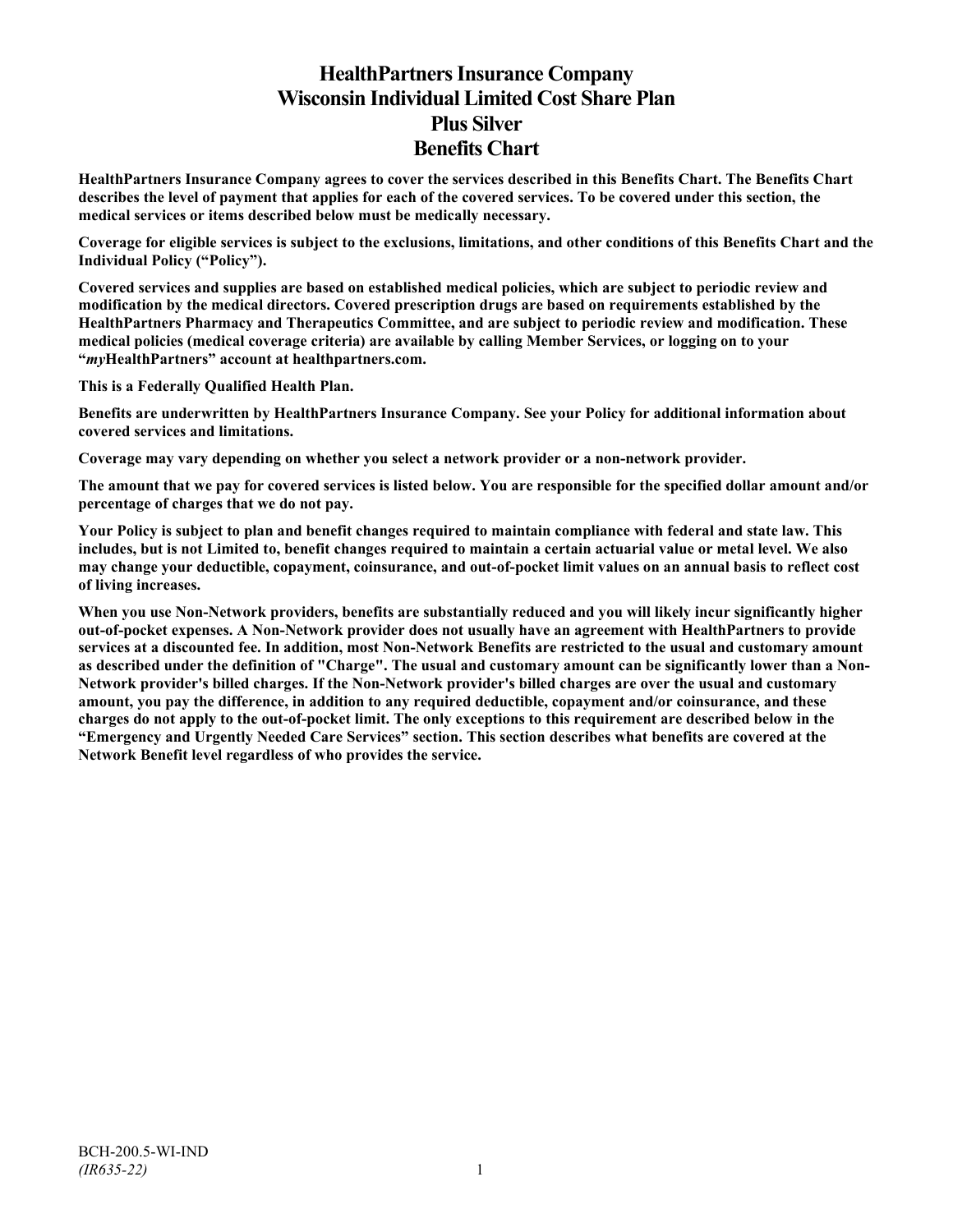# **These definitions apply to the Benefits Chart. They also apply to your Policy.**

| <b>Biosimilar Drug:</b> | A prescription drug, approved by the Food and Drug Administration (FDA), that the FDA has<br>determined is biosimilar to and interchangeable with a biological brand name drug. Biosimilar<br>drugs are not considered generic drugs and are not covered under the generic drug benefit.                                                                                                                                                                                                                                                                                                                                     |
|-------------------------|------------------------------------------------------------------------------------------------------------------------------------------------------------------------------------------------------------------------------------------------------------------------------------------------------------------------------------------------------------------------------------------------------------------------------------------------------------------------------------------------------------------------------------------------------------------------------------------------------------------------------|
| <b>Brand Name Drug:</b> | A prescription drug, approved by the Food and Drug Administration (FDA), that is manufactured,<br>sold or licensed for sale under a trademark by the pharmaceutical company that originally<br>researched and developed the drug. Brand name drugs have the same active-ingredient formula as<br>the generic version of the drug. However, generic drugs are manufactured and sold by other drug<br>manufacturers and are generally not available until after the patent on the brand name drug has<br>expired. A few brand name drugs may be covered at the generic benefit level if this is indicated on<br>the formulary. |
| <b>Calendar Year:</b>   | This is the 12-month period beginning 12:01 A.M. Central Time, on January 1, and ending 12:00<br>A.M. Central Time of the next following December 31.                                                                                                                                                                                                                                                                                                                                                                                                                                                                        |
| Charge:                 | For covered services delivered by a network provider, this is the provider's discounted fee for a<br>given medical/surgical service, procedure or item.                                                                                                                                                                                                                                                                                                                                                                                                                                                                      |
|                         | For covered services delivered by non-network providers, a contracted rate may apply if such<br>arrangement is available to HealthPartners.                                                                                                                                                                                                                                                                                                                                                                                                                                                                                  |
|                         | For the Usual and Customary Charge for covered services delivered by non-network providers,<br>our payment is calculated using one of the following options in the following order, depending on<br>availability: 1) a percentage of the Medicare fee schedule; 2) a comparable schedule if the service<br>is not on the Medicare fee schedule; or 3) a commercially reasonable rate for such service if a fee<br>schedule is not available.                                                                                                                                                                                 |
|                         | The Usual and Customary Charge is the maximum amount allowed that we consider in the<br>calculation of the payment of charges incurred for certain covered services. You must pay for any<br>charges above the usual and customary charge, and they do not apply to the out-of-pocket limit.                                                                                                                                                                                                                                                                                                                                 |
|                         | A charge is incurred for covered ambulatory medical and surgical services, on the date the service<br>or item is provided. A charge is incurred for covered inpatient services, on the date of admission to<br>a hospital. To be covered, a charge must be incurred on or after your effective date and on or<br>before the termination date.                                                                                                                                                                                                                                                                                |
|                         | Copayment/Coinsurance: The specified dollar amount, or percentage, of charges incurred for covered services, which we do<br>not pay, but which you must pay, each time you receive certain medical services, procedures or<br>items. Our payment for those covered services or items begins after the copayment or coinsurance<br>is satisfied. Covered services or items requiring a copayment or coinsurance are specified in this<br>Benefits Chart.                                                                                                                                                                      |
|                         | For services provided by a network provider:                                                                                                                                                                                                                                                                                                                                                                                                                                                                                                                                                                                 |
|                         | An amount which is listed as a flat dollar copayment is applied to a network provider's discounted<br>charges for a given service. However, if the network provider's discounted charges for a service or<br>item is less than the flat dollar copayment, you will pay the network provider's discounted charge.<br>An amount which is listed as a percentage of charges or coinsurance is based on the network<br>provider's discounted charges, calculated at the time the claim is processed, which may include an<br>agreed upon fee schedule rate for case rate or withhold arrangements.                               |
|                         | For services provided by a Non-Network provider:                                                                                                                                                                                                                                                                                                                                                                                                                                                                                                                                                                             |
|                         | Any copayment or coinsurance is applied to the lesser of the provider's charges or the usual and<br>customary charge for a service.                                                                                                                                                                                                                                                                                                                                                                                                                                                                                          |
|                         | A copayment or coinsurance is due at the time a service is provided, or when billed by the<br>provider. The copayment or coinsurance applicable for a scheduled visit with a network provider<br>will be collected for each visit, late cancellation and failed appointment.                                                                                                                                                                                                                                                                                                                                                 |
|                         |                                                                                                                                                                                                                                                                                                                                                                                                                                                                                                                                                                                                                              |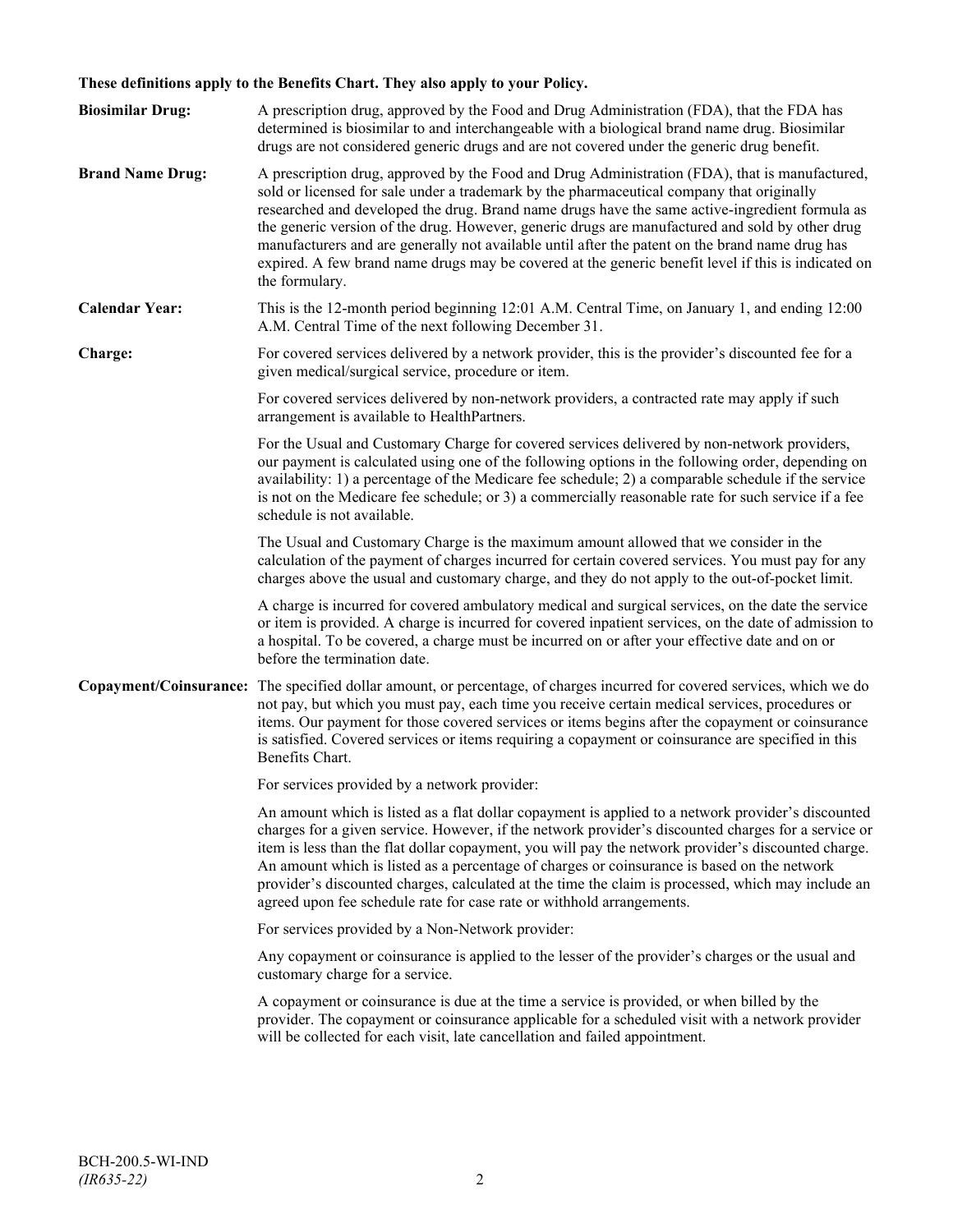| Deductible:                     | The specified dollar amount of charges incurred for covered services, which we do not pay, but an<br>enrollee or a family has to pay first in a calendar year. Our payment for those services or items<br>begins after the deductible is satisfied. For network providers, the amount of the charges that apply<br>to the deductible are based on the network provider's discounted charges, calculated at the time<br>the claim is processed, which may include an agreed upon fee schedule rate for case rate or<br>withhold arrangements. For non-network providers, the amount of charges that apply to the<br>deductible are the lesser of the provider's charges or the usual and customary charge for a service. |
|---------------------------------|-------------------------------------------------------------------------------------------------------------------------------------------------------------------------------------------------------------------------------------------------------------------------------------------------------------------------------------------------------------------------------------------------------------------------------------------------------------------------------------------------------------------------------------------------------------------------------------------------------------------------------------------------------------------------------------------------------------------------|
|                                 | Any amounts paid or reimbursed by a third party, including, but not Limited to: point of service<br>rebates, manufacturer coupons, manufacturer debit cards or other forms of direct reimbursement to<br>an Insured for a product or service, will not apply toward your deductible, to the extent permitted<br>under state and federal law.                                                                                                                                                                                                                                                                                                                                                                            |
|                                 | Your plan has an embedded deductible. This means once a member meets the individual<br>deductible, the plan begins paying benefits for that person. If two or more members of the family<br>meet the family deductible, the plan begins paying benefits for all members of the family,<br>regardless of whether each member has met the individual deductible. However, a member may<br>not contribute more than the individual deductible toward the family deductible.                                                                                                                                                                                                                                                |
|                                 | All services are subject to the deductible unless otherwise indicated below in this Benefits Chart.                                                                                                                                                                                                                                                                                                                                                                                                                                                                                                                                                                                                                     |
| Formulary:                      | This is a current list, which may be revised from time to time, of prescription drugs, medications,<br>equipment and supplies covered by us as indicated in this Benefits Chart which are covered at the<br>highest benefit level. Some drugs on the formulary may require prior authorization to be covered<br>as formulary drugs. The formulary, and information on drugs that require prior authorization, are<br>available by calling Member Services, or logging on to your "myHealthPartners" account at<br>healthpartners.com.                                                                                                                                                                                   |
| <b>Generic Drug:</b>            | A prescription drug, approved by the Food and Drug Administration (FDA), that the FDA has<br>determined is comparable to a brand name drug product in dosage form, strength, route of<br>administration, quality, intended use and documented bioequivalence. Generally, generic drugs<br>cost less than brand name drugs. Some brand name drugs may be covered at the generic drug<br>benefit level if this is indicated on the formulary.                                                                                                                                                                                                                                                                             |
| <b>Indian Health Providers:</b> | These are health care centers operated by Indian Health Service, an Indian Tribe, tribal<br>organization, or an urban Indian organization or through referral under contract health services.                                                                                                                                                                                                                                                                                                                                                                                                                                                                                                                           |
| <b>Non-Formulary Drug:</b>      | This is a prescription drug, approved by the Food and Drug Administration (FDA), that is not on<br>the formulary, is medically necessary and is not investigative or experimental or otherwise<br>excluded under your Policy.                                                                                                                                                                                                                                                                                                                                                                                                                                                                                           |
| <b>Out-of-Pocket Expenses:</b>  | You pay the specified copayments/coinsurance and deductibles applicable for particular services,<br>subject to the out-of-pocket limit described below. These amounts are in addition to the monthly<br>enrollment payments.                                                                                                                                                                                                                                                                                                                                                                                                                                                                                            |
| <b>Out-of-Pocket Limit:</b>     | You pay the copayments/coinsurance and deductibles for covered services, to the individual or<br>family out-of-pocket limit. Thereafter we cover 100% of charges incurred for all other covered<br>services, for the rest of the calendar year. You pay amounts greater than the out-of-pocket limit if<br>you exceed any visits or day limits.                                                                                                                                                                                                                                                                                                                                                                         |
|                                 | Non-Network Benefits above the usual and customary charge (see definition of charge above) do<br>not apply to the out-of-pocket limit.                                                                                                                                                                                                                                                                                                                                                                                                                                                                                                                                                                                  |
|                                 | Non-Network Benefits for transplant surgery do not apply to the out-of-pocket limit.                                                                                                                                                                                                                                                                                                                                                                                                                                                                                                                                                                                                                                    |
|                                 | You are responsible to keep track of the out-of-pocket expenses. Contact our Member Services<br>department for assistance in determining the amount paid by the enrollee for specific eligible<br>services received. Claims for reimbursement under the out-of-pocket limit provisions are subject<br>to the same time limits and provisions described under the "Claims Provisions" section of the<br>Contract.                                                                                                                                                                                                                                                                                                        |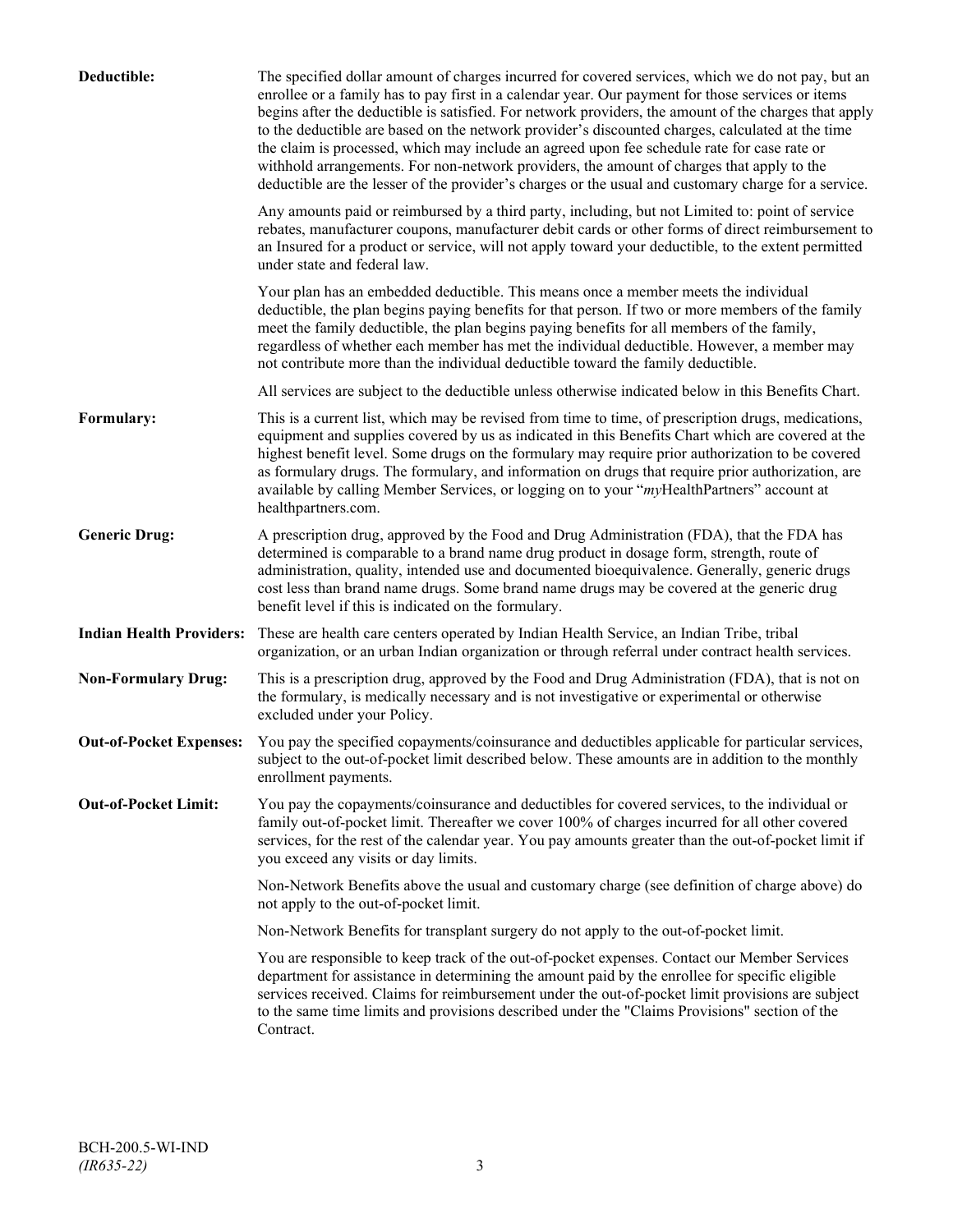**Specialty Drug List:** This is a current list, which may be revised from time to time, of prescription drugs, medications, equipment and supplies, which are typically bio-pharmaceuticals. The purpose of a specialty drug list is to facilitate enhanced monitoring of complex therapies used to treat specific conditions. Specialty drugs are covered by us as indicated in this Benefits Chart. The specialty drug list is available by calling Member Services, or logging on to your "*my*HealthPartners" account at [healthpartners.com](http://www.healthpartners.com/)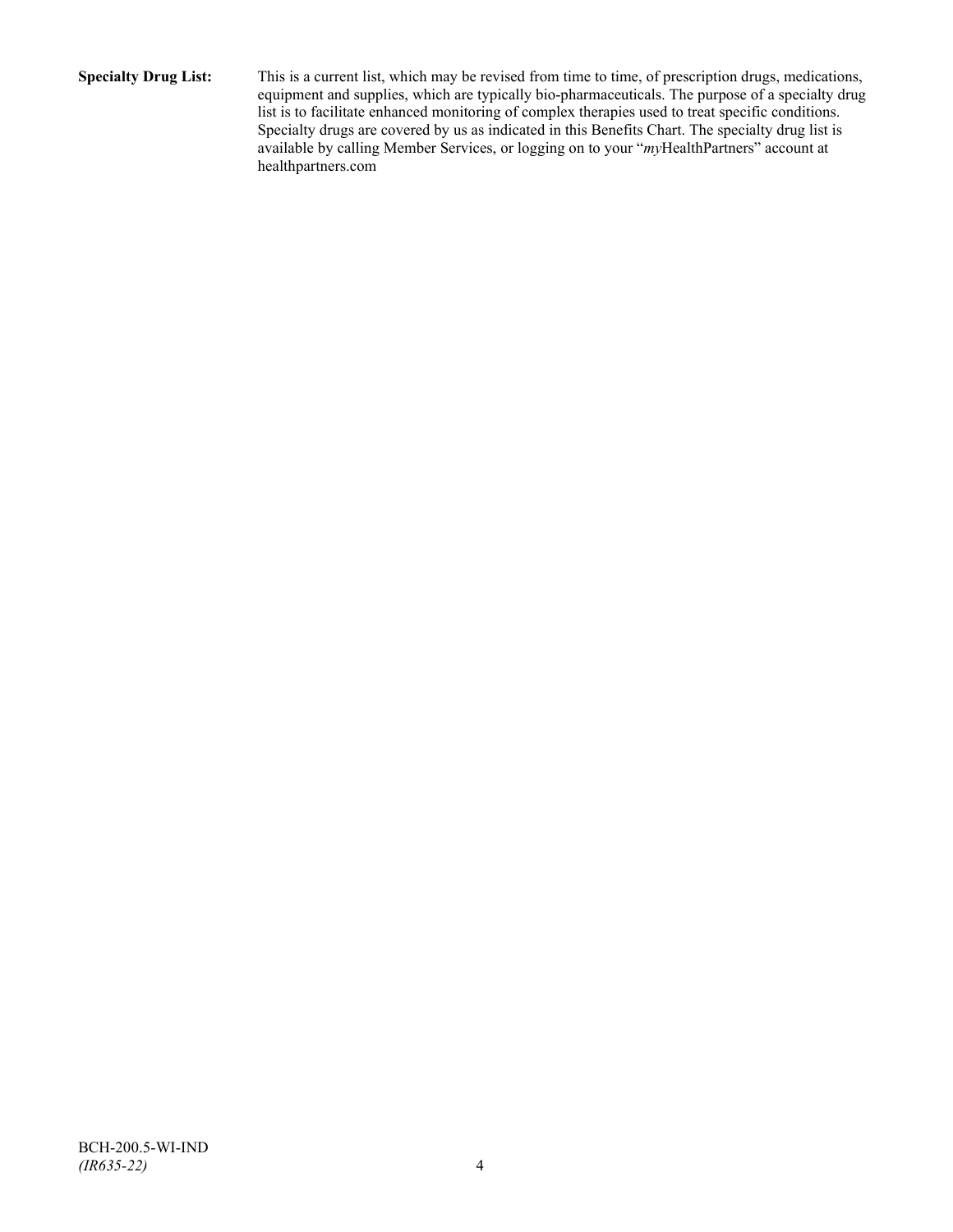## **DEDUCTIBLES AND OUT-OF-POCKET LIMITS**

#### **Individual Calendar Year Deductible**

| <b>Network Benefits</b> | <b>Non-Network Benefits</b> |
|-------------------------|-----------------------------|
| \$4,500                 | \$20,000                    |

#### **Family Calendar Year Deductible**

| <b>Network Benefits</b> | <b>Non-Network Benefits</b> |
|-------------------------|-----------------------------|
| \$9,000                 | \$40,000                    |

Your individual and family deductible amounts may be indexed to allow for changes under Federal rules.

Your Policy has an embedded deductible. This means once you meet the individual deductible, we begin paying benefits. If two or more covered members of the family meet the family deductible, we begin paying benefits for all covered members of the family, regardless of whether each member has met the individual deductible. However, you may not contribute more than the individual deductible amount towards the family deductible.

Separate deductibles must be satisfied under the Network Benefits and Non-Network Benefits.

Any amounts paid or reimbursed by a third party, including but not Limited to: point of service rebates, manufacturer coupons, manufacturer debit cards or other forms of direct reimbursement to an Insured for a product or service, will not apply toward your deductible, to the extent permitted under state and federal law.

#### **Individual Calendar Year Out-of-Pocket Limit**

| Network Benefits | <b>Non-Network Benefits</b> |
|------------------|-----------------------------|
| \$8,700          | None.                       |

#### **Family Calendar Year Out-of-Pocket Limit**

| Network Benefits | Non-Network Benefits |
|------------------|----------------------|
| \$17,400         | None.                |

Your individual and family out-of-pocket amounts may be indexed to allow for changes under Federal rules.

Separate Out-of-Pocket Limits must be satisfied under Network Benefits and Non-Network Benefits.

Non-Network Benefits above the usual and customary charge will not apply to the individual or family Out-of-Pocket.

Any amounts paid or reimbursed by a third party, including but not Limited to: point of service rebates, manufacturer coupons, manufacturer debit cards or other forms of direct reimbursement to an Insured for a product or service, will not apply as an outof-pocket expense, to the extent permitted under state and federal law.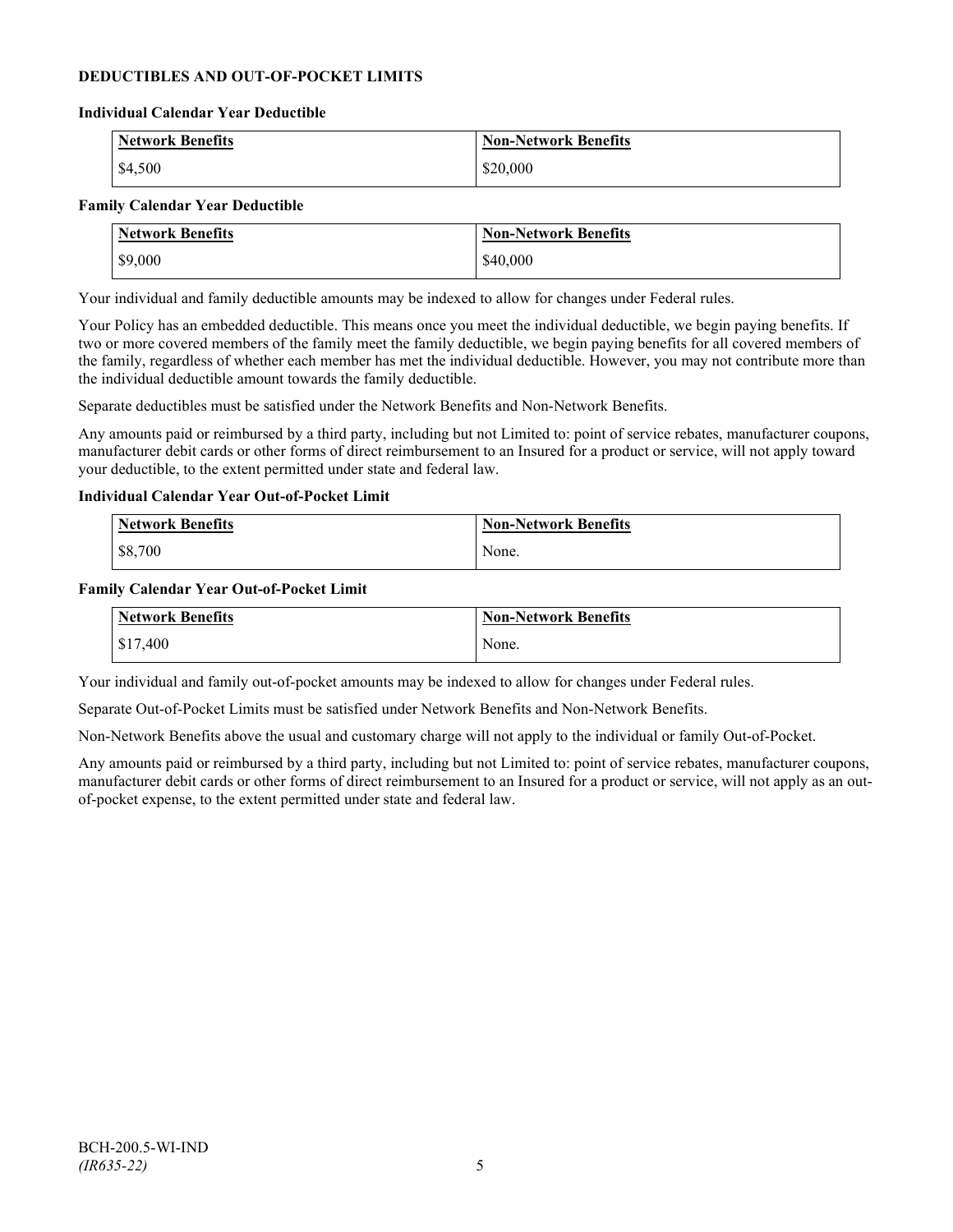# **AMBULANCE AND MEDICAL TRANSPORTATION**

## **Covered Services:**

We cover ambulance and medical transportation for medical emergencies.

We also cover medically necessary, non-emergency transportation if it meets our medical coverage criteria.

Covered services are based on established medical policies, which are subject to periodic review and modification by the medical directors. These medical policies (medical coverage criteria) and applicable prior authorization requirements are available by calling Member Services, or logging on to your "*my*HealthPartners" account a[t healthpartners.com.](http://www.healthpartners.com/)

| <b>Network Benefits</b>                                                                                                          | <b>Non-Network Benefits</b> |
|----------------------------------------------------------------------------------------------------------------------------------|-----------------------------|
| 80% of the charges incurred.                                                                                                     | See Network Benefits.       |
| Services received from Indian Health Providers will be<br>covered at 100% of the charges incurred.<br>Deductible does not apply. |                             |

#### **Not Covered:**

See "Services Not Covered" in your Policy.

## **AUTISM SERVICES**

#### **Covered Services:**

We cover prior authorized evidence-based intensive-level and non-intensive-level treatment of autism spectrum disorders (autism disorder, Asperger's syndrome or pervasive development disorder not otherwise specified).

Covered services are based on established medical policies, which are subject to periodic review and modification by the medical directors. These medical policies (medical coverage criteria) are available by calling Member Services, or logging on to your "*my*HealthPartners" account at [healthpartners.com.](http://www.healthpartners.com/)

Your network provider will coordinate the prior authorization process for any autism treatment services. You may call Member Services at 952-883-5900 or toll-free at 888-360-0622 if you have any questions or concerns regarding the authorization process.

Please call Member Services at 952-883-5900 or toll-free at 888-360-0622 to request authorization for autism treatment services from a Non-Network provider.

**Intensive-level services for children diagnosed with autism spectrum disorders.** Intensive-level services must begin on or after 2 years of age and end before 9 years of age. Intensive-level services, on average, are services provided for more than 20 hours of treatment per week. (The average number of hours a week is calculated over a 6-month period.)

| <b>Network Benefits</b>                                                                                                          | <b>Non-Network Benefits</b>                                                                                                      |
|----------------------------------------------------------------------------------------------------------------------------------|----------------------------------------------------------------------------------------------------------------------------------|
| 80% of the charges incurred.                                                                                                     | 50% of the charges incurred.                                                                                                     |
| Services received from Indian Health Providers will be<br>covered at 100% of the charges incurred.<br>Deductible does not apply. | Services received from Indian Health Providers will be<br>covered at 100% of the charges incurred.<br>Deductible does not apply. |
| Limited to 240 visits per calendar year.                                                                                         | Limited to 240 visits per calendar year.                                                                                         |

The maximum number of visits is combined for Network Benefits and Non-Network Benefits. Visit limits are based on minimum coverage amount available at the time of publication. Additional visits may be available if required due to revised minimum coverage amounts issued by the Office of the Commissioner of Insurance. See our medical coverage criteria for current visit limits.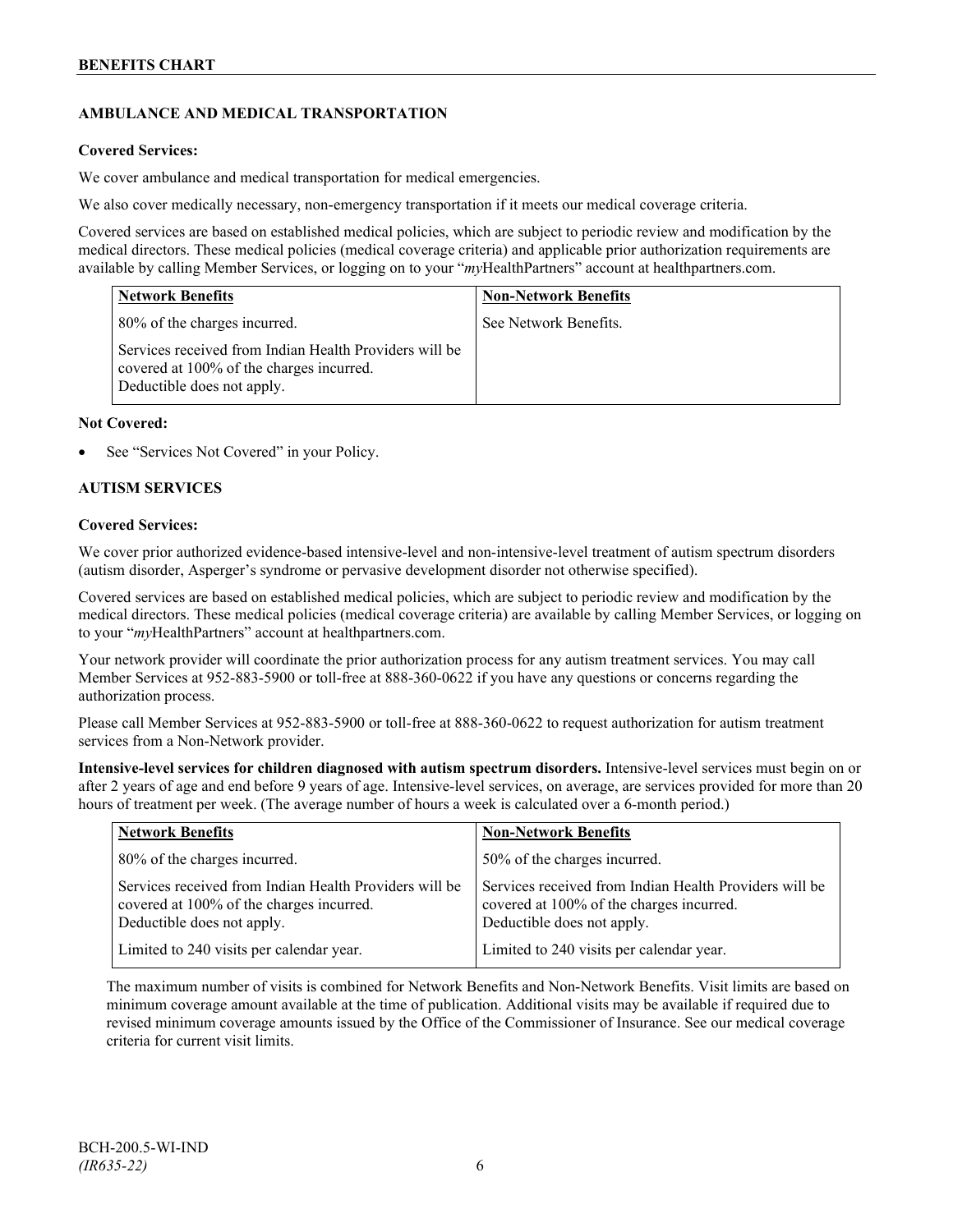## **Intensive-Level Services Lifetime Maximum Benefit**

| <b>Network Benefits</b>                               | <b>Non-Network Benefits</b>                           |
|-------------------------------------------------------|-------------------------------------------------------|
| 4 years of cumulative services under this plan or any | 4 years of cumulative services under this plan or any |
| other plan.                                           | other plan.                                           |

# **Non-intensive-level services for Insureds diagnosed with autism spectrum disorders**

| <b>Network Benefits</b>                                                                                                          | <b>Non-Network Benefits</b>                                                                                                      |
|----------------------------------------------------------------------------------------------------------------------------------|----------------------------------------------------------------------------------------------------------------------------------|
| 80% of the charges incurred.                                                                                                     | 50% of the charges incurred.                                                                                                     |
| Services received from Indian Health Providers will be<br>covered at 100% of the charges incurred.<br>Deductible does not apply. | Services received from Indian Health Providers will be<br>covered at 100% of the charges incurred.<br>Deductible does not apply. |
| Limited to 120 visits per calendar year.                                                                                         | Limited to 120 visits per calendar year.                                                                                         |

The maximum number of visits is combined for Network Benefits and Non-Network Benefits. Visit limits are based on minimum coverage amount available at the time of publication. Additional visits may be available if required due to revised minimum coverage amounts issued by the Office of the Commissioner of Insurance. See our medical coverage criteria for current visit limits.

# **Not Covered:**

See "Services Not Covered" in your Policy.

# **BEHAVIORAL HEALTH SERVICES**

# **Covered Services:**

Covered services are based on established medical policies, which are subject to periodic review and modification by the medical directors. These medical policies (medical coverage criteria) are available by calling Member Services, or logging on to your "*my*HealthPartners" account at [healthpartners.com.](http://www.healthpartners.com/)

**Transitional treatment services.** These are services for the treatment of nervous or mental disorders, and substance use disorders which are provided to an Insured in a less restrictive manner than are inpatient hospital services but in a more intensive manner than are outpatient services. Transitional treatment services are services offered by a provider, and certified by the Wisconsin Department of Health Services for each of the following (except the last bulleted item):

- Mental health services for covered adults in a day treatment program.
- Mental health services for covered children in a day hospital treatment program.
- Services for persons with chronic mental illness provided through a community support program.
- Residential treatment programs for dependent covered persons with substance use disorder.
- Substance use disorder services in a day treatment program.
- Services for persons who are experiencing a mental health crisis or who are in a situation likely to turn into a mental health crisis if support is not provided.
- Intensive outpatient programs for the treatment of psychoactive substance use disorders provided in accordance with the patient placement criteria of the American Society of Addiction Medicine.

# **Mental health services**

We cover services for mental health diagnoses as described in the Diagnostic and Statistical Manual of Mental Disorders – Fifth Edition (DSM 5) (most recent edition).

We provide coverage for mental health treatment ordered by a Wisconsin court under a valid court order that is issued on the basis of a behavioral care evaluation performed by a licensed psychiatrist or doctoral level licensed psychologist, which includes a diagnosis and an individual treatment plan for care in the most appropriate, least restrictive environment. We must be given a copy of the court order and the behavioral care evaluation, and the service must be a covered benefit under your Policy, and the service must be provided by a network provider, or other provider as required by law.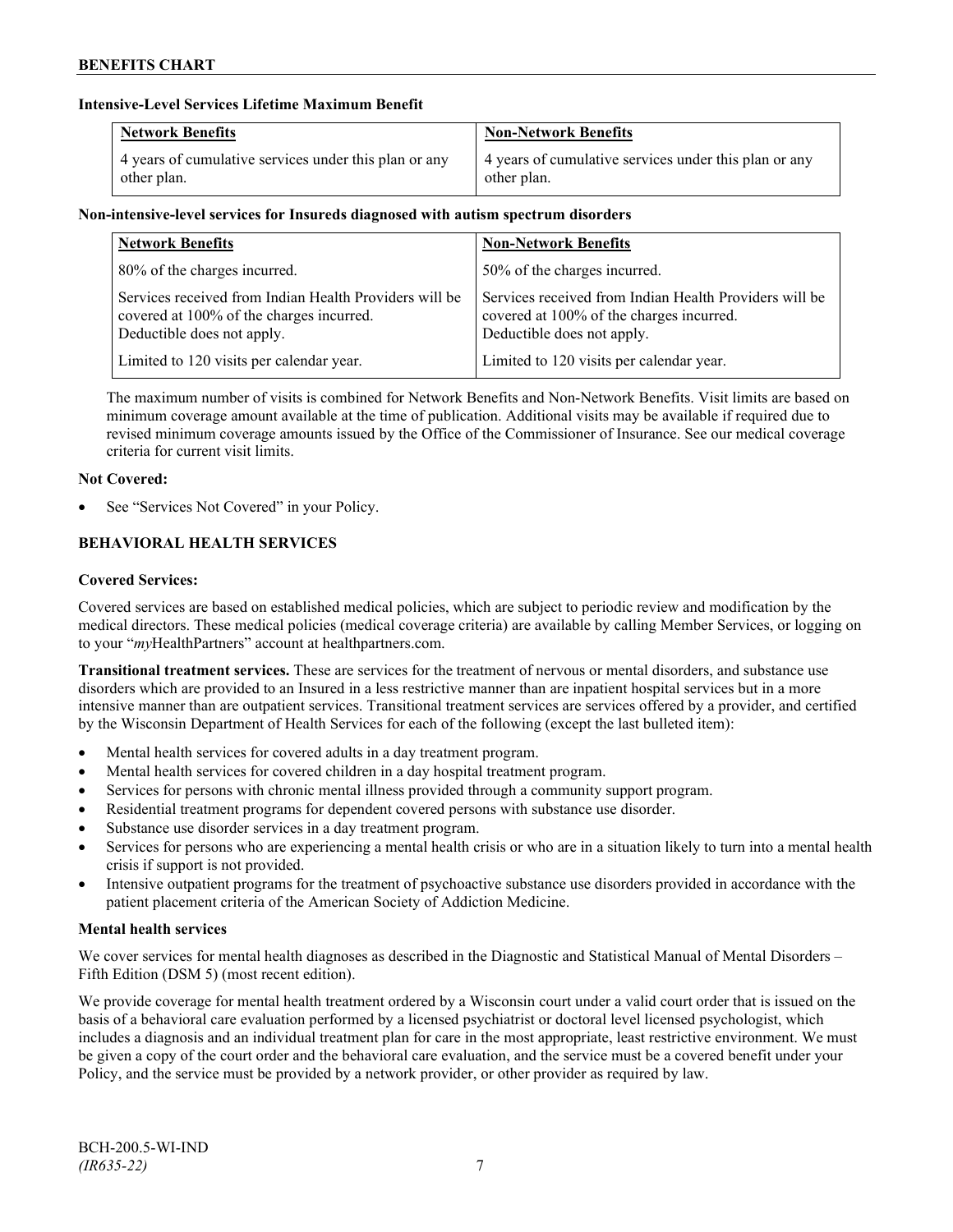**Outpatient services:** We cover medically necessary outpatient professional mental health services for evaluation, crisis intervention, and treatment of mental health disorders.

A comprehensive diagnostic assessment will be used as the basis for a determination by a mental health professional, concerning the appropriate treatment and the extent of services required.

Outpatient services we cover for a diagnosed mental health condition include the following:

- Individual, group, family and multi-family therapy;
- Medication management provided by a physician, certified nurse practitioner, or physician's assistant;
- Psychological testing services for the purposes of determining the differential diagnoses and treatment planning for patients currently receiving behavioral health services;
- Partial hospitalization services in a licensed hospital or community mental health center;
- Psychotherapy and nursing services provided in the home if authorized by us; and
- Treatment for gender dysphoria.

| <b>Network Benefits</b>                                                                                                          | <b>Non-Network Benefits</b>                                                                                                      |
|----------------------------------------------------------------------------------------------------------------------------------|----------------------------------------------------------------------------------------------------------------------------------|
| 80% of the charges incurred.                                                                                                     | 50% of the charges incurred.                                                                                                     |
| Services received from Indian Health Providers will be<br>covered at 100% of the charges incurred.<br>Deductible does not apply. | Services received from Indian Health Providers will be<br>covered at 100% of the charges incurred.<br>Deductible does not apply. |

#### **Group therapy**

| <b>Network Benefits</b>                                                                                                          | <b>Non-Network Benefits</b>                                                                                                      |
|----------------------------------------------------------------------------------------------------------------------------------|----------------------------------------------------------------------------------------------------------------------------------|
| 80% of the charges incurred.                                                                                                     | 50% of the charges incurred.                                                                                                     |
| Services received from Indian Health Providers will be<br>covered at 100% of the charges incurred.<br>Deductible does not apply. | Services received from Indian Health Providers will be<br>covered at 100% of the charges incurred.<br>Deductible does not apply. |

#### **Inpatient services, including mental health residential treatment services:** We cover the following:

- Medically necessary inpatient services in a hospital or licensed residential treatment facility and professional services for treatment of mental health disorders. Medical stabilization is covered under inpatient hospital services in the "Hospital and Skilled Nursing Facility Services" section.
- Medically necessary mental health residential treatment service. This care must be authorized by us and provided by a hospital or residential behavioral health treatment facility licensed by the local state or Department of Health and Human Services. Services not covered under this benefit include halfway houses, group homes, extended care facilities, shelter services, correctional services, detention services, group residential services, foster care services and wilderness programs.

| <b>Network Benefits</b>                                                                                                          | <b>Non-Network Benefits</b>                                                                                                      |
|----------------------------------------------------------------------------------------------------------------------------------|----------------------------------------------------------------------------------------------------------------------------------|
| 80% of the charges incurred.                                                                                                     | 50% of the charges incurred.                                                                                                     |
| Services received from Indian Health Providers will be<br>covered at 100% of the charges incurred.<br>Deductible does not apply. | Services received from Indian Health Providers will be<br>covered at 100% of the charges incurred.<br>Deductible does not apply. |

**Transitional treatment services:** We cover transitional treatment services described above for treatment of mental and nervous disorders**.**

| <b>Network Benefits</b>                                                                                                          | <b>Non-Network Benefits</b>                                                                                                      |
|----------------------------------------------------------------------------------------------------------------------------------|----------------------------------------------------------------------------------------------------------------------------------|
| 80% of the charges incurred.                                                                                                     | 50% of the charges incurred.                                                                                                     |
| Services received from Indian Health Providers will be<br>covered at 100% of the charges incurred.<br>Deductible does not apply. | Services received from Indian Health Providers will be<br>covered at 100% of the charges incurred.<br>Deductible does not apply. |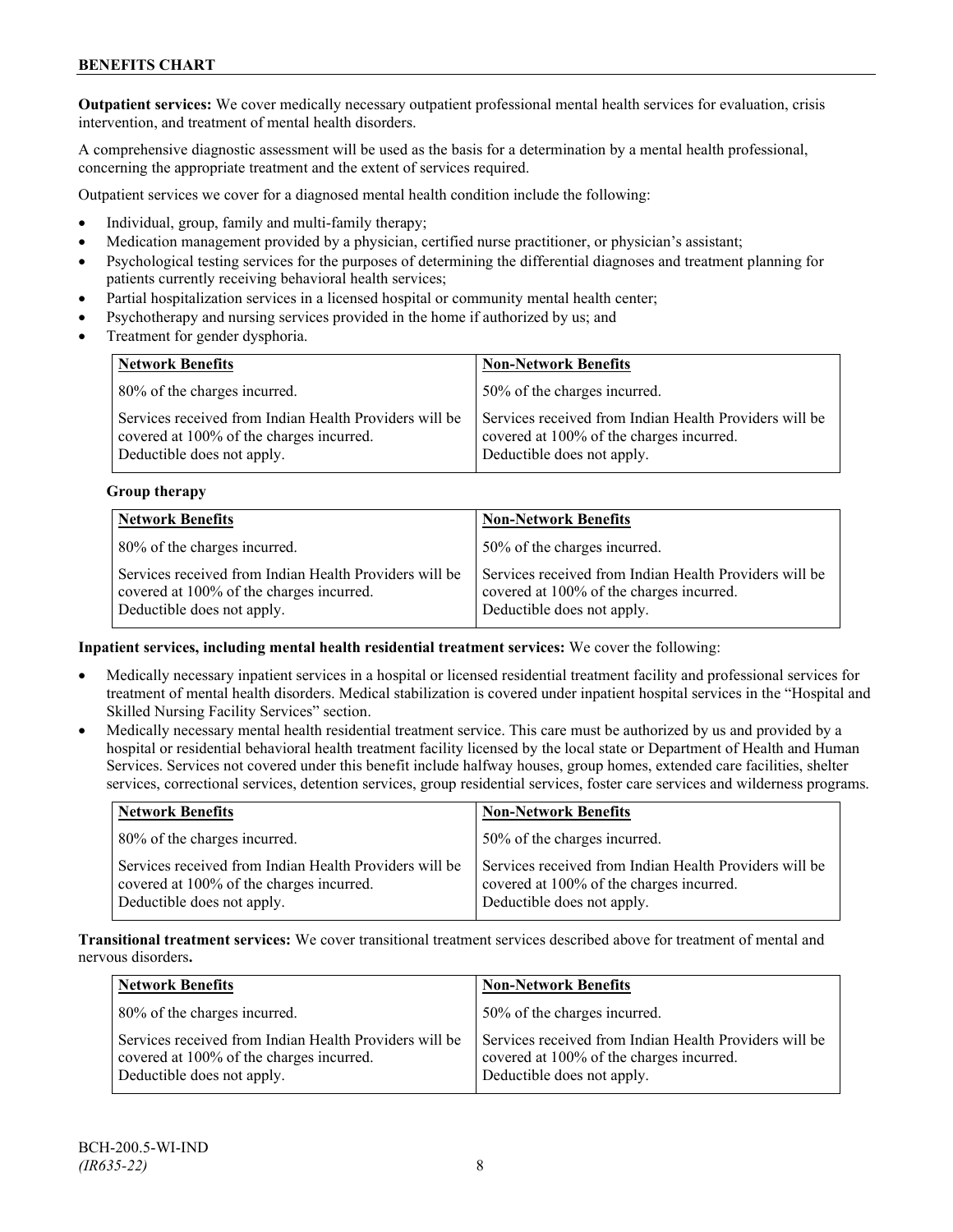#### **Substance use disorder (SUD) treatment services**

We cover medically necessary services for assessments by a licensed alcohol and drug counselor and treatment of substance use disorders as defined in the latest edition of the DSM 5.

**Outpatient services:** We cover medically necessary outpatient professional services for diagnosis and treatment of substance use disorders. Substance use disorder treatment services must be provided by a program licensed by the local Department of Health Services.

Outpatient services we cover for a diagnosed substance use disorder include the following:

- Individual, group, family, and multi-family therapy provided in an office setting; and
- Opiate replacement therapy including methadone and buprenorphine treatment.

| <b>Network Benefits</b>                                                                                                          | <b>Non-Network Benefits</b>                                                                                                      |
|----------------------------------------------------------------------------------------------------------------------------------|----------------------------------------------------------------------------------------------------------------------------------|
| 80% of the charges incurred.                                                                                                     | 50% of the charges incurred.                                                                                                     |
| Services received from Indian Health Providers will be<br>covered at 100% of the charges incurred.<br>Deductible does not apply. | Services received from Indian Health Providers will be<br>covered at 100% of the charges incurred.<br>Deductible does not apply. |

**Inpatient services:** We cover the following:

- Medically necessary inpatient services in a hospital or a licensed residential primary treatment center.
- Services provided in a hospital that is licensed by the local state and accredited by Medicare; and
- Detoxification services in a hospital or community detoxification facility if it is licensed by the local Department of Health Services.

| <b>Network Benefits</b>                                                                                                          | <b>Non-Network Benefits</b>                                                                                                      |
|----------------------------------------------------------------------------------------------------------------------------------|----------------------------------------------------------------------------------------------------------------------------------|
| 80% of the charges incurred.                                                                                                     | 50% of the charges incurred.                                                                                                     |
| Services received from Indian Health Providers will be<br>covered at 100% of the charges incurred.<br>Deductible does not apply. | Services received from Indian Health Providers will be<br>covered at 100% of the charges incurred.<br>Deductible does not apply. |

**Transitional treatment services:** We cover transitional treatment services described above for treatment of substance use disorder.

| <b>Network Benefits</b>                                                                                                          | <b>Non-Network Benefits</b>                                                                                                      |
|----------------------------------------------------------------------------------------------------------------------------------|----------------------------------------------------------------------------------------------------------------------------------|
| 80% of the charges incurred.                                                                                                     | 50% of the charges incurred.                                                                                                     |
| Services received from Indian Health Providers will be<br>covered at 100% of the charges incurred.<br>Deductible does not apply. | Services received from Indian Health Providers will be<br>covered at 100% of the charges incurred.<br>Deductible does not apply. |

**Out of area services for Wisconsin students:** If a dependent child is a student located in a school in Wisconsin, but outside of our service area, we cover mental health and substance use disorder services as required under Wisconsin Statute 609.655.

- The student may have a clinical assessment from a local, non-network mental health or substance use disorder treatment provider at the network benefit level when prior authorized by us.
- If outpatient services are recommended in the clinical assessment, five outpatient visits from a non-network provider will be covered at the network benefit level.
- Our Medical Director will determine the need for continuing treatment by the non-network provider; additional visits may be approved.
- Coverage for the outpatient services will not be provided if the recommended treatment would keep the student from attending school on a regular basis or if the student is no longer attending the school full-time.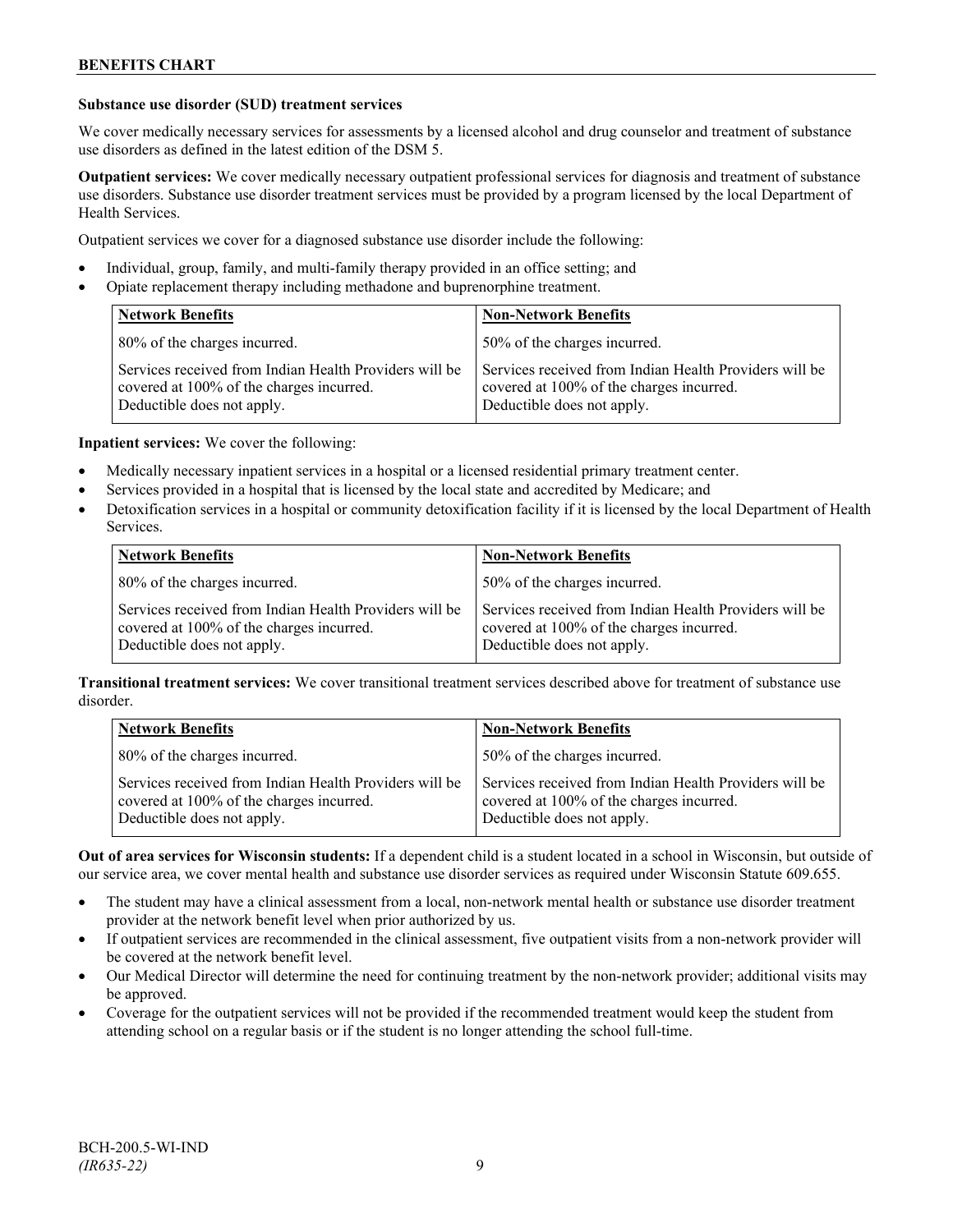This benefit is subject to the limitations shown in this "Behavioral Health Services" section.

| <b>Network Benefits</b>                                                                                                          | <b>Non-Network Benefits</b>                                                                                                      |
|----------------------------------------------------------------------------------------------------------------------------------|----------------------------------------------------------------------------------------------------------------------------------|
| 80% of the charges incurred.                                                                                                     | 50% of the charges incurred.                                                                                                     |
| Services received from Indian Health Providers will be<br>covered at 100% of the charges incurred.<br>Deductible does not apply. | Services received from Indian Health Providers will be<br>covered at 100% of the charges incurred.<br>Deductible does not apply. |

A dependent child enrolled in a school outside of Wisconsin in not eligible for the benefit.

#### **Not Covered:**

See "Services Not Covered" in your Policy.

## **CHIROPRACTIC SERVICES**

#### **Covered Services:**

We cover chiropractic services for rehabilitative care. Chiropractic services are adjustments to any abnormal articulations of the human body, especially those of the spinal column, for the purpose of giving freedom of action to impinged nerves that may cause pain or deranged function.

Massage therapy which is performed in conjunction with other treatment/modalities by a chiropractor, is part of a prescribed treatment plan and is not billed separately is covered.

| <b>Network Benefits</b>                                                                                                          | <b>Non-Network Benefits</b>                                                                                                      |
|----------------------------------------------------------------------------------------------------------------------------------|----------------------------------------------------------------------------------------------------------------------------------|
| 80% of the charges incurred.                                                                                                     | 50% of the charges incurred.                                                                                                     |
| Services received from Indian Health Providers will be<br>covered at 100% of the charges incurred.<br>Deductible does not apply. | Services received from Indian Health Providers will be<br>covered at 100% of the charges incurred.<br>Deductible does not apply. |

#### **Not Covered:**

- Massage therapy for the purpose of comfort or convenience of the Insured.
- See "Services Not Covered" in your Policy.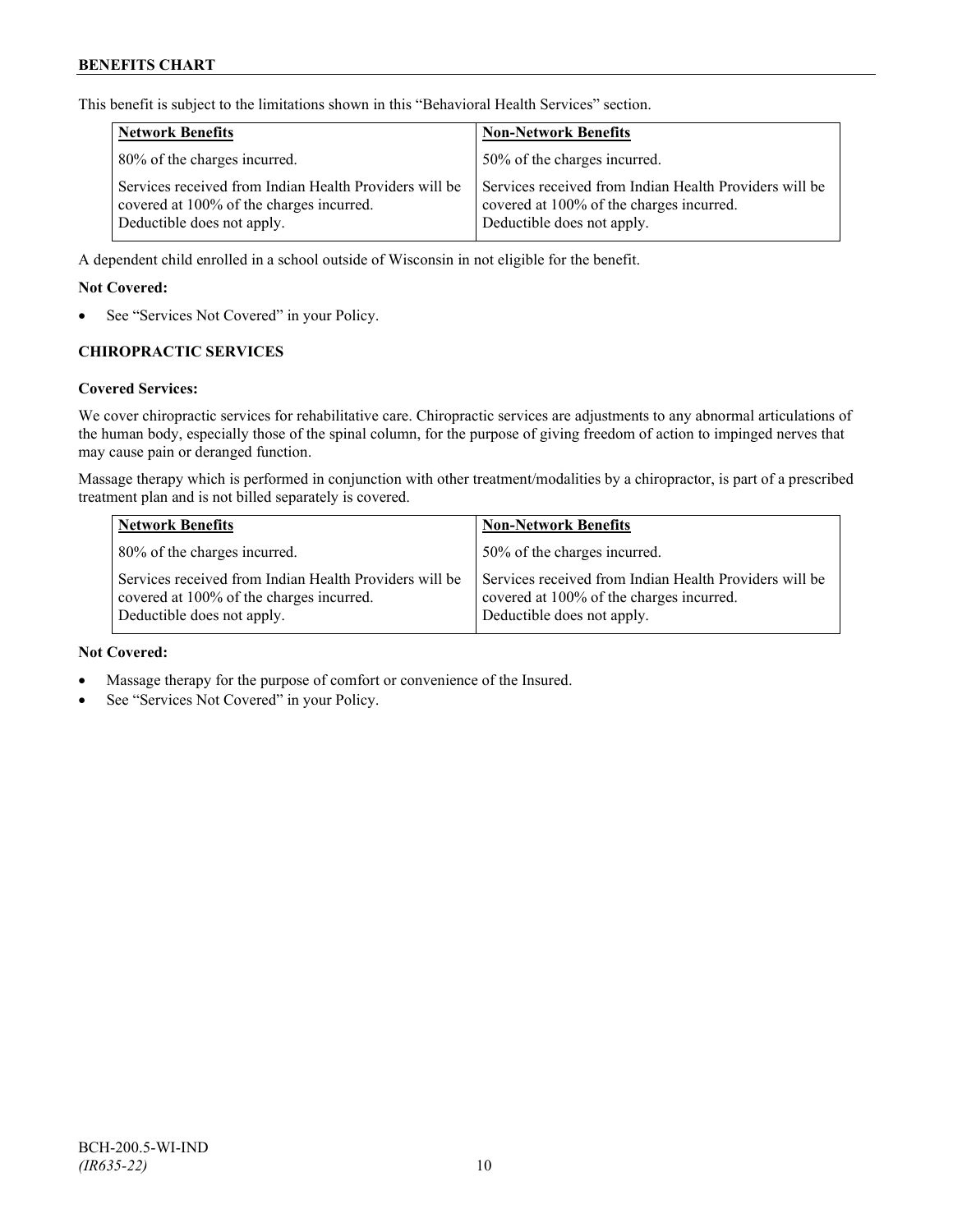# **CLINICAL TRIALS**

## **Covered Services:**

We cover certain routine services if you participate in a Phase I, Phase II, Phase III or Phase IV approved clinical trial that is conducted in relation to the prevention, detection, or treatment of cancer or other life-threatening disease or condition as defined in the Affordable Care Act. Approved clinical trials include (1) federally funded trials when the study or investigation is approved or funded by any of the federal agencies defined in the Public Health Services Act, section 2709 (d) (1) (A); (2) the study or investigation is conducted under an investigational new drug application reviewed by the Food and Drug Administration; and (3) the study or investigation is a drug trial that is exempt from having such an investigational new drug application. We cover routine patient costs for services that would be eligible under the Policy and this Benefits Chart if the service were provided outside of a clinical trial.

| <b>Network Benefits</b>                               | <b>Non-Network Benefits</b>                           |
|-------------------------------------------------------|-------------------------------------------------------|
| Coverage level is same as corresponding Network       | Coverage level is same as corresponding Non-Network   |
| Benefits, depending on type of service provided, such | Benefits, depending on type of service provided, such |
| as Office Visits for Illness or Injury, Inpatient or  | as Office Visits for Illness or Injury, Inpatient or  |
| <b>Outpatient Hospital Services.</b>                  | Outpatient Hospital Services.                         |

#### **Not Covered:**

- The investigative or experimental item, device or service itself.
- Items or services that are provided solely to satisfy data collection and analysis needs and that are not used in the direct clinical management of the patient.
- A service that is clearly inconsistent with widely accepted and established standards of care for a particular diagnosis.
- See "Services Not Covered" in your Policy.

## **DENTAL SERVICES**

#### **Covered Services:**

We cover services as described below.

**Accidental dental services:** We cover services dentally necessary to treat and restore damage done to sound, natural, unrestored teeth as a result of an accidental injury. Coverage is for damage caused by external trauma to face and mouth only, not for cracked or broken teeth, which result from biting or chewing. We cover restorations, root canals, crowns and replacement of teeth lost that are directly related to the accident in which the Insured was involved. We cover initial exams, xrays and palliative treatment including extractions, and other oral surgical procedures directly related to the accident. Subsequent treatment must be initiated within the specified time-frame and must be directly related to the accident. We do not cover restoration and replacement of teeth that are not "sound and natural" at the time of the accident.

Subsequent treatment must be initiated within the specified time-frame and must be directly related to the accident. We do not cover restoration and replacement of teeth that are not "sound and natural" at the time of the accident.

Full mouth rehabilitation to correct occlusion (bite) and malocclusion (misaligned teeth not due to the accident) are not covered.

When an implant-supported dental prosthetic treatment is pursued, benefits are Limited to the amount that would be paid toward the placement of a removable dental prosthetic appliance that could be used in the absence of implant treatment.

| Network Benefits                                                                                                                 | <b>Non-Network Benefits</b> |
|----------------------------------------------------------------------------------------------------------------------------------|-----------------------------|
| 80% of the charges incurred.                                                                                                     | No coverage.                |
| Services received from Indian Health Providers will be<br>covered at 100% of the charges incurred.<br>Deductible does not apply. |                             |

For all accidental dental services, treatment and/or restoration must be initiated within six months of the date of the injury. Coverage is Limited to the initial course of treatment and/or initial restoration. Services must be provided within twentyfour months of the date of injury to be covered.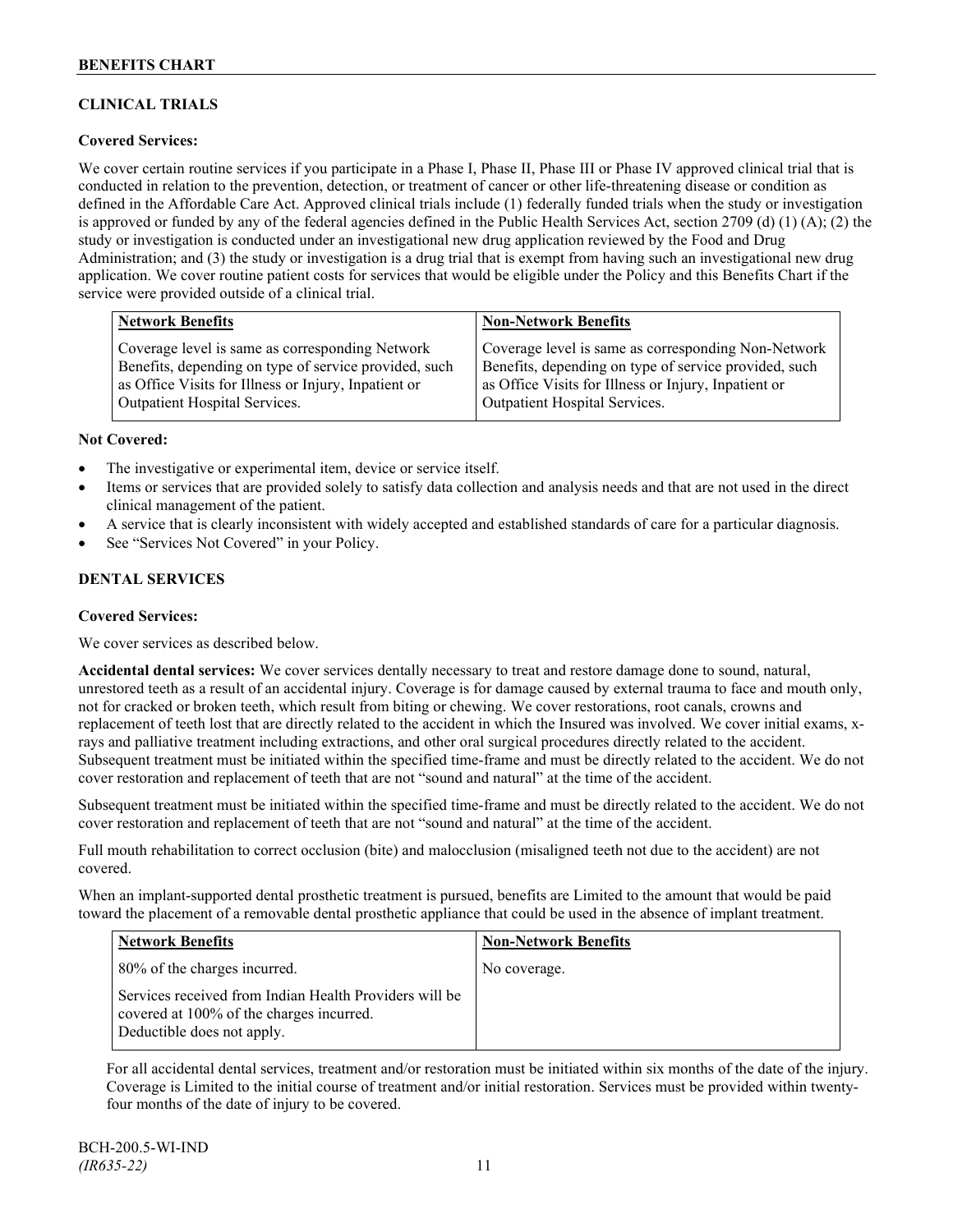## **Medical referral dental services**

**Medically necessary outpatient dental services:** We cover medically necessary outpatient dental services. Coverage is Limited to dental services required for treatment of an underlying medical condition, e.g., removal of teeth to complete radiation treatment for cancer of the jaw, cysts and lesions.

| <b>Network Benefits</b>                                                                                                          | <b>Non-Network Benefits</b>                                                                                                      |
|----------------------------------------------------------------------------------------------------------------------------------|----------------------------------------------------------------------------------------------------------------------------------|
| 80% of the charges incurred.                                                                                                     | 50% of the charges incurred.                                                                                                     |
| Services received from Indian Health Providers will be<br>covered at 100% of the charges incurred.<br>Deductible does not apply. | Services received from Indian Health Providers will be<br>covered at 100% of the charges incurred.<br>Deductible does not apply. |

**Medically necessary hospitalization and anesthesia for dental care:** We cover medically necessary hospitalization and anesthesia for dental care. This is Limited to charges incurred by an Insured who: (1) is a child under age 5; (2) is severely disabled; (3) has a medical condition, and requires hospitalization or general anesthesia for dental care treatment; or (4) is a child between ages 5 and 12 and care in dental offices has been attempted unsuccessfully and usual methods of behavior modification have not been successful, or when extensive amounts of restorative care, exceeding 4 appointments, are required.

Coverage is Limited to facility and anesthesia charges. Oral surgeon/dentist professional fees are not covered. The following are examples, though not all-inclusive, of medical conditions which may require hospitalization for dental services: severe asthma, severe airway obstruction or hemophilia. Hospitalization required due to the behavior of the Insured or due to the extent of the dental procedure is not covered.

| <b>Network Benefits</b>                                                                                                          | <b>Non-Network Benefits</b>                                                                                                      |
|----------------------------------------------------------------------------------------------------------------------------------|----------------------------------------------------------------------------------------------------------------------------------|
| 80% of the charges incurred.                                                                                                     | 50% of the charges incurred.                                                                                                     |
| Services received from Indian Health Providers will be<br>covered at 100% of the charges incurred.<br>Deductible does not apply. | Services received from Indian Health Providers will be<br>covered at 100% of the charges incurred.<br>Deductible does not apply. |

**Medical complications of dental care:** We cover medical complications of dental care. Treatment must be medically necessary care and related to medical complications of non-covered dental care, including complications of the head, neck, or substructures.

| <b>Network Benefits</b>                                                                                                          | <b>Non-Network Benefits</b>                                                                                                      |
|----------------------------------------------------------------------------------------------------------------------------------|----------------------------------------------------------------------------------------------------------------------------------|
| 80% of the charges incurred.                                                                                                     | 50% of the charges incurred.                                                                                                     |
| Services received from Indian Health Providers will be<br>covered at 100% of the charges incurred.<br>Deductible does not apply. | Services received from Indian Health Providers will be<br>covered at 100% of the charges incurred.<br>Deductible does not apply. |

**Oral surgery:** We cover oral surgery. Coverage is Limited to treatment of medical conditions requiring oral surgery, such as treatment of oral neoplasm, non-dental cysts, fracture of the jaw, trauma of the mouth and jaw, and any other oral surgery procedures provided as medically necessary dental services.

| <b>Network Benefits</b>                                                                                                          | <b>Non-Network Benefits</b>                                                                                                      |
|----------------------------------------------------------------------------------------------------------------------------------|----------------------------------------------------------------------------------------------------------------------------------|
| 80% of the charges incurred.                                                                                                     | 50% of the charges incurred.                                                                                                     |
| Services received from Indian Health Providers will be<br>covered at 100% of the charges incurred.<br>Deductible does not apply. | Services received from Indian Health Providers will be<br>covered at 100% of the charges incurred.<br>Deductible does not apply. |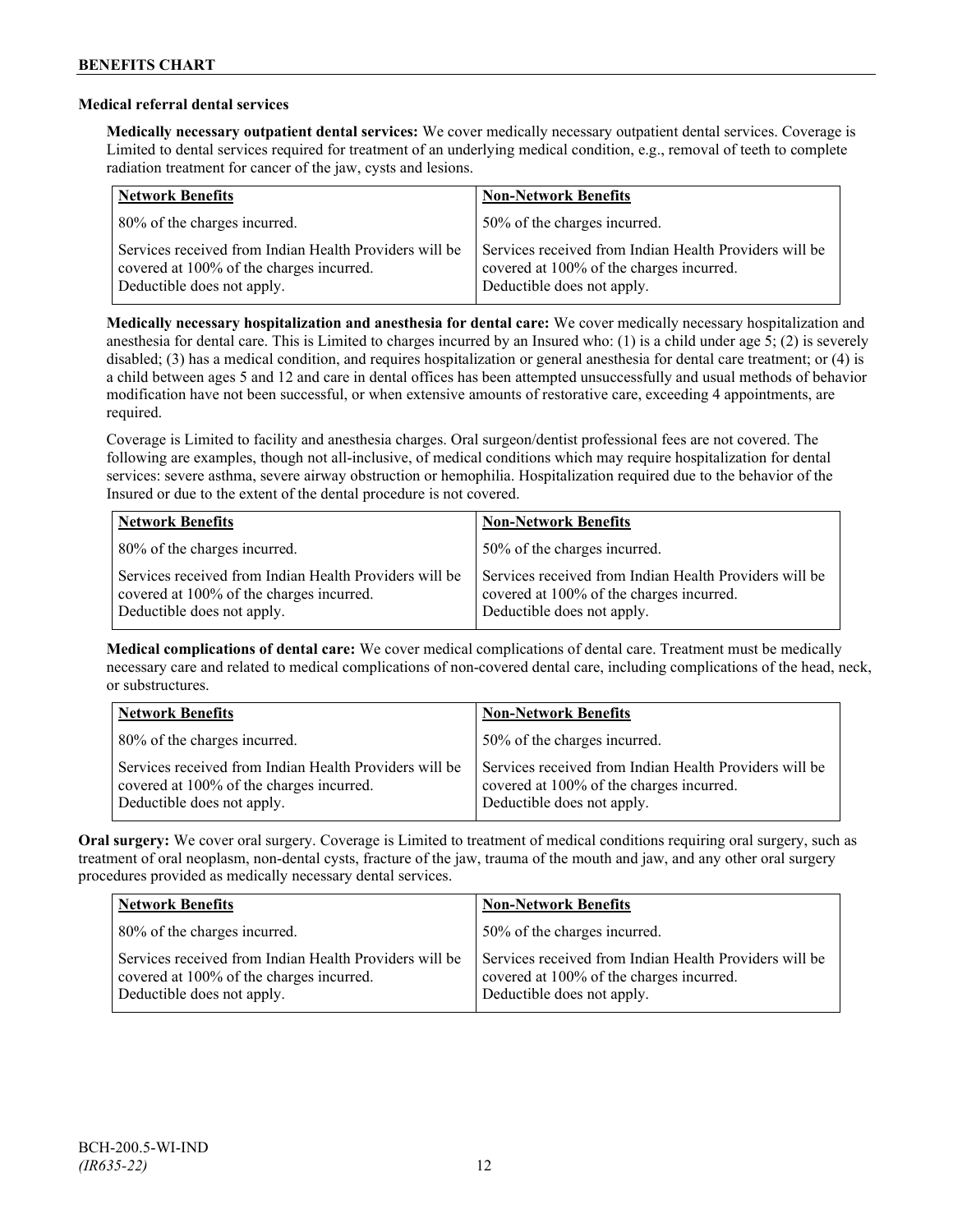**Treatment of cleft lip and cleft palate:** We cover treatment of cleft lip and cleft palate of a dependent child, including orthodontic treatment and oral surgery directly related to the cleft. Dental services which are not required for the treatment of cleft lip or cleft palate are not covered. If a dependent child covered under your Policy is also covered under a dental plan which includes orthodontic services, that dental plan shall be considered primary for the necessary orthodontic services. Oral appliances are subject to the same copayment, conditions and limitations as durable medical equipment.

| <b>Network Benefits</b>                               | <b>Non-Network Benefits</b>                           |
|-------------------------------------------------------|-------------------------------------------------------|
| Coverage level is same as corresponding Network       | Coverage level is same as corresponding Non-Network   |
| Benefits, depending on type of service provided, such | Benefits, depending on type of service provided, such |
| as Office Visits for Illness or Injury, Inpatient or  | as Office Visits for Illness or Injury, Inpatient or  |
| Outpatient Hospital Services.                         | Outpatient Hospital Services.                         |

**Treatment of temporomandibular disorder (TMD) and craniomandibular disorder (CMD):** We cover diagnostic procedures, surgical treatment and non-surgical treatment (including intraoral splint therapy devices) for temporomandibular disorder (TMD) and craniomandibular disorder (CMD), which is medically necessary care. Dental services which are not required to directly treat TMD or CMD are not covered.

| <b>Network Benefits</b>                                                                                                          | <b>Non-Network Benefits</b>                                                                                                      |
|----------------------------------------------------------------------------------------------------------------------------------|----------------------------------------------------------------------------------------------------------------------------------|
| 80% of the charges incurred.                                                                                                     | 50% of the charges incurred.                                                                                                     |
| Services received from Indian Health Providers will be<br>covered at 100% of the charges incurred.<br>Deductible does not apply. | Services received from Indian Health Providers will be<br>covered at 100% of the charges incurred.<br>Deductible does not apply. |

## **Not Covered:**

- Dental treatment, procedures or services not listed in this Benefits Chart.
- Accident-related dental services if treatment is: (1) provided to teeth which are not sound and natural; (2) to teeth which have been restored; (3) initiated beyond six months from the date of the injury; (4) received beyond the initial treatment or restoration; or (5) received beyond twenty-four months from the date of injury.
- Accident-related dental services by a Non-Network provider.
- Oral surgery to remove wisdom teeth.
- Orthognathic treatment or procedures and all related services.
- See "Services Not Covered" in your Policy.

# **DIABETIC EQUIPMENT AND SUPPLIES**

## **Covered Services:**

We cover physician prescribed medically appropriate and necessary drugs and supplies used in the management and treatment of diabetes for members with gestational, Type I or Type II diabetes including durable diabetic equipment and disposable supplies, as described below.

Certain items are only covered if your condition meets our coverage criteria and obtained through an authorized vendor. For more information on what we cover and any prior authorization requirements, call Member Services or log on to your "*my*HealthPartners" account at [healthpartners.com.](http://www.healthpartners.com/)

Insulin and medications for diabetes are covered as outpatient drugs under the "Prescription Drug Services" section.

**Pumps and pump supplies.** These include diabetic insulin pumps, diabetic infusion pumps and infusion pump supplies such as infusion sets, tubing, connectors and syringe reservoirs.

| <b>Network Benefits</b>                                                                                                          | <b>Non-Network Benefits</b>                                                                                                      |  |
|----------------------------------------------------------------------------------------------------------------------------------|----------------------------------------------------------------------------------------------------------------------------------|--|
| 80% of the charges incurred.                                                                                                     | 50% of the charges incurred.                                                                                                     |  |
| Services received from Indian Health Providers will be<br>covered at 100% of the charges incurred.<br>Deductible does not apply. | Services received from Indian Health Providers will be<br>covered at 100% of the charges incurred.<br>Deductible does not apply. |  |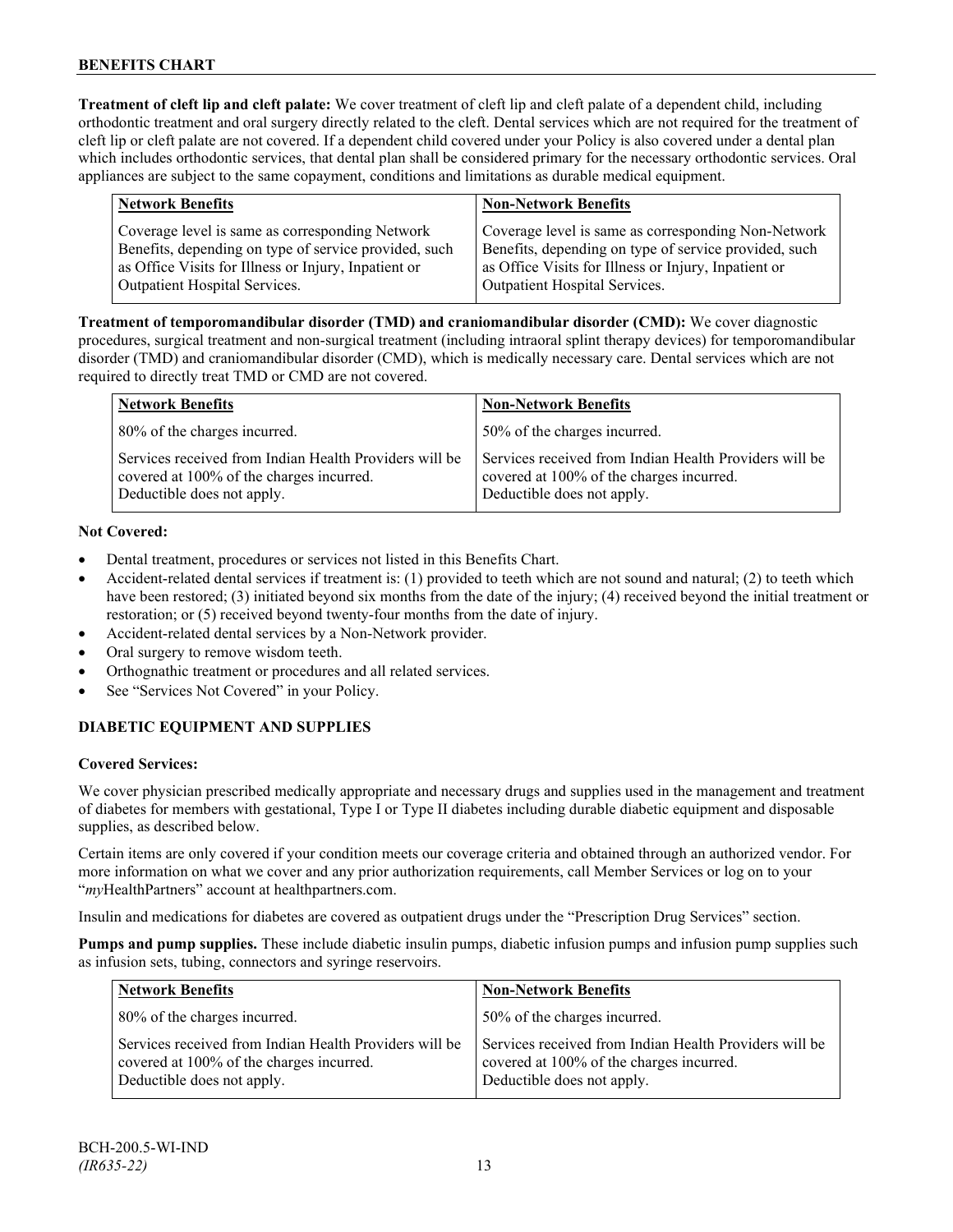## **All other durable equipment and diabetic supplies**

Durable Diabetic Equipment and Supplies. These include continuous glucose monitoring system (CGMS), transmitter, sensors and receivers, diabetic blood glucose monitors and control/calibrating solutions (for checking accuracy or testing equipment and test strips).

Disposable Diabetic Supplies. These are one-time use supplies, including syringes, lancets, lancet devices, blood and urine ketone test strips, and needles.

Certain diabetic supplies and equipment must be purchased at a pharmacy.

| <b>Network Benefits</b>                                                                                                          | <b>Non-Network Benefits</b>                                                                                                      |  |
|----------------------------------------------------------------------------------------------------------------------------------|----------------------------------------------------------------------------------------------------------------------------------|--|
| 80% of the charges incurred.                                                                                                     | 50% of the charges incurred.                                                                                                     |  |
| Services received from Indian Health Providers will be<br>covered at 100% of the charges incurred.<br>Deductible does not apply. | Services received from Indian Health Providers will be<br>covered at 100% of the charges incurred.<br>Deductible does not apply. |  |

#### **Limitations:**

- No more than a 90-day supply of diabetic supplies are covered and dispensed at a time.
- We require that certain diabetic supplies and equipment be purchased at a pharmacy.
- Diabetic supplies and equipment are limited to certain models and brands.
- Durable medical equipment and supplies must be obtained from or repaired by approved vendors.
- Covered services and supplies are based on established medical policies, which are subject to periodic review and modification by the medical or dental directors. Our medical policy for diabetic supplies includes information on our required models and brands. These medical policies (medical coverage criteria) are available by calling Member Services, or logging on to your "*my*HealthPartners" account at healthpartners.com.

#### **Not Covered:**

- Replacement or repair of any covered items, if the items are (i) damaged or destroyed by misuse, abuse or carelessness, (ii) lost; or (iii) stolen.
- Duplicate or similar items.
- Labor and related charges for repair of any covered items which are more than the cost of replacement by an approved vendor.
- Batteries for monitors and equipment.
- Sales tax, mailing, delivery charges, service call charges.
- See "Services Not Covered" in your Policy.

## **DIAGNOSTIC IMAGING SERVICES**

#### **Covered Services:**

We cover diagnostic imaging, when ordered by a provider and provided in a clinic or outpatient hospital facility.

We cover services provided in a clinic or outpatient hospital facility. To see the benefit level for inpatient hospital or skilled nursing facility services, see benefits under Inpatient Hospital and Skilled Nursing Facility Services.

#### **Outpatient magnetic resonance imaging (MRI) and computed tomography (CT)**

| <b>Network Benefits</b>                                                                                                          | <b>Non-Network Benefits</b>                                                                                                      |
|----------------------------------------------------------------------------------------------------------------------------------|----------------------------------------------------------------------------------------------------------------------------------|
| 80% of the charges incurred.                                                                                                     | 50% of the charges incurred.                                                                                                     |
| Services received from Indian Health Providers will be<br>covered at 100% of the charges incurred.<br>Deductible does not apply. | Services received from Indian Health Providers will be<br>covered at 100% of the charges incurred.<br>Deductible does not apply. |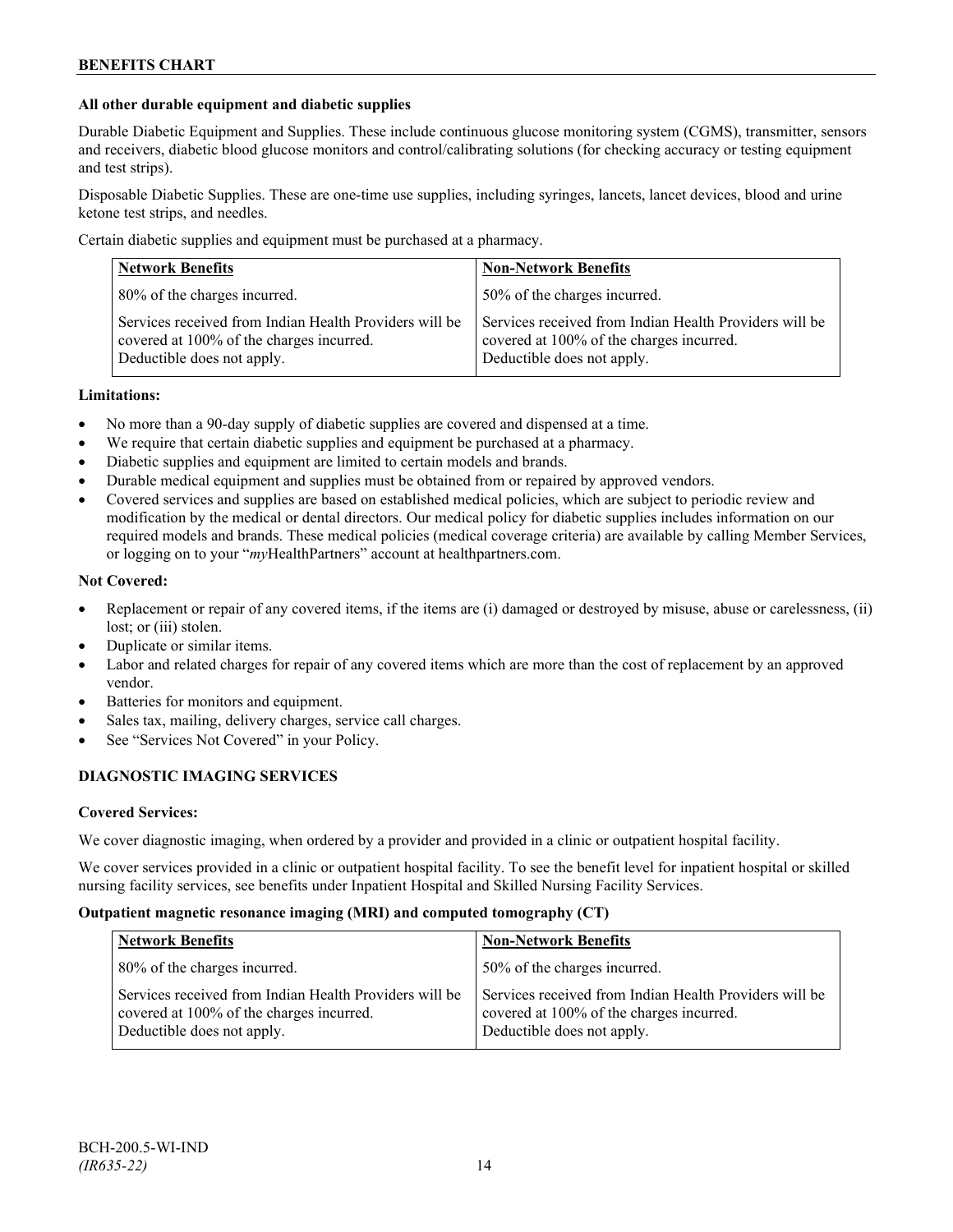## **All other outpatient diagnostic imaging services**

#### **Services for illness or injury**

| <b>Network Benefits</b>                                                                                                          | <b>Non-Network Benefits</b>                                                                                                      |  |
|----------------------------------------------------------------------------------------------------------------------------------|----------------------------------------------------------------------------------------------------------------------------------|--|
| 80% of the charges incurred.                                                                                                     | 50% of the charges incurred.                                                                                                     |  |
| Services received from Indian Health Providers will be<br>covered at 100% of the charges incurred.<br>Deductible does not apply. | Services received from Indian Health Providers will be<br>covered at 100% of the charges incurred.<br>Deductible does not apply. |  |

#### **Preventive services (MRI/CT procedures are not considered preventive)**

Diagnostic imaging services associated with preventive services are covered at the benefit level shown in the "Preventive Services" section of this Benefits Chart.

# **Not Covered:**

See "Services Not Covered" in your Policy.

# **DURABLE MEDICAL EQUIPMENT, PROSTHETICS, ORTHOTICS AND SUPPLIES**

#### **Covered Services:**

We cover equipment and services, as described below.

We cover durable medical equipment and services, prosthetics, orthotics, and supplies, subject to the limitations below, including certain disposable supplies, and enteral feedings.

We cover external hearing aids, cochlear implants, and related treatment prescribed by a physician or by a licensed audiologist for Insureds under 18 years of age who have hearing loss.

We also cover basic hearing aids for Insureds age 18 or older for the correction of a hearing impairment.

Osseointegrated or bone-anchored hearing aids are only covered for Insureds who have hearing loss that is not correctable by any other procedure.

Hearing aids are Limited to one basic, standard hearing aid for each ear every three years.

A basic hearing aid is defined as a hearing device that consists of a microphone, amplifier, volume control, battery and receiver. It does not include upgrades above and beyond the functionality of a basic hearing aid, including, but not Limited to, hearing improvements for group settings, background noise, Bluetooth/remote control functionality, or extended warranties. Charges for upgrades above the cost of a basic, standard hearing aid are not covered.

Diabetic equipment and supplies are covered under the "Diabetic Equipment and Supplies" section.

| <b>Network Benefits</b>                                                                                                          | <b>Non-Network Benefits</b>                                                                                                      |  |
|----------------------------------------------------------------------------------------------------------------------------------|----------------------------------------------------------------------------------------------------------------------------------|--|
| 80% of the charges incurred.                                                                                                     | 50% of the charges incurred.                                                                                                     |  |
| Services received from Indian Health Providers will be<br>covered at 100% of the charges incurred.<br>Deductible does not apply. | Services received from Indian Health Providers will be<br>covered at 100% of the charges incurred.<br>Deductible does not apply. |  |

#### **Special dietary treatment for phenylketonuria (PKU) if it meets our medical coverage criteria**

| <b>Network Benefits</b>                                                                                                          | <b>Non-Network Benefits</b>                                                                                                      |
|----------------------------------------------------------------------------------------------------------------------------------|----------------------------------------------------------------------------------------------------------------------------------|
| 80% of the charges incurred.                                                                                                     | 50% of the charges incurred.                                                                                                     |
| Services received from Indian Health Providers will be<br>covered at 100% of the charges incurred.<br>Deductible does not apply. | Services received from Indian Health Providers will be<br>covered at 100% of the charges incurred.<br>Deductible does not apply. |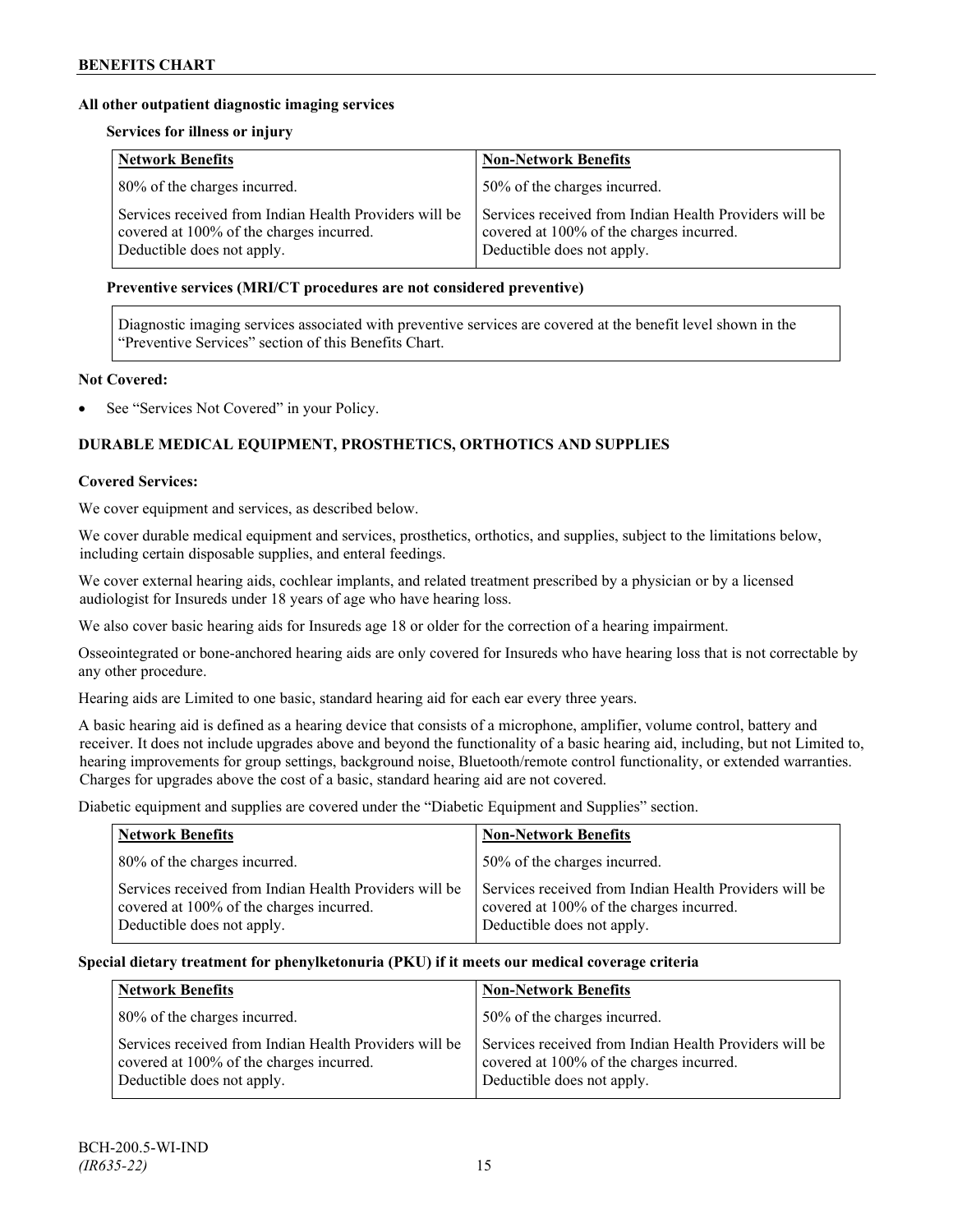# **Oral amino acid based elemental formula if it meets our medical coverage criteria**

| <b>Network Benefits</b>                                                                                                          | <b>Non-Network Benefits</b>                                                                                                      |  |
|----------------------------------------------------------------------------------------------------------------------------------|----------------------------------------------------------------------------------------------------------------------------------|--|
| 80% of the charges incurred.                                                                                                     | 50% of the charges incurred.                                                                                                     |  |
| Services received from Indian Health Providers will be<br>covered at 100% of the charges incurred.<br>Deductible does not apply. | Services received from Indian Health Providers will be<br>covered at 100% of the charges incurred.<br>Deductible does not apply. |  |

# **Limitations:**

Coverage of durable medical equipment is Limited by the following.

- Payment will not exceed the cost of an alternate piece of equipment or service that is effective and medically necessary.
- For prosthetic benefits, other than oral appliances for cleft lip and cleft palate, payment will not exceed the cost of an alternate piece of equipment or service that is effective, medically necessary and enables Insureds to conduct standard activities of daily living.
- We reserve the right to determine if an item will be approved for rental vs. purchase.
- We require that certain diabetic supplies and equipment be purchased at a pharmacy.
- Covered services and supplies are based on established medical policies which are subject to periodic review and modification by the medical directors. Our medical policy for diabetic supplies includes information on our required models and brands. These medical policies (medical coverage criteria) are available by calling Member Services, or logging on to your "*my*HealthPartners" account at [healthpartners.com.](http://www.healthpartners.com/)

# **Not Covered:**

Items which are not eligible for coverage include, but are not Limited to:

- Replacement or repair of any covered items, if the items are (i) damaged or destroyed by misuse, abuse or carelessness, (ii) lost; or (iii) stolen.
- Duplicate or similar items.
- Labor and related charges for repair of any covered items which are more than the cost of replacement by an approved vendor.
- Sales tax, mailing, delivery charges, service call charges.
- Items which are primarily educational in nature or for hygiene, vocation, comfort, convenience or recreation.
- Communication aids or devices: equipment to create, replace or augment communication abilities including, but not Limited to, speech processors, receivers, communication boards, or computer or electronic assisted communication.
- Implantable and osseointegrated or bone-anchored hearing aids and their fitting, except as specifically described in this Benefits Chart. This exclusion does not apply to cochlear implants.
- Eyeglasses, contact lenses and their fitting, measurement and adjustment, except as specifically described in this Benefits Chart.
- Hair prostheses (wigs).
- Household equipment which primarily has customary uses other than medical, such as, but not Limited to, exercise cycles, air purifiers, central or unit air conditioners, water purifiers, non-allergenic pillows, mattresses or waterbeds.
- Household fixtures including, but not Limited to, escalators or elevators, ramps, swimming pools and saunas.
- Modifications to the structure of the home including, but not Limited to, wiring, plumbing or charges for installation of equipment.
- Vehicle, car or van modifications including, but not Limited to, hand brakes, hydraulic lifts and car carrier.
- Rental equipment while owned equipment is being repaired by non-contracted vendors, beyond one month rental of medically necessary equipment.
- Other equipment and supplies, including, but not Limited to assistive devices, that we determine are not eligible for coverage.
- See "Services Not Covered" in your Policy.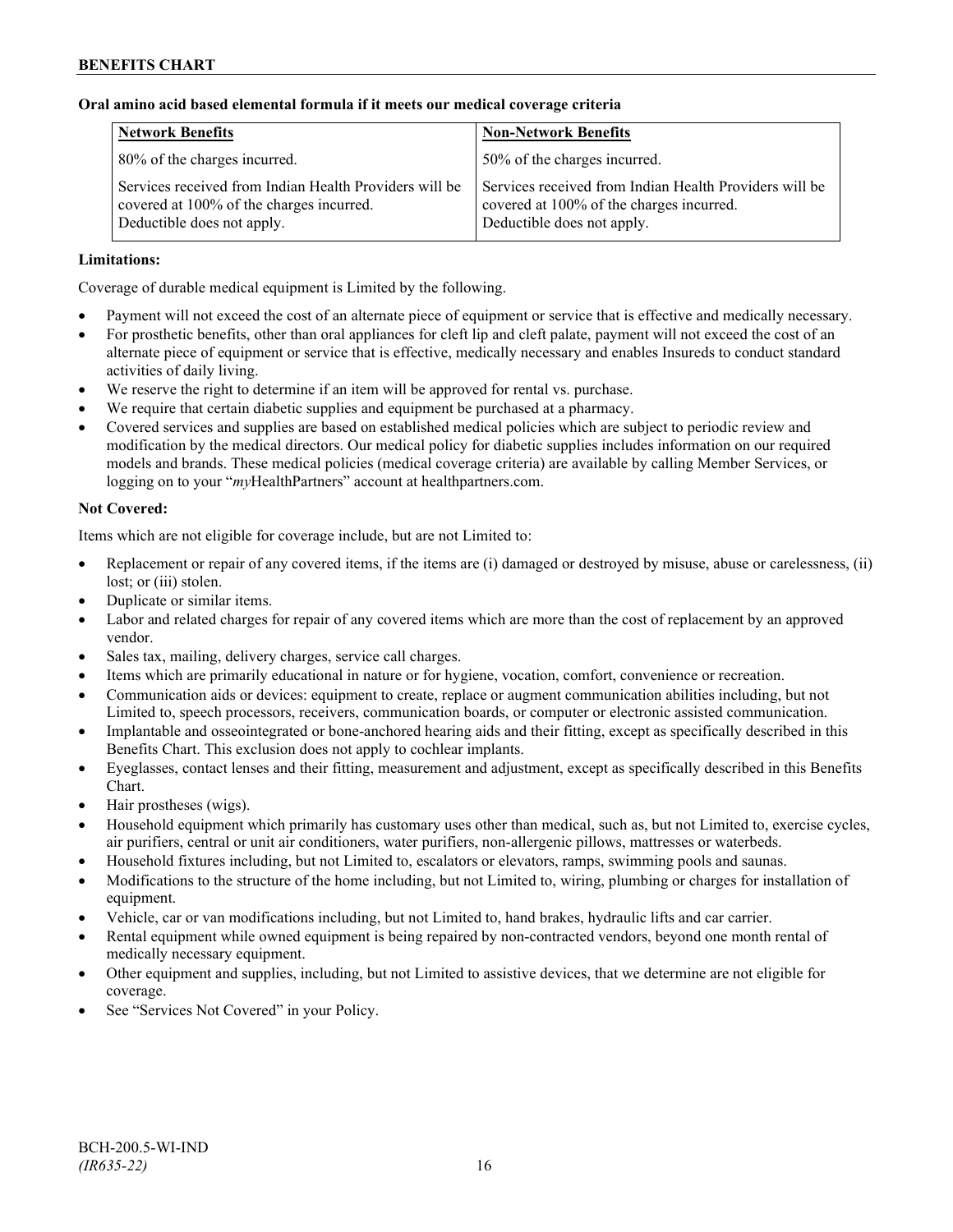# **BENEFITS CHART**

# **EMERGENCY AND URGENTLY NEEDED CARE SERVICES**

## **Covered Services:**

We cover services for emergency care and urgently needed care if the services are otherwise eligible for coverage under your Policy.

**Urgently needed care.** These are services to treat an unforeseen illness or injury that:

- are required in order to prevent a serious deterioration in your health, and
- cannot be delayed until the next available clinic or office hours.

| <b>Network Benefits</b>                                                                                                          | <b>Non-Network Benefits</b>                                                                                                      |  |
|----------------------------------------------------------------------------------------------------------------------------------|----------------------------------------------------------------------------------------------------------------------------------|--|
| 80% of the charges incurred.                                                                                                     | 50% of the charges incurred.                                                                                                     |  |
| Services received from Indian Health Providers will be<br>covered at 100% of the charges incurred.<br>Deductible does not apply. | Services received from Indian Health Providers will be<br>covered at 100% of the charges incurred.<br>Deductible does not apply. |  |

#### **First four visits**

| If any of the first four visits are urgent care visits or<br>office visits, they are covered at 100%, subject to a<br>copayment of \$30 per visit, not subject to the<br>deductible.                                               |  |
|------------------------------------------------------------------------------------------------------------------------------------------------------------------------------------------------------------------------------------|--|
| If any of the first four visits are convenience clinic<br>visits, telephone visits or E-visits (other than<br>Virtuwell), they are covered at 100%, subject to a<br>copayment of \$15 per visit, not subject to the<br>deductible. |  |
| Then services will be covered at the deductible and<br>coinsurance and/or copayment indicated for urgent care<br>visits, office visits, convenience clinic visits, telephone<br>visits or E-visits (other than Virtuwell).         |  |
| Physician services are included; however, charges for<br>office procedures, laboratory, radiology and other<br>ancillary services are not included and will be subject<br>to the deductible and coinsurance and/or copayment.      |  |

**Emergency care.** These are services to treat:

- the sudden, unexpected onset of illness or injury which, if left untreated or unattended until the next available clinic or office hours, would result in hospitalization, or
- a condition requiring professional health services immediately necessary to preserve life or stabilize health.

Emergency care includes emergency services as defined in Division BB, Title I, Section 102 of the Consolidated Appropriations Act of 2021.

When reviewing claims for coverage of emergency services, our medical director will take into consideration a reasonable layperson's belief that the circumstances required immediate medical care that could not wait until the next working day or next available clinic appointment.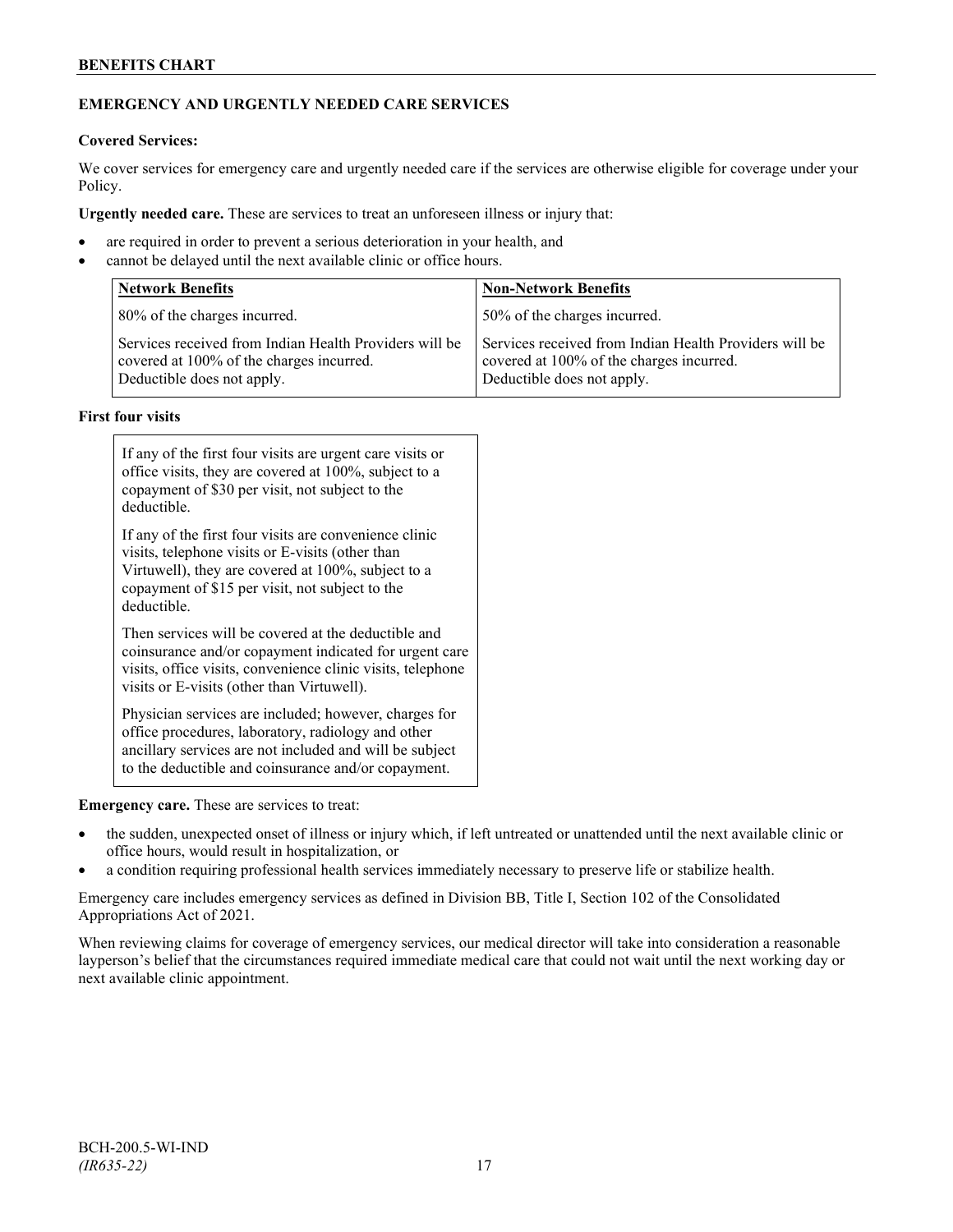# **Emergency care in a hospital emergency room, including professional services of a physician**

| <b>Network Benefits</b>                                                                                                          | <b>Non-Network Benefits</b> |
|----------------------------------------------------------------------------------------------------------------------------------|-----------------------------|
| 80% of the charges incurred.                                                                                                     | See Network Benefits.       |
| Services received from Indian Health Providers will be<br>covered at 100% of the charges incurred.<br>Deductible does not apply. |                             |

# **Inpatient emergency care in a hospital**

| <b>Network Benefits</b>                                                                                                          | <b>Non-Network Benefits</b> |
|----------------------------------------------------------------------------------------------------------------------------------|-----------------------------|
| 80% of the charges incurred.                                                                                                     | See Network Benefits.       |
| Services received from Indian Health Providers will be<br>covered at 100% of the charges incurred.<br>Deductible does not apply. |                             |

## **Not Covered:**

• See "Services Not Covered" in your Policy.

# **GENE THERAPY**

## **Covered Services:**

We cover gene therapy treatment that meets our current medical coverage criteria.

| <b>Network Benefits</b>                                                                                                                                                                          | <b>Non-Network Benefits</b> |
|--------------------------------------------------------------------------------------------------------------------------------------------------------------------------------------------------|-----------------------------|
| Coverage level is same as corresponding Network<br>Benefit, depending on type of service provided, such as<br>Office Visits for Illness or Injury, Inpatient or<br>Outpatient Hospital Services. | No coverage.                |

## **Limitations:**

- Gene therapy must be provided by a designated provider.
- Specific types of gene therapy are Limited to therapies and conditions specified in our medical coverage criteria.

## **Not Covered:**

• See "Services Not Covered" in your Policy.

# **HEALTH EDUCATION**

## **Covered Services:**

We cover education for preventive services and education for the management of chronic health problems (such as diabetes).

| <b>Network Benefits</b>                                     | <b>Non-Network Benefits</b>                                                                                                                                      |
|-------------------------------------------------------------|------------------------------------------------------------------------------------------------------------------------------------------------------------------|
| 100% of the charges incurred.<br>Deductible does not apply. | 50% of the charges incurred.<br>Services received from Indian Health Providers will be<br>covered at 100% of the charges incurred.<br>Deductible does not apply. |

## **Not Covered:**

See "Services Not Covered" in your Policy.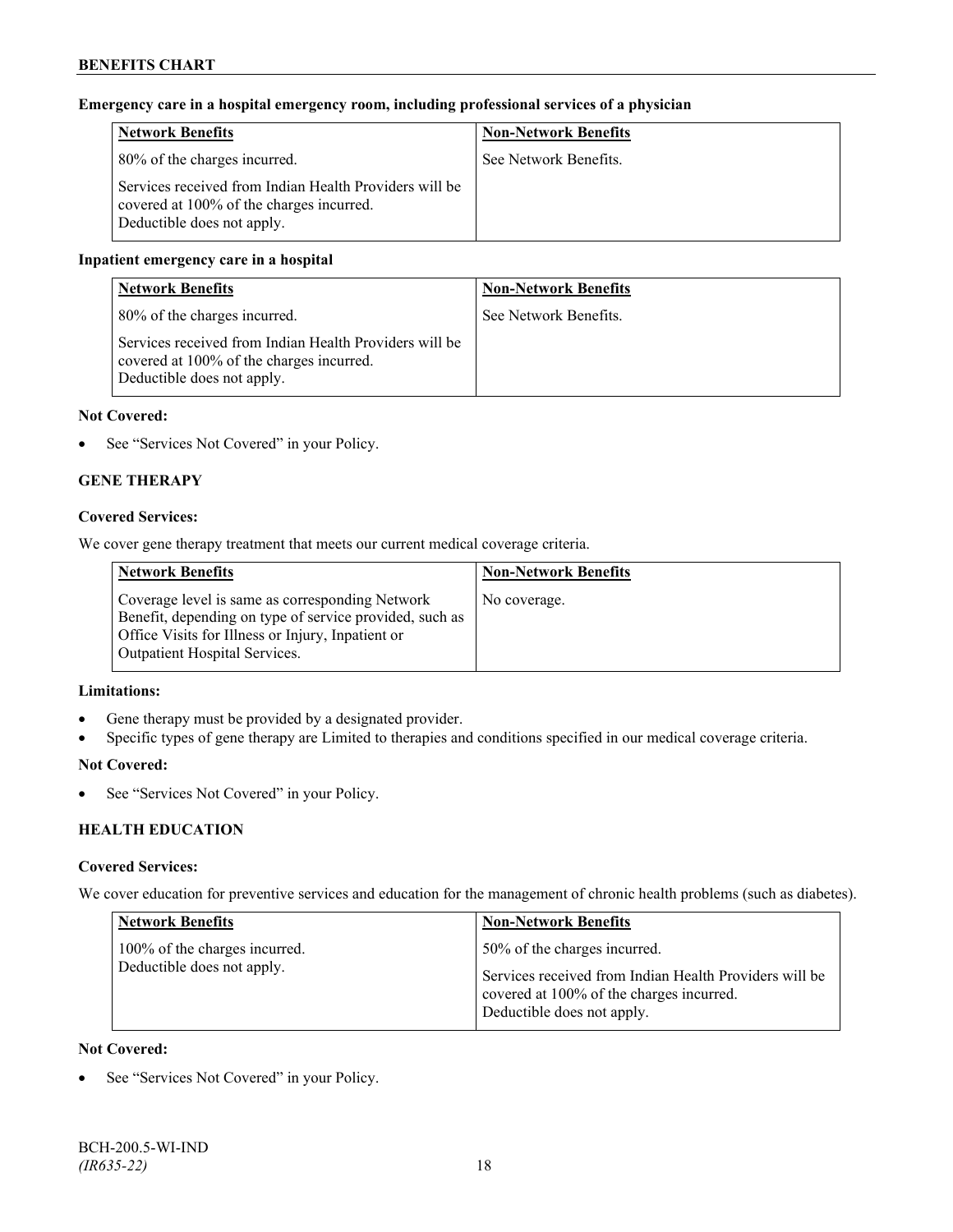# **HOME-BASED COMPREHENSIVE HEALTH RISK ASSESSMENT**

#### **Covered Services:**

If you meet our criteria for coverage, you may qualify for our home-based comprehensive health risk assessment program. The program covers a health assessment with a designated nurse practitioner.

| Network Benefits                                            | <b>Non-Network Benefits</b> |
|-------------------------------------------------------------|-----------------------------|
| 100% of the charges incurred.<br>Deductible does not apply. | No coverage.                |

#### **Not Covered:**

See "Services Not Covered" in your Policy.

## **HOME HEALTH SERVICES**

## **Covered Services:**

We cover skilled nursing services, physical therapy, occupational therapy, speech therapy, respiratory therapy and other therapeutic services, non-routine prenatal and routine postnatal well child visits (as described in our medical coverage criteria), phototherapy services for newborns, home health aide services and other eligible home health services when provided in your home, if you are homebound (i.e., unable to leave home without considerable effort due to a medical condition). Lack of transportation does not constitute homebound status. For phototherapy services for newborns and high risk prenatal services, supplies and equipment are included.

We cover total parenteral nutrition/intravenous ("TPN/IV") therapy, equipment, supplies and drugs in connection with IV therapy. IV line care kits are covered under Durable Medical Equipment.

We cover palliative care benefits. Palliative care includes symptom management, education and establishing goals of care. We waive the requirement that you be homebound for a Limited number of home visits for palliative care (as shown in this Benefits Chart), if you have a life-threatening, non-curable condition which has a prognosis of survival of two years or less. Additional palliative care visits are eligible under the home health services benefit if you are homebound and meet all other requirements defined in this section.

You do not need to be homebound to receive total parenteral nutrition/intravenous ("TPN/IV") therapy.

Home health services are eligible and covered only when:

- medically necessary; and
- provided as rehabilitative care, terminal care or maternity care; and
- ordered by a physician, and included in the written home care plan.

#### **Physical therapy, occupational therapy, speech therapy, respiratory therapy, home health aide services and palliative care**

| <b>Network Benefits</b>                                                                                                          | <b>Non-Network Benefits</b> |
|----------------------------------------------------------------------------------------------------------------------------------|-----------------------------|
| 80% of the charges incurred.                                                                                                     | No coverage.                |
| Services received from Indian Health Providers will be<br>covered at 100% of the charges incurred.<br>Deductible does not apply. |                             |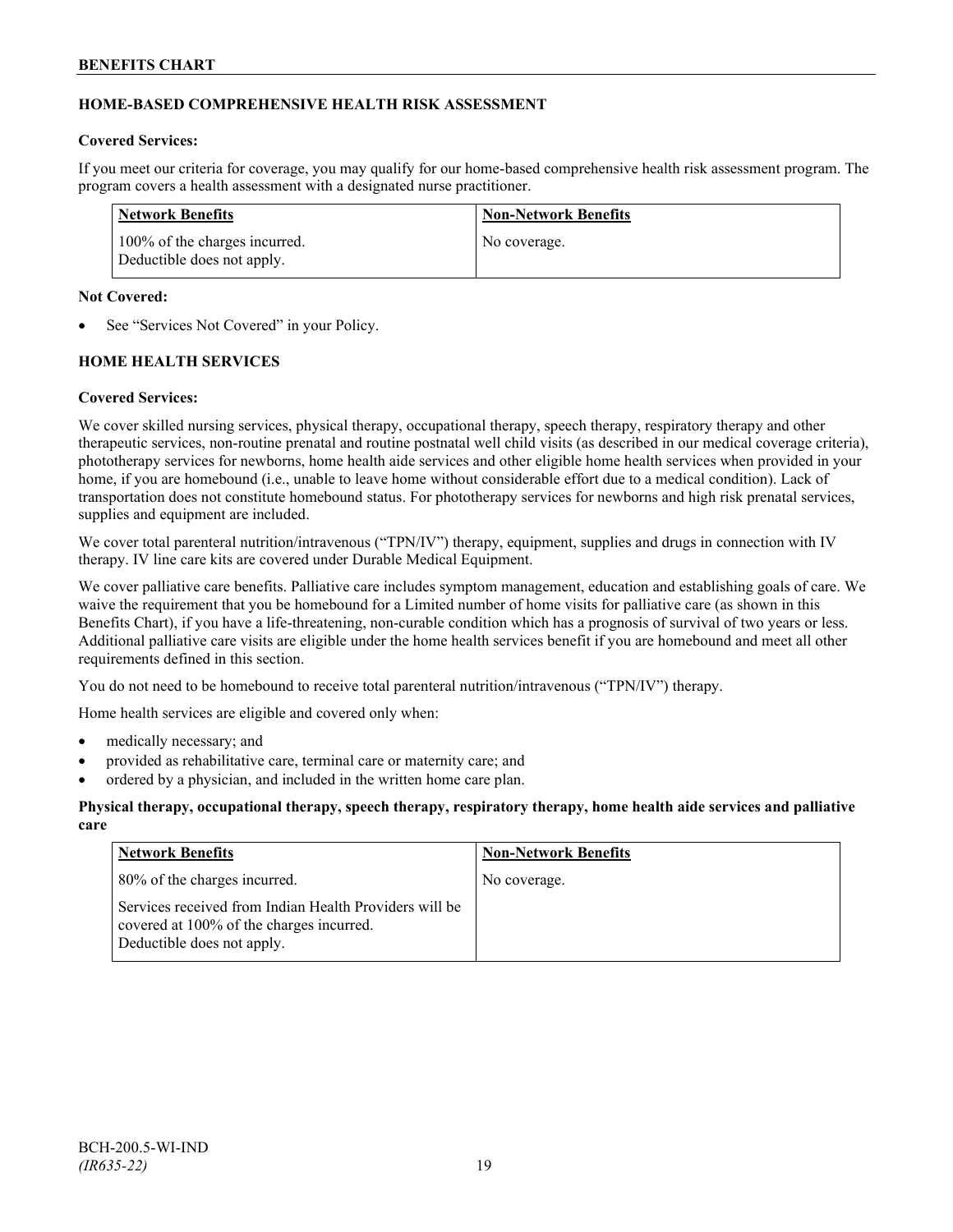## **TPN/IV therapy, skilled nursing services, non-routine prenatal/postnatal services and phototherapy**

| <b>Network Benefits</b>                                                                                                          | <b>Non-Network Benefits</b> |
|----------------------------------------------------------------------------------------------------------------------------------|-----------------------------|
| 80% of the charges incurred.                                                                                                     | No coverage.                |
| Services received from Indian Health Providers will be<br>covered at 100% of the charges incurred.<br>Deductible does not apply. |                             |

Each 24-hour visit (or shifts up to 24-hour visits) equals one visit and counts toward the Maximum visits for all other services shown below. Any visit that lasts less than 24 hours regardless of the length of the visit, will count as one visit toward the Maximum visits for all other services shown below. All visits must be medically necessary and benefit eligible.

## **Routine postnatal well child visits**

| <b>Network Benefits</b>                                     | <b>Non-Network Benefits</b>                                                                                                                                      |
|-------------------------------------------------------------|------------------------------------------------------------------------------------------------------------------------------------------------------------------|
| 100% of the charges incurred.<br>Deductible does not apply. | 50% of the charges incurred.<br>Services received from Indian Health Providers will be<br>covered at 100% of the charges incurred.<br>Deductible does not apply. |

# **Maximum visits for palliative care:**

If you are eligible to receive palliative care in the home and you are not homebound, there is a maximum of 12 visits per calendar year.

# **Maximum visits for all services other than palliative care:**

| Network Benefits             | Non-Network Benefits |
|------------------------------|----------------------|
| 60 visits per calendar year. | No coverage.         |

The routine postnatal well child visits do not count toward the visit limit.

## **Limitations:**

- Home health services are not provided as a substitute for a primary caregiver in the home or as relief (respite) for a primary caregiver in the home. We will not reimburse family members or residents in your home for the above services.
- A service shall not be considered a skilled nursing service merely because it is performed by, or under the direct supervision of, a licensed nurse. Where a service (such as tracheotomy suctioning or ventilator monitoring) or like services, can be safely and effectively performed by a non-medical person (or self-administered), without the direct supervision of, a licensed nurse, the service shall not be regarded as a skilled nursing service, whether or not a skilled nurse actually provides the service. The unavailability of a competent person to provide a non-skilled service shall not make it a skilled service when a skilled nurse provides it. Only the skilled nursing component of so-called "blended" services (i.e. services which include skilled and non-skilled components) are covered under this Benefits Chart.

## **Not Covered:**

- Home Health Services by a Non-Network provider.
- Financial or legal counseling services.
- Housekeeping or meal services in your home.
- Private duty nursing services.
- Services provided by a family member or enrollee, or a resident in the enrollee's home.
- Vocational rehabilitation and recreational or educational therapy. Recreation therapy is therapy provided solely for the purpose of recreation, including, but not Limited to: (a) requests for physical therapy or occupational therapy to improve athletic ability, and (b) braces or guards to prevent sports injuries.
- See "Services Not Covered" in your Policy.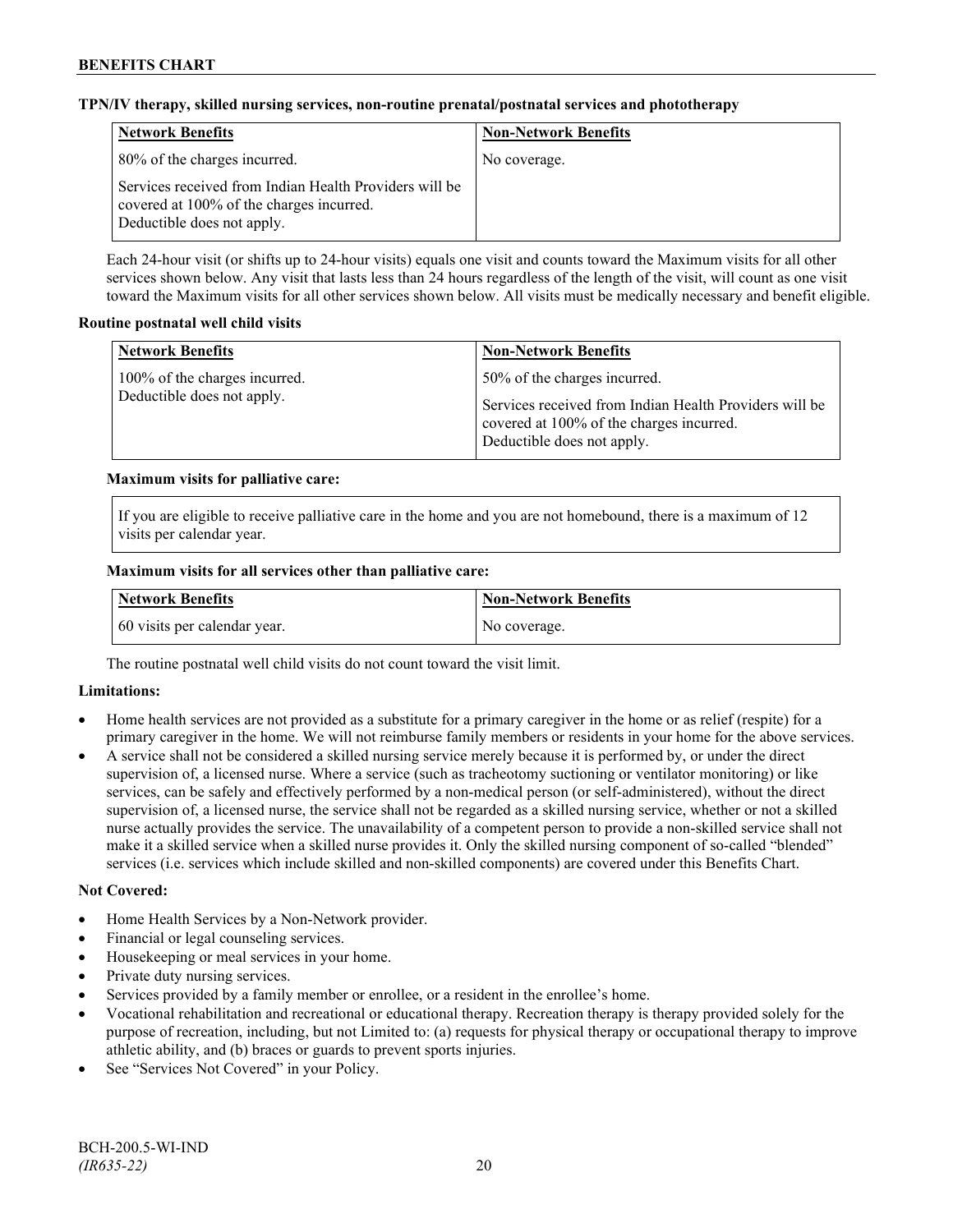# **BENEFITS CHART**

## **HOME HOSPICE SERVICES**

#### **Applicable Definitions:**

**Part-time.** This is up to two hours of service per day, more than two hours is considered continuous care.

**Continuous Care.** This is from two to twelve hours of service per day provided by a registered nurse, licensed practical nurse, or home health aide, during a period of crisis in order to maintain a terminally ill patient at home.

**Appropriate Facility.** This is a nursing home, hospice residence, or other inpatient facility.

**Custodial Care Related to Hospice Services.** This means providing assistance in the activities of daily living and the care needed by a terminally ill patient which can be provided by primary caregiver (i.e., family member or friend) who is responsible for the patient's home care.

#### **Covered Services:**

**Home hospice program:** We cover the services described below if you are terminally ill and accepted as a home hospice program participant. You must meet the eligibility requirements of the program, and elect to receive services through the home hospice program. The services will be provided in your home, with inpatient care available when medically necessary as described below. If you elect to receive hospice services, you do so in lieu of curative treatment for your terminal illness for the period you are enrolled in the home hospice program.

**Eligibility:** In order to be eligible to be enrolled in the home hospice program, you must: (1) be a terminally ill patient (prognosis of six months or less); (2) have chosen a palliative treatment focus (i.e., emphasizing comfort and supportive services rather than treatment attempting to cure the disease or condition); and (3) continue to meet the terminally ill prognosis as reviewed by our medical director or his or her designee over the course of care. You may withdraw from the home hospice program at any time.

**Eligible services:** Hospice services include the following services provided in accordance with an approved hospice treatment plan:

- Home Health Services:
	- o Part-time care provided in your home by an interdisciplinary hospice team (which may include a physician, nurse, social worker, and spiritual counselor) and medically necessary home health services are covered.
	- o One or more periods of continuous care in your home or in a setting which provides day care for pain or symptom management, when medically necessary, will be covered.
- Inpatient Services: We cover medically necessary inpatient services.
- Other Services:
	- Respite care is covered for care in your home or in an appropriate facility, to give your primary caregivers (i.e., family members or friends) rest and/or relief when necessary in order to maintain a terminally ill patient at home*.*
	- o Medically necessary medications for pain and symptom management.
	- o Semi-electric hospital beds and other durable medical equipment are covered.
	- o Emergency and non-emergency care is covered.

| <b>Network Benefits</b>                                                                                                          | <b>Non-Network Benefits</b> |
|----------------------------------------------------------------------------------------------------------------------------------|-----------------------------|
| 80% of the charges incurred.                                                                                                     | No coverage.                |
| Services received from Indian Health Providers will be<br>covered at 100% of the charges incurred.<br>Deductible does not apply. |                             |

Respite care is Limited to 5 days per episode, and respite care and continuous care combined are Limited to 30 days.

## **Not Covered:**

- Home Hospice Services by a Non-Network provider.
- Financial or legal counseling services.
- Housekeeping or meal services in your home.
- Custodial or maintenance care related to hospice services, whether provided in the home or in a nursing home.
- Any service not specifically described as covered services under this home hospice services benefits.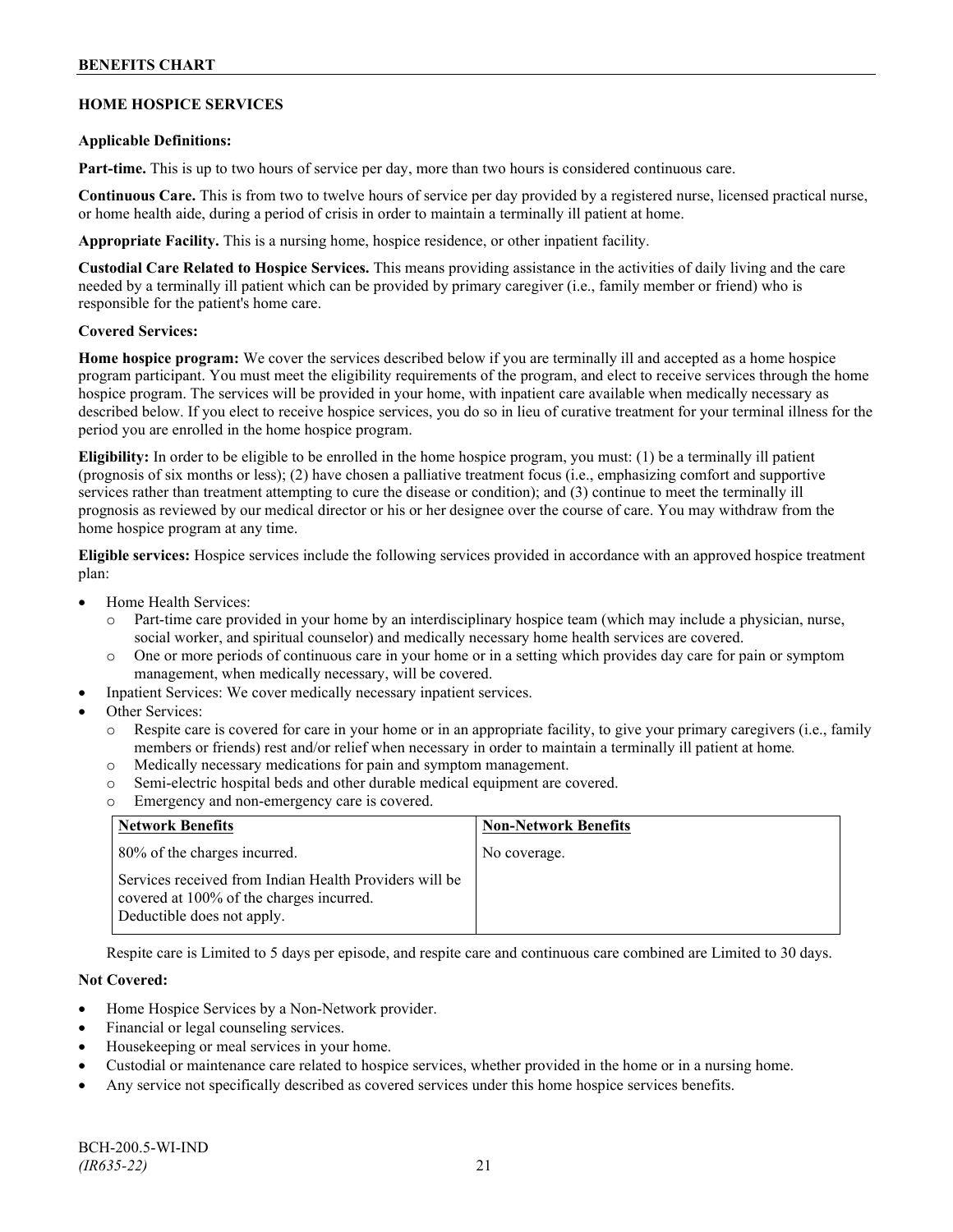- Any services provided by members of your family or residents in your home.
- See "Services Not Covered" in your Policy.

#### **HOSPITAL AND SKILLED NURSING FACILITY SERVICES**

#### **Covered Services:**

We cover services as described below.

#### **Medical or surgical hospital services**

**Inpatient hospital services:** We cover the following medical or surgical services, for the treatment of acute illness or injury, which require the level of care only provided in an acute care facility. These services must be authorized by a physician.

Inpatient hospital services include: room and board; the use of operating or maternity delivery rooms; intensive care facilities; newborn nursery facilities; general nursing care, anesthesia, laboratory and diagnostic imaging services, radiation therapy, physical therapy, prescription drugs or other medications administered during treatment, blood and blood products (unless replaced), and blood derivatives, and other diagnostic or treatment related hospital services; physician and other professional medical and surgical services provided while in the hospital, including gender confirmation surgery that meets medical coverage criteria.

We cover, following a vaginal delivery, a minimum of 48 hours of inpatient care for the mother and newborn child. We cover, following a caesarean section delivery, a minimum of 96 hours of inpatient care for the mother and newborn child.

Health insurance issuers generally may not, under Federal law, restrict benefits for any hospital length of stay in connection with childbirth for the mother of newborn child to less than 48 hours following a vaginal delivery, or less than 96 hours following a caesarean section. However, Federal law generally does not prohibit the mother's or newborn's attending provider, after consulting with the mother, from discharging the mother or her newborn earlier than 48 hours (or 96 hours as applicable). In any case plans and issuers may not, under Federal law, require that a provider obtain authorization from the plan or the insurance issuer for prescribing a length of stay not in excess of 48 hours (or 96 hours).

| <b>Network Benefits</b>                                                                                                          | <b>Non-Network Benefits</b>                                                                                                      |
|----------------------------------------------------------------------------------------------------------------------------------|----------------------------------------------------------------------------------------------------------------------------------|
| 80% of the charges incurred.                                                                                                     | 50% of the charges incurred.                                                                                                     |
| Services received from Indian Health Providers will be<br>covered at 100% of the charges incurred.<br>Deductible does not apply. | Services received from Indian Health Providers will be<br>covered at 100% of the charges incurred.<br>Deductible does not apply. |

Each Insured's admission or confinement, including that of a newborn child, is separate and distinct from the admission or confinement of any other Insured.

**Outpatient hospital, ambulatory care or surgical facility services:** We cover the following medical and surgical services, for diagnosis or treatment of illness or injury on an outpatient basis. These services must be authorized by a physician.

Outpatient services include: use of operating rooms, maternity delivery rooms or other outpatient departments, rooms or facilities; and the following outpatient services: general nursing care, anesthesia, laboratory and diagnostic imaging services, radiation therapy, physical therapy, drugs administered during treatment, blood and blood products (unless replaced), and blood derivatives, and other diagnostic or treatment related outpatient services; physician and other professional medical and surgical services provided while an outpatient, including colonoscopies, and gender confirmation surgery that meets medical coverage criteria.

To see the benefit level for diagnostic imaging services, laboratory services and physical therapy, see benefits under Diagnostic Imaging Services, Laboratory Services and Physical Therapy in this Benefits Chart.

| <b>Network Benefits</b>                                                                                                          | <b>Non-Network Benefits</b>                                                                                                      |
|----------------------------------------------------------------------------------------------------------------------------------|----------------------------------------------------------------------------------------------------------------------------------|
| 80% of the charges incurred.                                                                                                     | 50% of the charges incurred.                                                                                                     |
| Services received from Indian Health Providers will be<br>covered at 100% of the charges incurred.<br>Deductible does not apply. | Services received from Indian Health Providers will be<br>covered at 100% of the charges incurred.<br>Deductible does not apply. |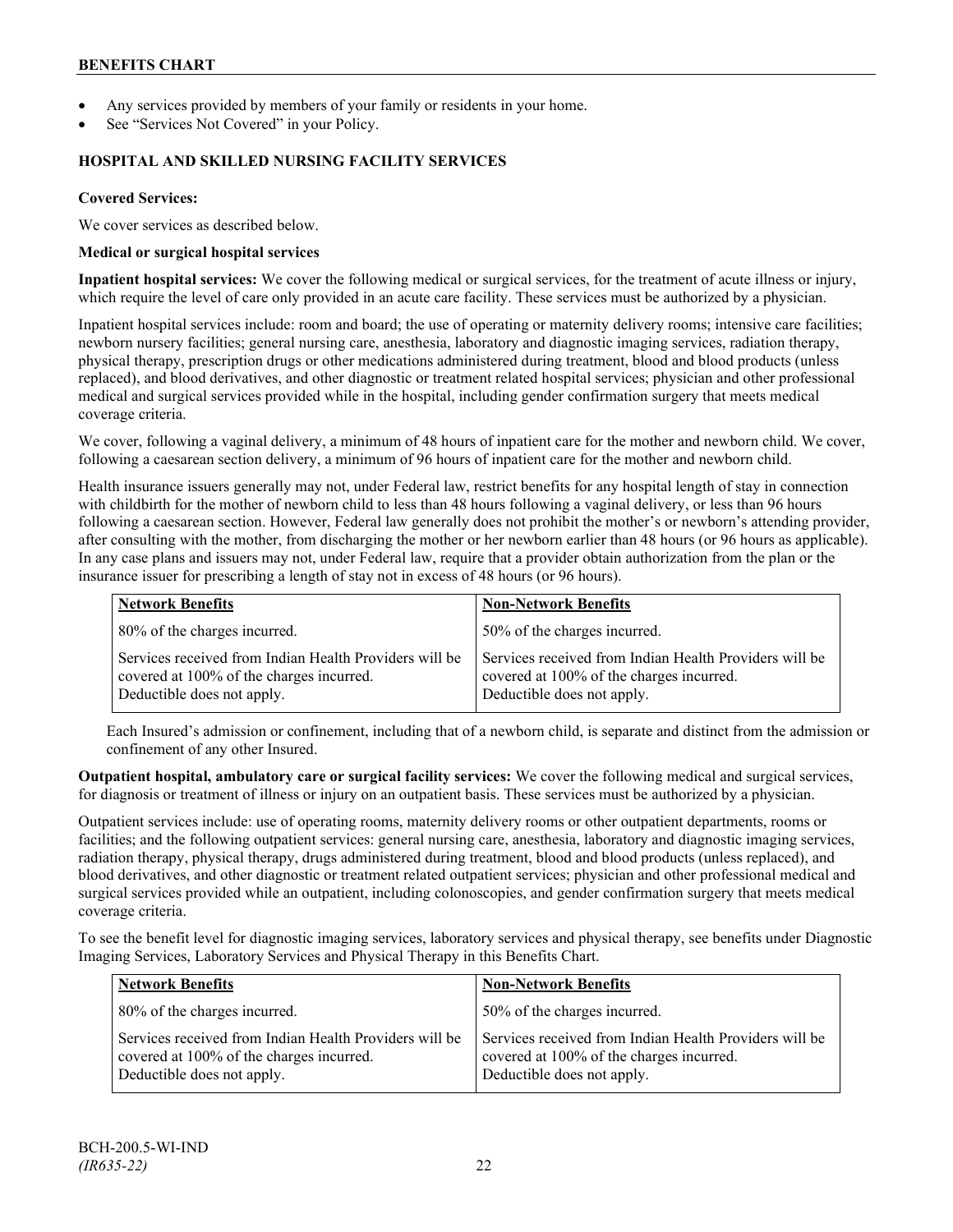**Skilled nursing facility care:** We cover room and board, daily skilled nursing and related ancillary services for post-acute treatment and rehabilitative care of illness or injury that meets medical coverage criteria.

| <b>Network Benefits</b>                                                                                                          | <b>Non-Network Benefits</b>                                                                                                      |
|----------------------------------------------------------------------------------------------------------------------------------|----------------------------------------------------------------------------------------------------------------------------------|
| 80% of the charges incurred.                                                                                                     | 50% of the charges incurred.                                                                                                     |
| Services received from Indian Health Providers will be<br>covered at 100% of the charges incurred.<br>Deductible does not apply. | Services received from Indian Health Providers will be<br>covered at 100% of the charges incurred.<br>Deductible does not apply. |
| Limited to a 30 day maximum per confinement.                                                                                     | Limited to a 30 day maximum per confinement.                                                                                     |

Each day of services provided under the Network Benefits and Non-Network Benefits, combined, applies toward the maximum shown above.

## **Not Covered:**

- Services for items for personal convenience, such as television rental, are not covered.
- See "Services Not Covered" in your Policy.

# **INFERTILITY DIAGNOSIS**

# **Covered Services:**

We cover the diagnosis of infertility. These services include diagnostic procedures and tests provided in connection with an infertility evaluation, office visits and consultations to diagnose infertility.

| <b>Network Benefits</b>                                                                                                          | <b>Non-Network Benefits</b>                                                                                                      |
|----------------------------------------------------------------------------------------------------------------------------------|----------------------------------------------------------------------------------------------------------------------------------|
| 80% of the charges incurred.                                                                                                     | 50% of the charges incurred.                                                                                                     |
| Services received from Indian Health Providers will be<br>covered at 100% of the charges incurred.<br>Deductible does not apply. | Services received from Indian Health Providers will be<br>covered at 100% of the charges incurred.<br>Deductible does not apply. |

Coverage is Limited to office visits and consultations to diagnose infertility. Treatment is not covered.

## **Not Covered:**

- Infertility/fertility treatment, including, but not limited to, office visits, laboratory services, diagnostic imaging services, and fertility drugs, reversal of sterilization, and sperm, ova or embryo acquisition, retrieval or storage; however, we do cover office visits and consultations to diagnose infertility.
- Services related to the establishment of surrogate pregnancy and fees for a surrogate. However, pregnancy and maternity services are covered for an Insured under this Benefits Chart, including a surrogate pregnancy.
- See "Services Not Covered" in your Policy.

## **LABORATORY SERVICES**

## **Covered Services:**

We cover laboratory tests when ordered by a provider and provided in a clinic or outpatient hospital facility. This includes blood tests to detect lead exposure in children between the ages of 6 months and 72 months.

To see the benefit level for inpatient hospital or skilled nursing facility services, see benefits under Inpatient Hospital and Skilled Nursing Facility Services in this Benefits Chart.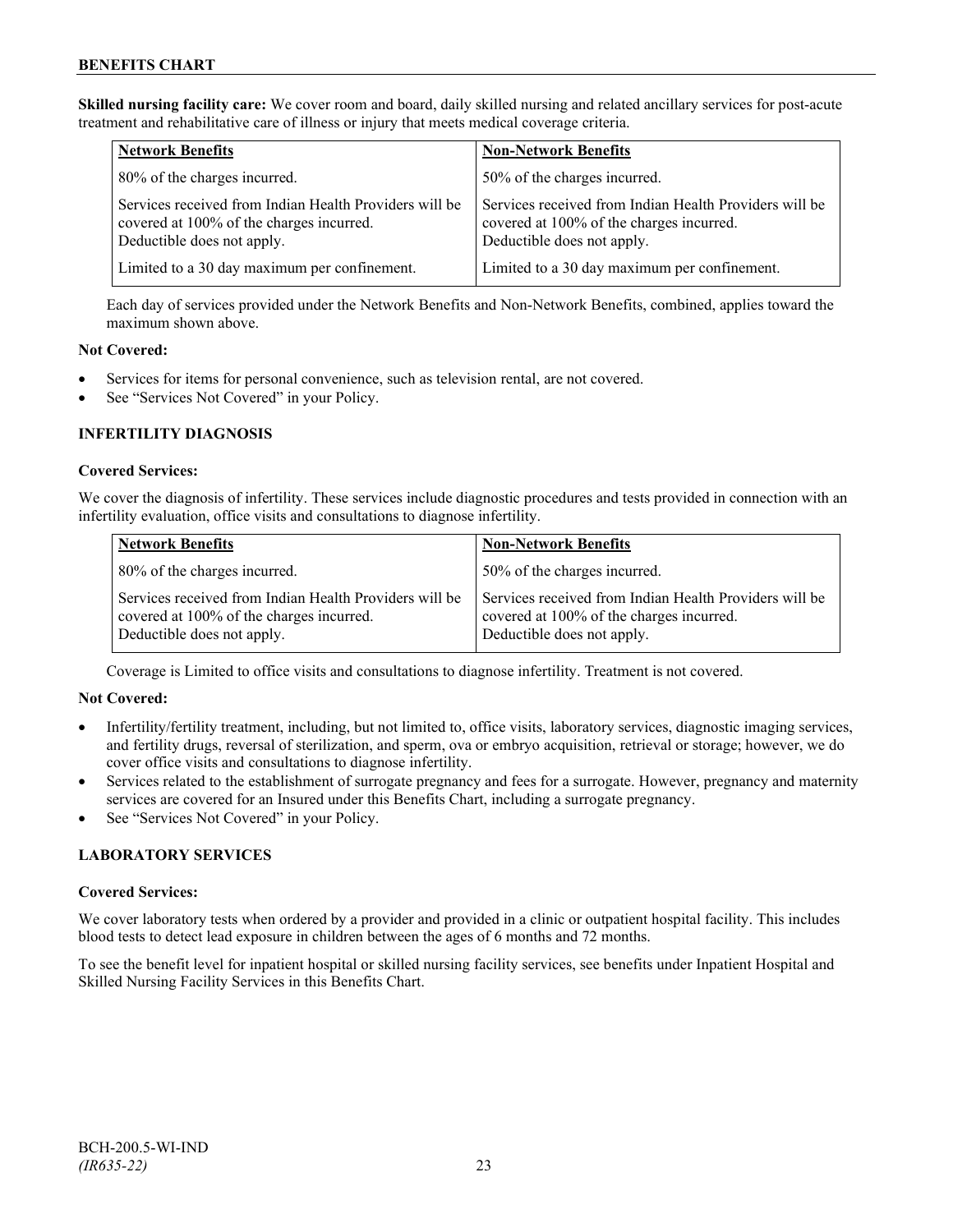**Prostate-specific antigen (PSA) testing.** We cover prostate cancer screening for men 40 years of age or over who are symptomatic or in a high-risk category and for all men 50 years of age or older.

| <b>Network Benefits</b>                                                                                                          | <b>Non-Network Benefits</b>                                                                                                      |
|----------------------------------------------------------------------------------------------------------------------------------|----------------------------------------------------------------------------------------------------------------------------------|
| 80% of the charges incurred.                                                                                                     | 50% of the charges incurred.                                                                                                     |
| Services received from Indian Health Providers will be<br>covered at 100% of the charges incurred.<br>Deductible does not apply. | Services received from Indian Health Providers will be<br>covered at 100% of the charges incurred.<br>Deductible does not apply. |

## **All other laboratory services**

#### **Services for illness or injury**

| <b>Network Benefits</b>                                                                                                          | <b>Non-Network Benefits</b>                                                                                                      |
|----------------------------------------------------------------------------------------------------------------------------------|----------------------------------------------------------------------------------------------------------------------------------|
| 80% of the charges incurred.                                                                                                     | 50% of the charges incurred.                                                                                                     |
| Services received from Indian Health Providers will be<br>covered at 100% of the charges incurred.<br>Deductible does not apply. | Services received from Indian Health Providers will be<br>covered at 100% of the charges incurred.<br>Deductible does not apply. |

#### **Preventive services**

Laboratory services associated with preventive services are covered at the benefit level shown in the "Preventive Services" section of this Benefits Chart.

#### **Not Covered:**

• See "Services Not Covered" in your Policy.

# **MASTECTOMY RECONSTRUCTION BENEFIT**

## **Covered Services:**

We cover reconstruction of the breast on which the mastectomy has been performed; surgery and reconstruction of the other breast to produce symmetrical appearance, and prostheses and physical complications of all stages of mastectomy, including lymphedemas.

| <b>Network Benefits</b>                               | <b>Non-Network Benefits</b>                           |
|-------------------------------------------------------|-------------------------------------------------------|
| Coverage level is same as corresponding Network       | Coverage level is same as corresponding Non-Network   |
| Benefits, depending on type of service provided, such | Benefits, depending on type of service provided, such |
| as Office Visits for Illness or Injury, Inpatient or  | as Office Visits for Illness or Injury, Inpatient or  |
| Outpatient Hospital Services.                         | Outpatient Hospital Services.                         |

#### **Not Covered:**

See "Services Not Covered" in your Policy.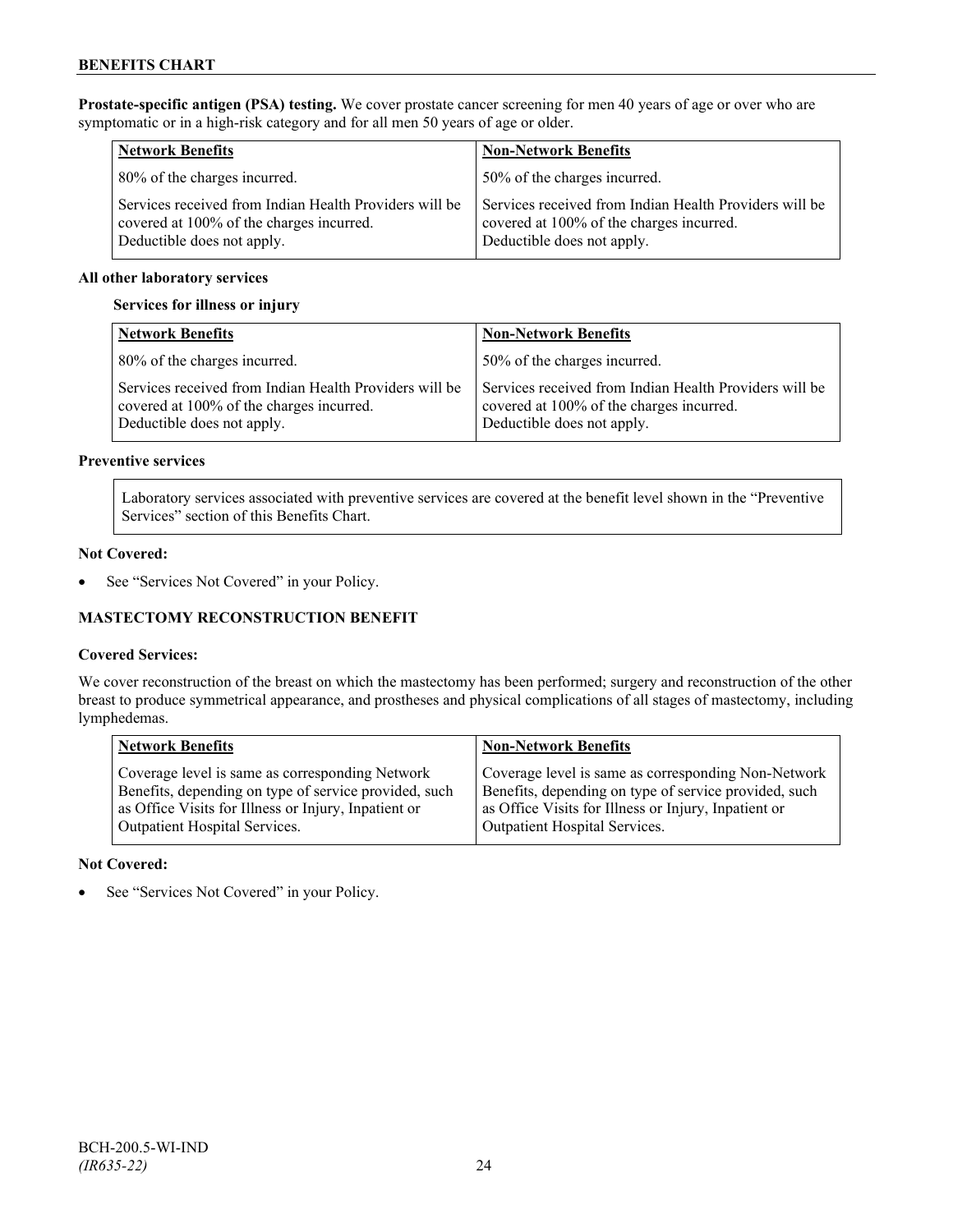# **MEDICATION THERAPY DISEASE MANAGEMENT PROGRAM**

## **Covered Services:**

If you meet our criteria for coverage, you may qualify for our Medication Therapy Disease Management Program.

The program covers consultations with a designated Network pharmacist.

Covered services are based on established medical policies, which are subject to periodic review and modification by the medical directors. These medical policies (medical coverage criteria) are available by calling Member Services, or logging on to your "*my*HealthPartners" account at [healthpartners.com.](http://www.healthpartners.com/)

| <b>Network Benefits</b>                                     | <b>Non-Network Benefits</b> |
|-------------------------------------------------------------|-----------------------------|
| 100% of the charges incurred.<br>Deductible does not apply. | No coverage.                |

#### **Not Covered:**

See "Services Not Covered" in your Policy.

# **OFFICE VISITS FOR ILLNESS OR INJURY**

# **Covered Services:**

We cover the following when medically necessary: professional medical and surgical services and related supplies, including biofeedback, of physicians and other health care providers; blood and blood products (unless replaced) and blood derivatives.

We cover diagnosis and treatment of illness or injury to the eyes. Where contact or eye glass lenses are prescribed as medically necessary for the post-operative treatment of cataracts or for the treatment of aphakia, acute or chronic corneal pathology or keratoconus, we cover the initial evaluation, lenses and fitting. Insureds must pay for lens replacement beyond the initial pair.

Services received via video, e-visit or telephone are covered under the "Telehealth/Telemedicine Services" section.

#### **Office visits**

| <b>Network Benefits</b>                                                                                                          | <b>Non-Network Benefits</b>                                                                                                      |
|----------------------------------------------------------------------------------------------------------------------------------|----------------------------------------------------------------------------------------------------------------------------------|
| 80% of the charges incurred.                                                                                                     | 50% of the charges incurred.                                                                                                     |
| Services received from Indian Health Providers will be<br>covered at 100% of the charges incurred.<br>Deductible does not apply. | Services received from Indian Health Providers will be<br>covered at 100% of the charges incurred.<br>Deductible does not apply. |

#### **Convenience clinics**

| <b>Network Benefits</b>                                                                                                          | <b>Non-Network Benefits</b>                                                                                                      |
|----------------------------------------------------------------------------------------------------------------------------------|----------------------------------------------------------------------------------------------------------------------------------|
| 80% of the charges incurred.                                                                                                     | 50% of the charges incurred.                                                                                                     |
| Services received from Indian Health Providers will be<br>covered at 100% of the charges incurred.<br>Deductible does not apply. | Services received from Indian Health Providers will be<br>covered at 100% of the charges incurred.<br>Deductible does not apply. |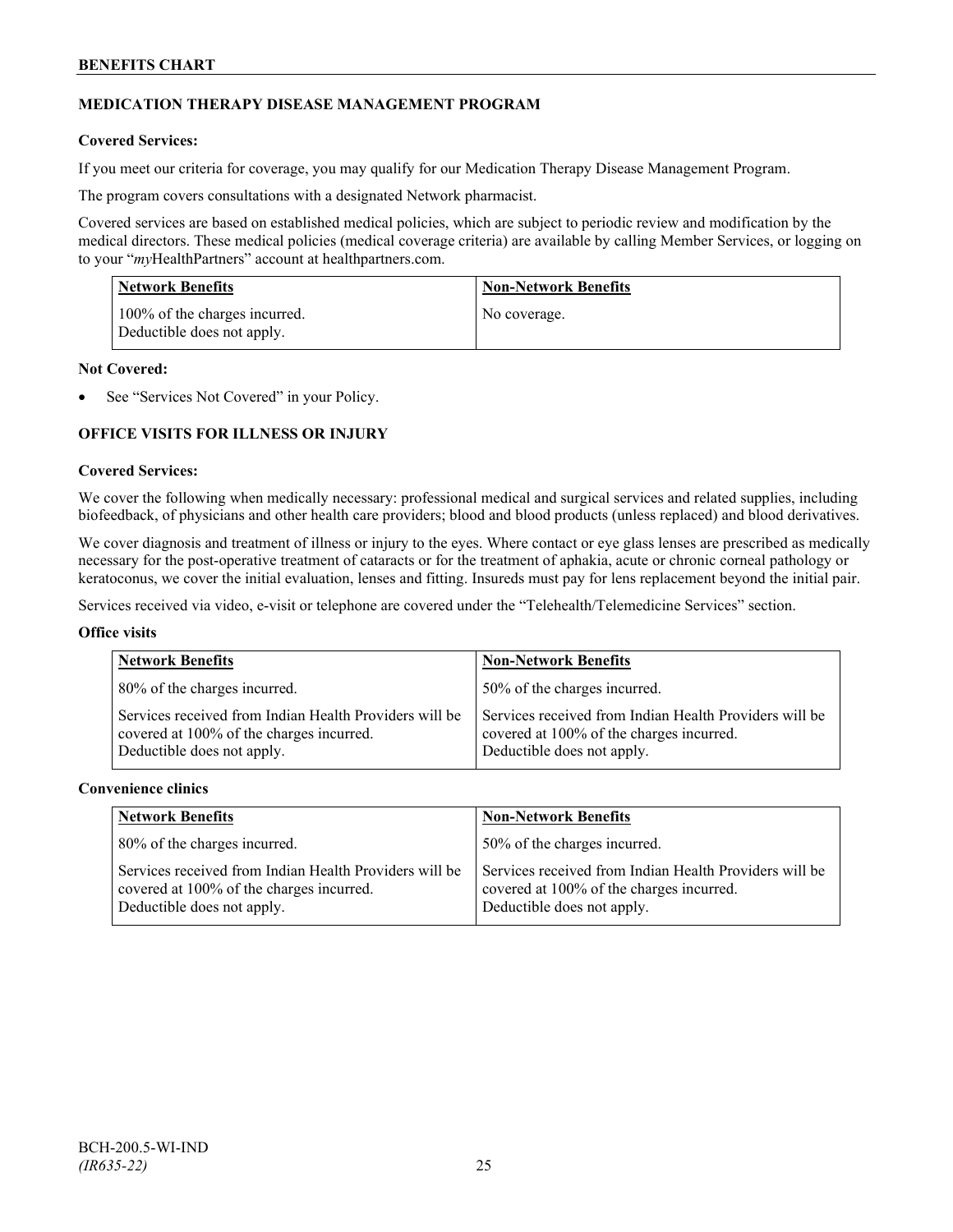# **First four visits**

If any of the first four visits are urgent care visits or office visits, they are covered at 100%, subject to a copayment of \$30 per visit, not subject to the deductible.

If any of the first four visits are convenience clinic visits, telephone visits or E-visits (other than Virtuwell), they are covered at 100%, subject to a copayment of \$15 per visit, not subject to the deductible.

Then services will be covered at the deductible and coinsurance and/or copayment indicated for urgent care visits, office visits, convenience clinic visits, telephone visits or E-visits (other than Virtuwell).

Physician services are included; however, charges for office procedures, laboratory, radiology and other ancillary services are not included and will be subject to the deductible and coinsurance and/or copayment.

## **Injections administered in a physician's office, other than immunizations**

## **Allergy injections**

| <b>Network Benefits</b>                                                                                                          | <b>Non-Network Benefits</b>                                                                                                      |
|----------------------------------------------------------------------------------------------------------------------------------|----------------------------------------------------------------------------------------------------------------------------------|
| 80% of the charges incurred.                                                                                                     | 50% of the charges incurred.                                                                                                     |
| Services received from Indian Health Providers will be<br>covered at 100% of the charges incurred.<br>Deductible does not apply. | Services received from Indian Health Providers will be<br>covered at 100% of the charges incurred.<br>Deductible does not apply. |

## **All other injections**

| <b>Network Benefits</b>                                                                                                          | <b>Non-Network Benefits</b>                                                                                                      |
|----------------------------------------------------------------------------------------------------------------------------------|----------------------------------------------------------------------------------------------------------------------------------|
| 80% of the charges incurred.                                                                                                     | 50% of the charges incurred.                                                                                                     |
| Services received from Indian Health Providers will be<br>covered at 100% of the charges incurred.<br>Deductible does not apply. | Services received from Indian Health Providers will be<br>covered at 100% of the charges incurred.<br>Deductible does not apply. |

#### **Not Covered:**

- Court ordered treatment, except as described in this Benefits Chart. Any resulting court ordered treatment for mental health services will be subject to the Policy's requirement for medical necessity.
- See "Services Not Covered" in your Policy.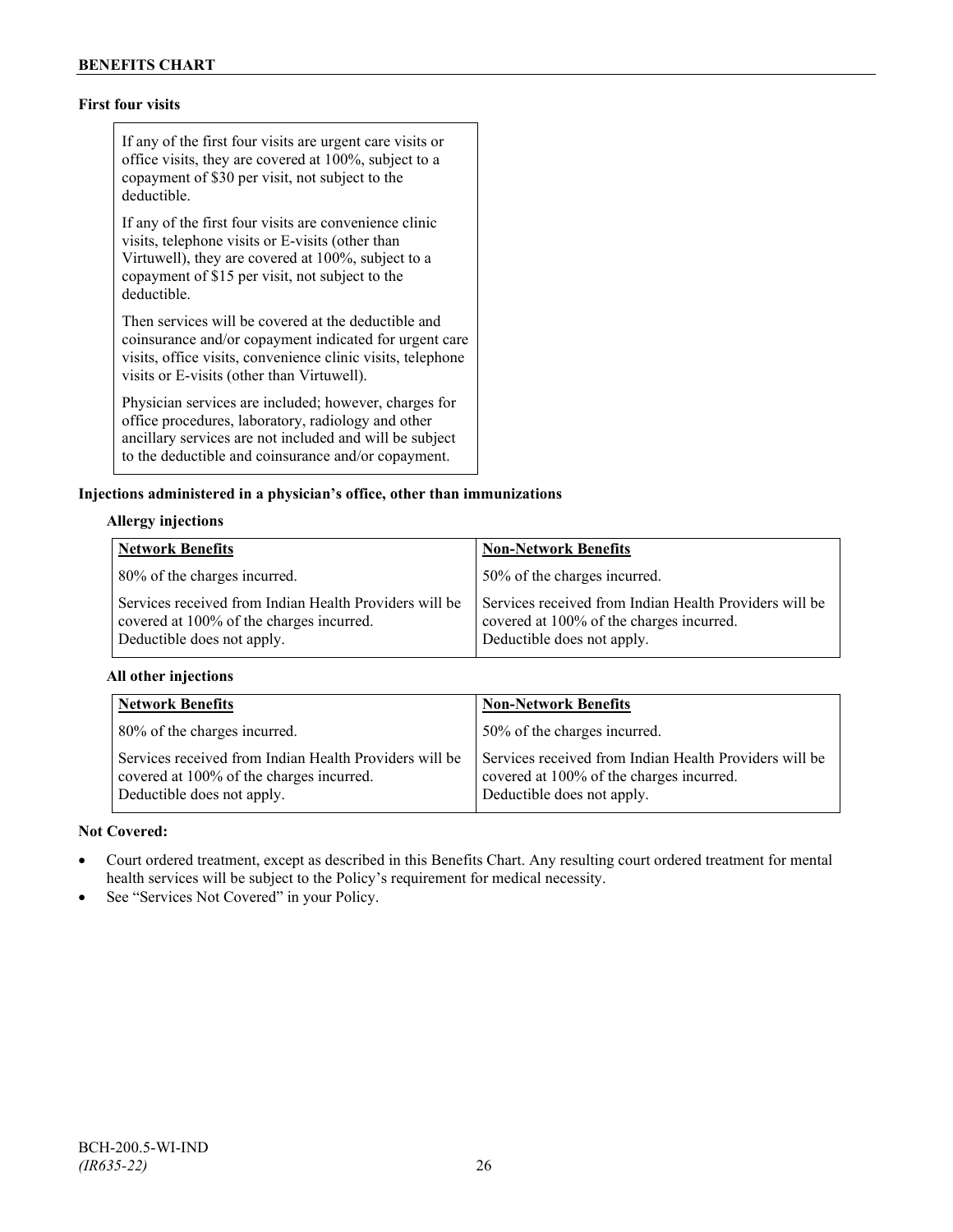# **PEDIATRIC EYEWEAR**

## **Covered Services:**

We cover pediatric eyewear for children.

Routine eye exams are covered under the "Preventive Services" section.

| <b>Network Benefits</b>                                                                                                          | <b>Non-Network Benefits</b> |
|----------------------------------------------------------------------------------------------------------------------------------|-----------------------------|
| 80% of the charges incurred.                                                                                                     | No coverage.                |
| Services received from Indian Health Providers will be<br>covered at 100% of the charges incurred.<br>Deductible does not apply. |                             |

## **Limitations:**

- Coverage under this provision will continue until the end of the month in which the child turns 19.
- Limited to one of the following per calendar year:
	- o one pair of eyeglasses including one set of prescription lenses, frames from the designated eyewear collection, and anti scratch coating; or
	- o one pair of non-disposable contact lenses; or
	- o a one year supply of disposable contact lenses.
- Contact lens fittings are limited to two per calendar year.

#### **Not Covered:**

- Frames that are not included in the designated eyewear collection are not covered. However, one pair of lenses will be covered if a member chooses frames outside the designated eyewear collection.
- More than one pair of lenses or frames or non-disposable contacts per calendar year, regardless of the reason. This includes replacement of eyeglasses or contact lenses due to loss, breakage, theft, or change in prescription.
- Safety glasses or goggles for sports or vocational reasons.
- Upgrades including, but not limited to, UV protection and no-line multifocal lenses.
- See "Services Not Covered" in your Policy.

# **PHYSICAL THERAPY, OCCUPATIONAL THERAPY, SPEECH THERAPY AND OTHER SPECIFIED THERAPIES**

## **Covered Services:**

We cover the following physical therapy, occupational therapy and speech therapy services:

- Medically necessary rehabilitative care to correct the effects of illness or injury.
- Habilitative services rendered for congenital, developmental or medical conditions which have significantly Limited the successful initiation of normal speech and normal motor development.

Massage therapy which is performed in conjunction with other treatment/modalities by a physical or occupational therapist, is part of a prescribed treatment plan and is not billed separately is covered.

We cover services provided in a clinic. We also cover physical therapy provided in an outpatient hospital facility. To see the benefit level for inpatient hospital or skilled nursing facility services, see benefits under "Inpatient Hospital and Skilled Nursing Facility Services".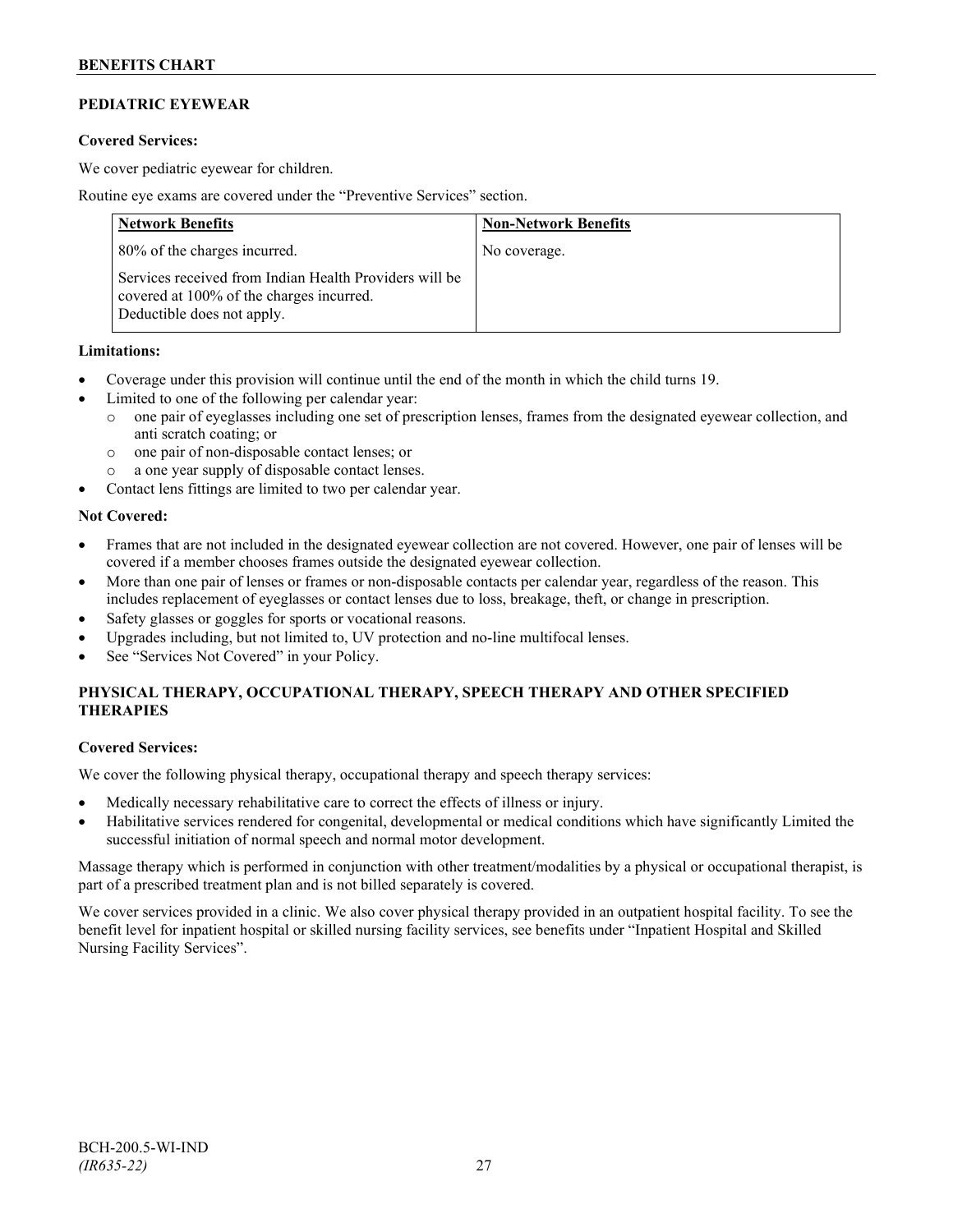# **Rehabilitative care**

| <b>Network Benefits</b>                                | <b>Non-Network Benefits</b>                            |
|--------------------------------------------------------|--------------------------------------------------------|
| 80% of the charges incurred.                           | 50% of the charges incurred.                           |
| Services received from Indian Health Providers will be | Services received from Indian Health Providers will be |
| covered at 100% of the charges incurred.               | covered at 100% of the charges incurred.               |
| Deductible does not apply.                             | Deductible does not apply.                             |
| Physical, Occupational and Speech Therapy are          | Physical, Occupational and Speech Therapy are          |
| Limited to 20 visits each per calendar year.           | Limited to 20 visits each per calendar year.           |

In addition to the services provided above, we cover a minimum of:

- 20 visits per calendar year for pulmonary rehabilitation therapy,
- 36 visits per calendar year for cardiac rehabilitation therapy,
- 30 visits per calendar year for post-cochlear implant aural therapy,
- 20 visits per calendar year for cognitive rehabilitation therapy.

The maximum number of visits are combined for Network Benefits and Non-Network Benefits.

# **Habilitative care**

| <b>Network Benefits</b>                                | <b>Non-Network Benefits</b>                            |
|--------------------------------------------------------|--------------------------------------------------------|
| 80% of the charges incurred.                           | 50% of the charges incurred.                           |
| Services received from Indian Health Providers will be | Services received from Indian Health Providers will be |
| covered at 100% of the charges incurred.               | covered at 100% of the charges incurred.               |
| Deductible does not apply.                             | Deductible does not apply.                             |
| Physical, Occupational and Speech Therapy are          | Physical, Occupational and Speech Therapy are          |
| Limited to 20 visits each per calendar year.           | Limited to 20 visits each per calendar year.           |

The maximum number of visits is combined for Network Benefits and Non-Network Benefits.

# **Not Covered:**

- Massage therapy for the purpose of comfort or convenience of the Insured.
- See "Services Not Covered" in your Policy.

# **PRESCRIPTION DRUG SERVICES**

## **Covered Services:**

We cover prescription drugs and medications that can be self-administered or are administered in a physician's office.

**For Network Benefits, drugs and medications must be obtained at a network pharmacy.**

**If a copayment is required, you must pay one copayment for each 30-day supply, or portion thereof.**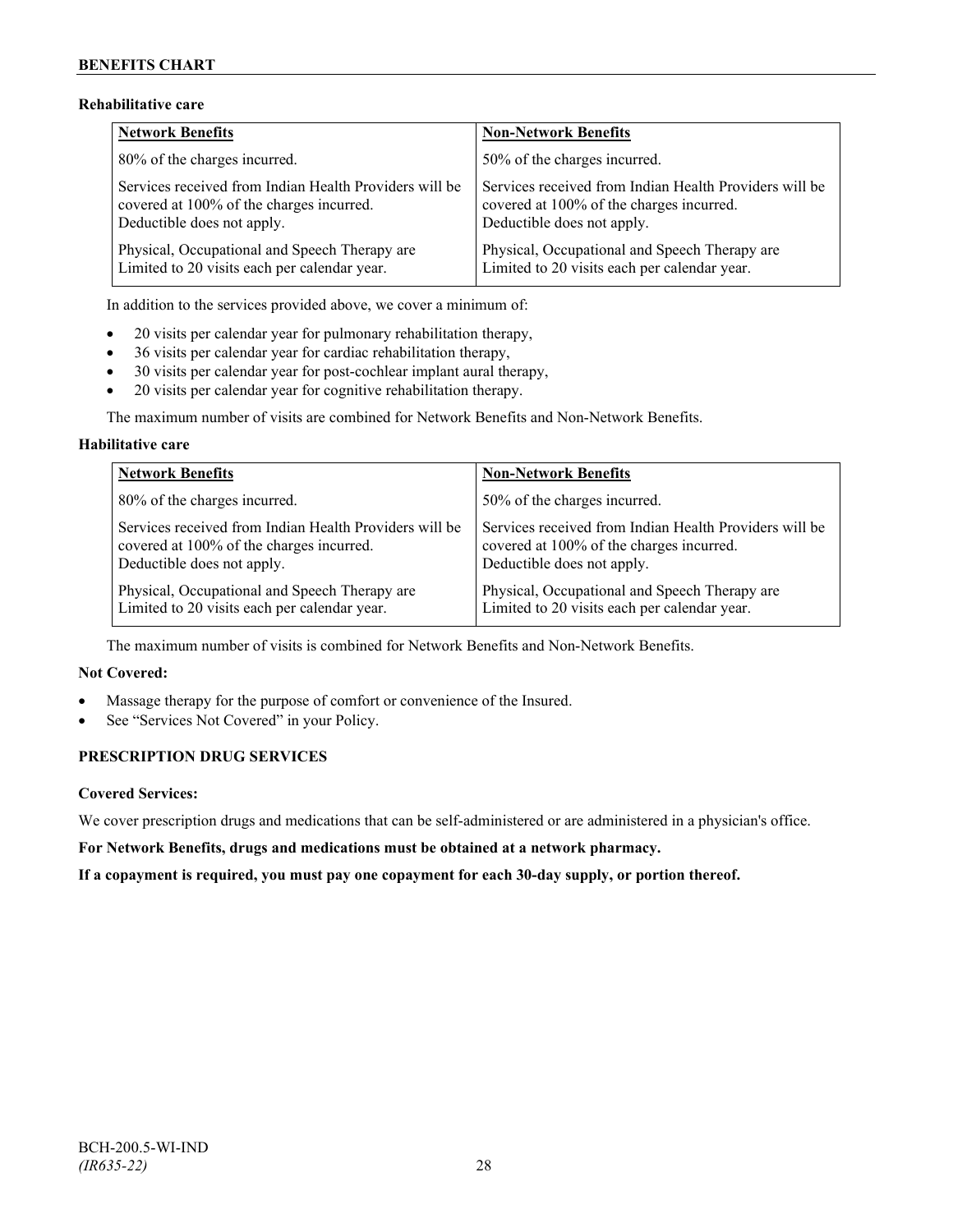# **Outpatient drugs (except as specified below)**

| <b>Network Benefits</b>                                                                                                                                                                                                                                                                                                                                                      | <b>Non-Network Benefits</b>                                                                                                                                      |
|------------------------------------------------------------------------------------------------------------------------------------------------------------------------------------------------------------------------------------------------------------------------------------------------------------------------------------------------------------------------------|------------------------------------------------------------------------------------------------------------------------------------------------------------------|
| 100% of the charges incurred, subject to a<br>copayment of \$5 for generic low cost formulary drugs,<br>and 100% of the charges incurred, subject to a<br>copayment of \$25 for generic high cost formulary<br>drugs.<br>Deductible does not apply.                                                                                                                          | 50% of the charges incurred.<br>Services received from Indian Health Providers will be<br>covered at 100% of the charges incurred.<br>Deductible does not apply. |
| Brand name formulary drugs are covered at 80% of the<br>charges incurred.                                                                                                                                                                                                                                                                                                    |                                                                                                                                                                  |
| Non-formulary drugs are covered at 50% of the charges<br>incurred.                                                                                                                                                                                                                                                                                                           |                                                                                                                                                                  |
| In no event will your cost for a formulary insulin drug<br>exceed \$25. Deductible does not apply to formulary<br>insulin drugs.                                                                                                                                                                                                                                             |                                                                                                                                                                  |
| Services received from Indian Health Providers will be<br>covered at 100% of the charges incurred.<br>Deductible does not apply.                                                                                                                                                                                                                                             |                                                                                                                                                                  |
| Oral chemotherapy drugs are included on the<br>Specialty Drug List. However, you pay the applicable<br>outpatient drug benefit. As required by Wisconsin law,<br>you will not pay higher cost sharing (deductible,<br>copayment or coinsurance) for orally administered<br>chemotherapy drugs than you pay for injected or<br>intravenously administered chemotherapy drugs. |                                                                                                                                                                  |

# **Mail order drugs**

| <b>Network Benefits</b>                                                                                                                                                                                                                                                                                                                                                                         | <b>Non-Network Benefits</b>                                                                                |
|-------------------------------------------------------------------------------------------------------------------------------------------------------------------------------------------------------------------------------------------------------------------------------------------------------------------------------------------------------------------------------------------------|------------------------------------------------------------------------------------------------------------|
| For your convenience, you may also get up to a 90-day<br>supply of outpatient prescription drugs that can be self-<br>administered through the designated mail order service.<br>Outpatient drugs ordered through this service are<br>covered at the benefit percent and copayments shown in<br>Outpatient Drugs above.<br>Specialty Drugs are not available through the mail order<br>service. | Mail order drugs are only available through the<br>designated mail order service.<br>See Network Benefits. |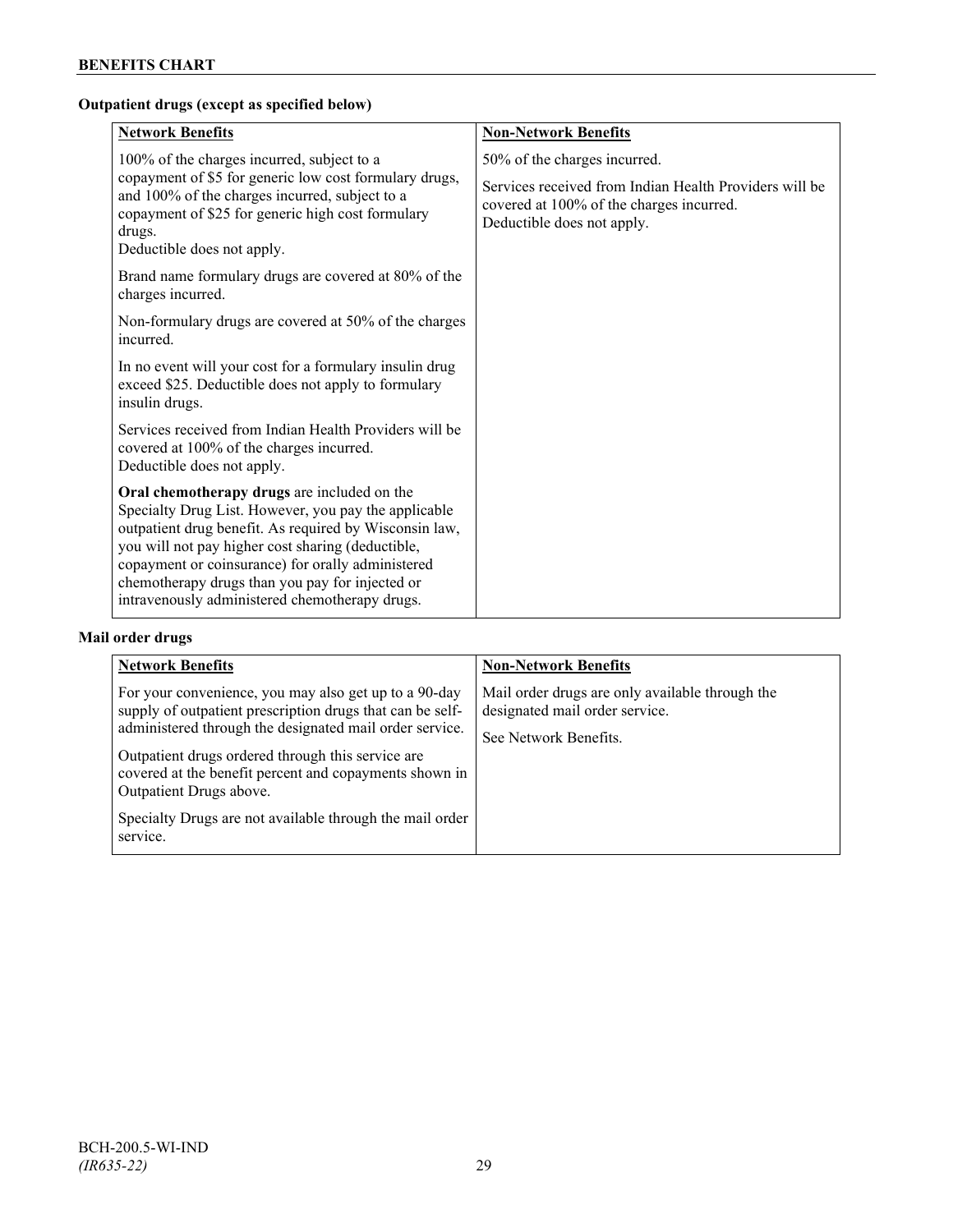#### **Specialty drugs that are self-administered**

| <b>Network Benefits</b>                                                                                                                                                                                                                                                                                                                                                      | <b>Non-Network Benefits</b> |
|------------------------------------------------------------------------------------------------------------------------------------------------------------------------------------------------------------------------------------------------------------------------------------------------------------------------------------------------------------------------------|-----------------------------|
| 50% of the charges incurred.                                                                                                                                                                                                                                                                                                                                                 | No coverage.                |
| Services received from Indian Health Providers will be<br>covered at 100% of the charges incurred.<br>Deductible does not apply.                                                                                                                                                                                                                                             |                             |
| Oral chemotherapy drugs are included on the<br>Specialty Drug List. However, you pay the applicable<br>outpatient drug benefit. As required by Wisconsin law,<br>you will not pay higher cost sharing (deductible,<br>copayment or coinsurance) for orally administered<br>chemotherapy drugs than you pay for injected or<br>intravenously administered chemotherapy drugs. |                             |

Specialty Drugs are Limited to drugs on the Specialty Drug List and must be obtained from a designated vendor.

## **Tobacco cessation drugs are covered for all FDA approved tobacco cessation drugs**

| <b>Network Benefits</b>                                     | <b>Non-Network Benefits</b>                                                                                                                                      |
|-------------------------------------------------------------|------------------------------------------------------------------------------------------------------------------------------------------------------------------|
| 100% of the charges incurred.<br>Deductible does not apply. | 50% of the charges incurred.<br>Services received from Indian Health Providers will be<br>covered at 100% of the charges incurred.<br>Deductible does not apply. |

#### **Contraceptive drugs**

| <b>Network Benefits</b>                                                                                                                                                                                                                            | <b>Non-Network Benefits</b>                                                                                                                                      |
|----------------------------------------------------------------------------------------------------------------------------------------------------------------------------------------------------------------------------------------------------|------------------------------------------------------------------------------------------------------------------------------------------------------------------|
| 100% of the charges incurred for formulary drugs.<br>Deductible does not apply.<br>If a physician requests that a Non-Formulary<br>contraceptive drug be dispensed as written, the drug<br>will be covered at 100%, not subject to the deductible. | 50% of the charges incurred.<br>Services received from Indian Health Providers will be<br>covered at 100% of the charges incurred.<br>Deductible does not apply. |

**ACA preventive medications.** We cover preventive medications currently recommended by USPSTF with an A or B rating if they are prescribed by your medical provider and they are listed on our Commercial ACA Preventive Drug List. Preventive medications are subject to periodic review and modification. Changes would be effective in accordance with the federal rules and reflected in our current medical coverage criteria for preventive care services.

| <b>Network Benefits</b>       | <b>Non-Network Benefits</b>                                                                                                      |
|-------------------------------|----------------------------------------------------------------------------------------------------------------------------------|
| 100% of the charges incurred. | 50% of the charges incurred.                                                                                                     |
| Deductible does not apply.    | Services received from Indian Health Providers will be<br>covered at 100% of the charges incurred.<br>Deductible does not apply. |

#### **Limitations:**

- Certain drugs may require prior authorization as indicated on the Formulary. HealthPartners may require prior authorization for the drug and also the site where the drug will be provided. Certain drugs are subject to our utilization review process and quantity limits.
- Certain non-formulary drugs require prior authorization. In addition, certain drugs may be subject to any quantity limits applied as part of our trial program. The trial drug program applies to new prescriptions for certain drugs which have high toxicity, low tolerance, high costs and/or high potential for waste. Trial drugs are indicated on the formulary and/or the Specialty Drug List. Your first fill of a trial drug may be limited to less than a month supply. If the drug is well tolerated and effective, you will receive the remainder of your first month supply.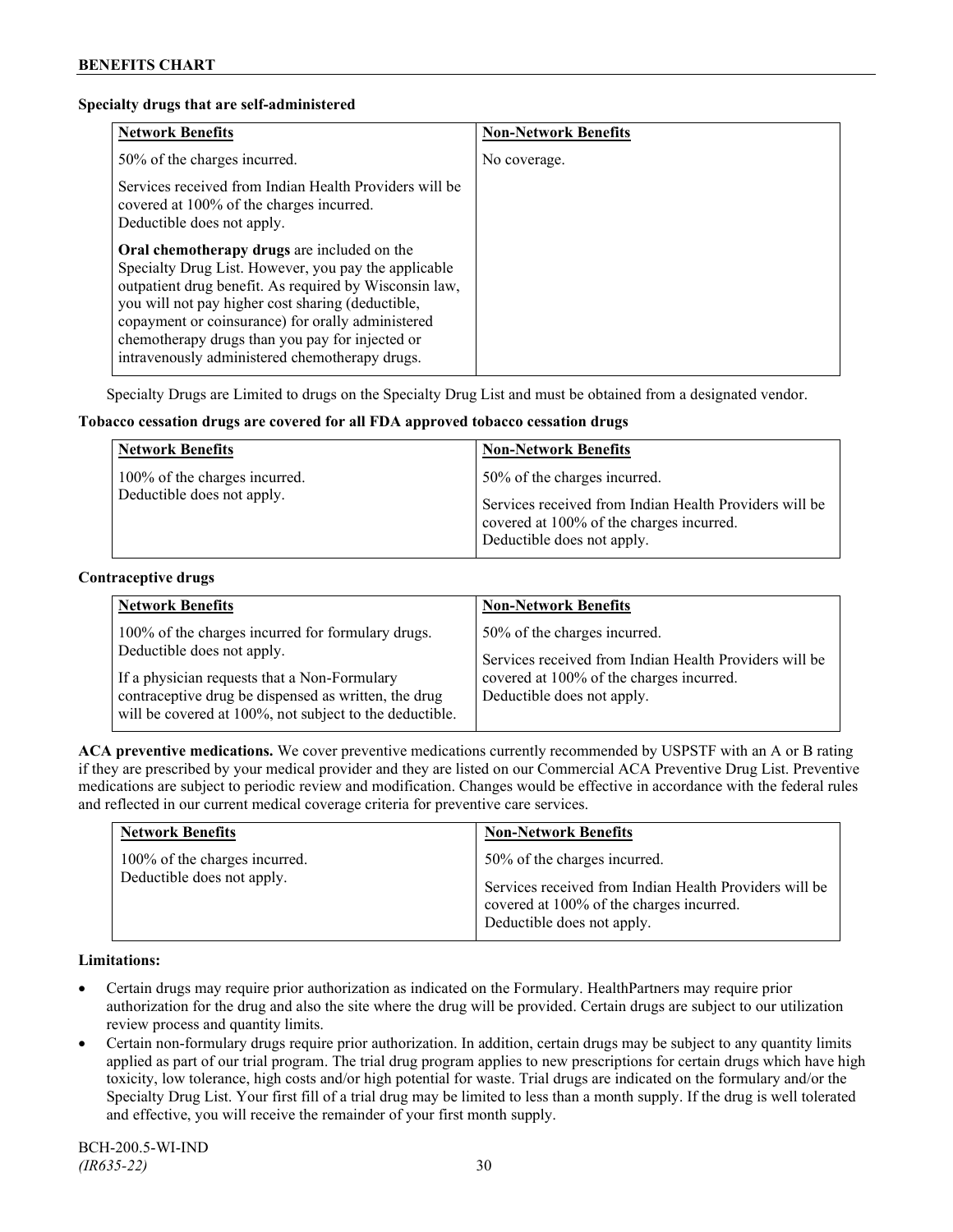# **BENEFITS CHART**

- If an Insured requests a brand name drug when there is a generic equivalent, the brand name drug will be covered up to the charge that would apply to the generic drug, minus any required copayment. If a physician requests that a brand name drug be dispensed as written, the drug will be paid at the non-formulary benefit.
- We may require Insureds to try over-the-counter (OTC) drug alternatives before approving more costly formulary prescription drugs.
- Unless otherwise specified in the Prescription Drug Services section, you may receive up to a 30-day supply per prescription.
- New prescriptions to treat certain chronic conditions are Limited to a 30-day supply.
- A 90-day supply will be covered and dispensed only at pharmacies that participate in our extended day supply program.
- No more than a 30-day supply of Specialty Drugs will be covered and dispensed at a time unless it's a manufacturer supplied drug that cannot be split that supplies the Insured with more than a 30-day supply.

# **Not Covered:**

- Replacement of prescription drugs, medications, equipment and supplies due to loss, damage or theft.
- Nonprescription (over-the-counter) drugs or medications, including, but not Limited to, vitamins, supplements, homeopathic remedies, and non-FDA approved drugs, unless listed on the Formulary and prescribed by a physician or legally authorized health care provider under applicable state and federal law. This exclusion does not include over-thecounter contraceptives for women as allowed under the Affordable Care Act when the Insured obtains a prescription for the item. In addition, if the Insured obtains a prescription, this exclusion does not include aspirin to prevent cardiovascular disease for men and women of certain ages; folic acid supplements for women who may become pregnant; fluoride chemoprevention supplements for children without fluoride in their water source; and iron supplements for children ages 6-12 months who are at risk for anemia.
- All drugs for the treatment of sexual dysfunction.
- All drugs for the treatment of growth deficiency.
- Fertility drugs.
- Medical cannabis.
- Drugs on the Excluded Drug List. The Excluded Drug List includes select drugs within a therapy class that are not eligible for coverage. This includes drugs that may be excluded for certain indications. The Excluded Drug List is available at [healthpartners.com.](http://www.healthpartners.com/)
- Drugs that are newly approved by the FDA until they are reviewed and approved by HealthPartners Pharmacy and Therapeutics Committee.
- Medical devices approved by the FDA will not be covered under the Prescription Drug Services section unless they are on our formulary. Covered medical devices are generally submitted and reimbursed under your medical benefits.
- See "Services Not Covered" in your Policy.

# **PREVENTIVE SERVICES**

## **Applicable Definitions:**

**Routine Preventive Services** are routine healthcare services that include screenings, check-ups and counseling to prevent illness, disease or other health problems before symptoms occur.

**Diagnostic Services** are services to help a provider understand your symptoms, diagnose illness and decide what treatment may be needed. They may be the same services that are listed as preventive services, but they are being used as diagnostic services. Your provider will determine if these services are preventive or diagnostic. These services are not preventive if received as part of a visit to diagnose, manage or maintain an acute or chronic medical condition, illness or injury. When that occurs, unless otherwise indicated below, standard deductibles, copayments or coinsurance apply.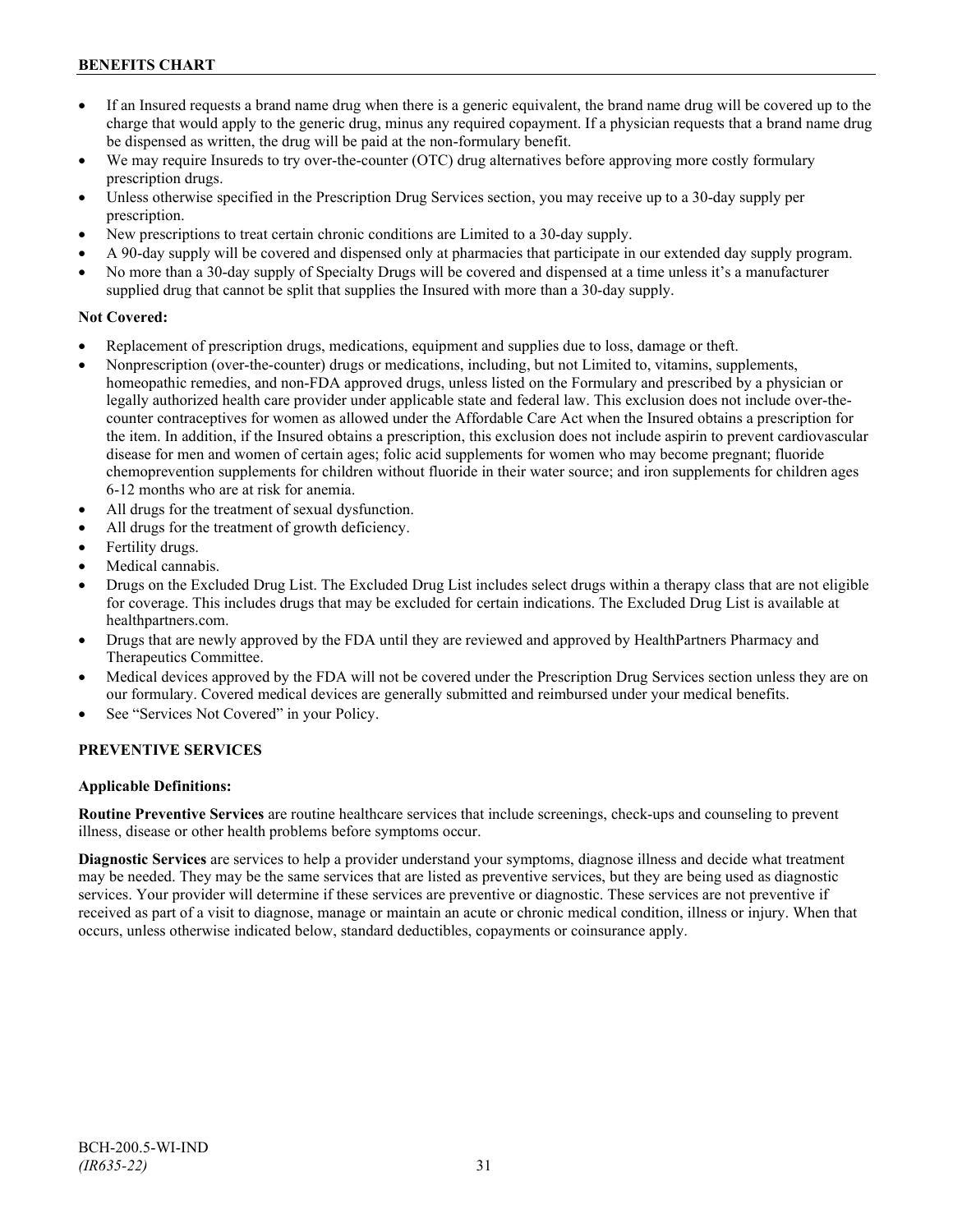# **Covered Services:**

We cover preventive services that meet any of the requirements under the Affordable Care Act (ACA) shown in the bulleted items below. These preventive services are covered at 100% under the Network Benefits with no deductible, copayments or coinsurance. (If a preventive service is not required by the ACA and it is covered at a lower benefit level, it will be specified below.) Preventive benefits mandated under the ACA are subject to periodic review and modification. Changes would be effective in accordance with the federal rules. Preventive services mandated by the ACA include:

- Evidence-based items or services that have in effect a rating of A or B in the current recommendations of the United States Preventive Services Task Force with respect to the individual;
- Immunizations for routine use in children, adolescents, and adults that have in effect a recommendation from the Advisory Committee on Immunization Practices of the Centers for Disease Control and Prevention with respect to the individual;
- With respect to infants, children, and adolescents, evidence-informed preventive care and screenings provided for in comprehensive guidelines supported by the Health Resources and Services Administration; and
- With respect to women, preventive care and screenings provided for in comprehensive guidelines supported by the Health Resources and Services Administration.

Covered services are based on established medical policies, which are subject to periodic review and modification by the medical directors. These medical policies (medical coverage criteria) are available by calling Member Services, or logging on to your "*my*HealthPartners" account at [healthpartners.com.](http://www.healthpartners.com/)

## **ACA and state mandated preventive services are covered as follows:**

**Routine health exams and periodic health assessments**. A physician or health care provider will counsel you as to how often health assessments are needed based on age, sex and health status. This includes screening and counseling for tobacco cessation and all FDA approved tobacco cessation medications including over-the-counter drugs (as shown in the Prescription Drug Services section).

| <b>Network Benefits</b>                                     | <b>Non-Network Benefits</b>                                                                                                                                      |
|-------------------------------------------------------------|------------------------------------------------------------------------------------------------------------------------------------------------------------------|
| 100% of the charges incurred.<br>Deductible does not apply. | 50% of the charges incurred.<br>Services received from Indian Health Providers will be<br>covered at 100% of the charges incurred.<br>Deductible does not apply. |

**Child health supervision services.** This includes pediatric preventive services such as newborn screenings, appropriate immunizations, developmental assessments and laboratory services appropriate to the age of the child from birth to 72 months, and appropriate immunizations to age 18.

| <b>Network Benefits</b>       | <b>Non-Network Benefits</b>                                                                                                      |
|-------------------------------|----------------------------------------------------------------------------------------------------------------------------------|
| 100% of the charges incurred. | 50% of the charges incurred.                                                                                                     |
| Deductible does not apply.    | Services received from Indian Health Providers will be<br>covered at 100% of the charges incurred.<br>Deductible does not apply. |

#### **Routine prenatal care and exams**

| <b>Network Benefits</b>                                     | <b>Non-Network Benefits</b>                                                                                                                                      |
|-------------------------------------------------------------|------------------------------------------------------------------------------------------------------------------------------------------------------------------|
| 100% of the charges incurred.<br>Deductible does not apply. | 50% of the charges incurred.<br>Services received from Indian Health Providers will be<br>covered at 100% of the charges incurred.<br>Deductible does not apply. |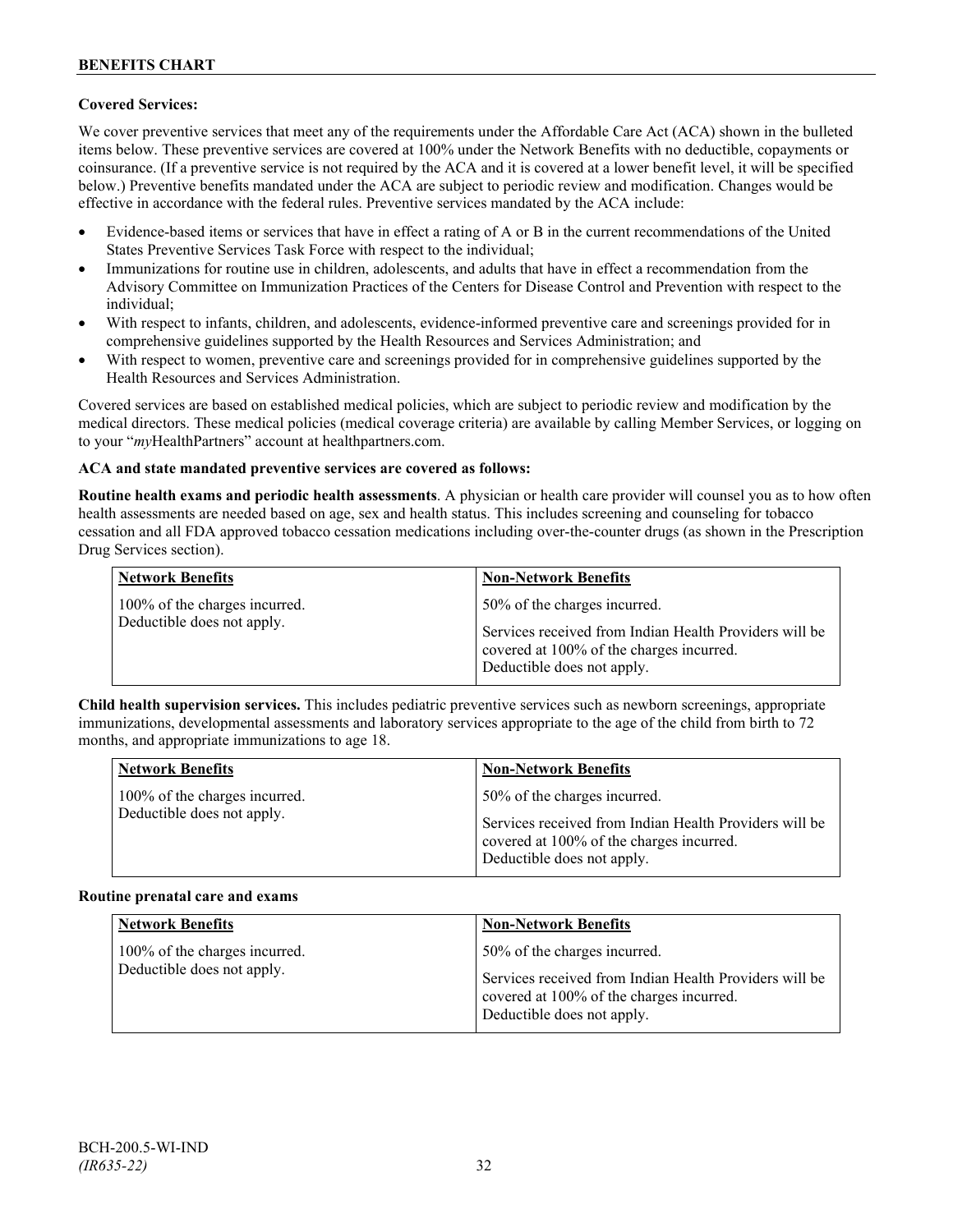**Routine postnatal care.** This includes health exams, assessments, education and counseling relating to the period immediately after childbirth.

| <b>Network Benefits</b>                                     | <b>Non-Network Benefits</b>                                                                                                                                      |
|-------------------------------------------------------------|------------------------------------------------------------------------------------------------------------------------------------------------------------------|
| 100% of the charges incurred.<br>Deductible does not apply. | 50% of the charges incurred.<br>Services received from Indian Health Providers will be<br>covered at 100% of the charges incurred.<br>Deductible does not apply. |

**Routine screening procedures for cancer.** This includes colorectal screening, digital rectal examinations and other cancer screenings recommended by the USPSTF with an A or B rating. Women's preventive health services below describe additional routine screening procedures for cancer.

| <b>Network Benefits</b>                                     | <b>Non-Network Benefits</b>                                                            |
|-------------------------------------------------------------|----------------------------------------------------------------------------------------|
| 100% of the charges incurred.<br>Deductible does not apply. | 50% of the charges incurred.<br>Services received from Indian Health Providers will be |
|                                                             | covered at 100% of the charges incurred.<br>Deductible does not apply.                 |

## **Routine eye and hearing exams for members under the age of 22**

| <b>Network Benefits</b>                                     | <b>Non-Network Benefits</b>                                                                                                                                      |
|-------------------------------------------------------------|------------------------------------------------------------------------------------------------------------------------------------------------------------------|
| 100% of the charges incurred.<br>Deductible does not apply. | 50% of the charges incurred.<br>Services received from Indian Health Providers will be<br>covered at 100% of the charges incurred.<br>Deductible does not apply. |

**Professional voluntary family planning services.** This includes services to prevent or delay a pregnancy, including counseling and education. Services must be provided by a licensed provider.

| 50% of the charges incurred.<br>100% of the charges incurred.<br>Deductible does not apply.<br>Services received from Indian Health Providers will be<br>covered at 100% of the charges incurred.<br>Deductible does not apply. |  |
|---------------------------------------------------------------------------------------------------------------------------------------------------------------------------------------------------------------------------------|--|

#### **Adult immunizations**

| <b>Network Benefits</b>       | <b>Non-Network Benefits</b>   |
|-------------------------------|-------------------------------|
| 100% of the charges incurred. | 100% of the charges incurred. |
| Deductible does not apply.    | Deductible does not apply.    |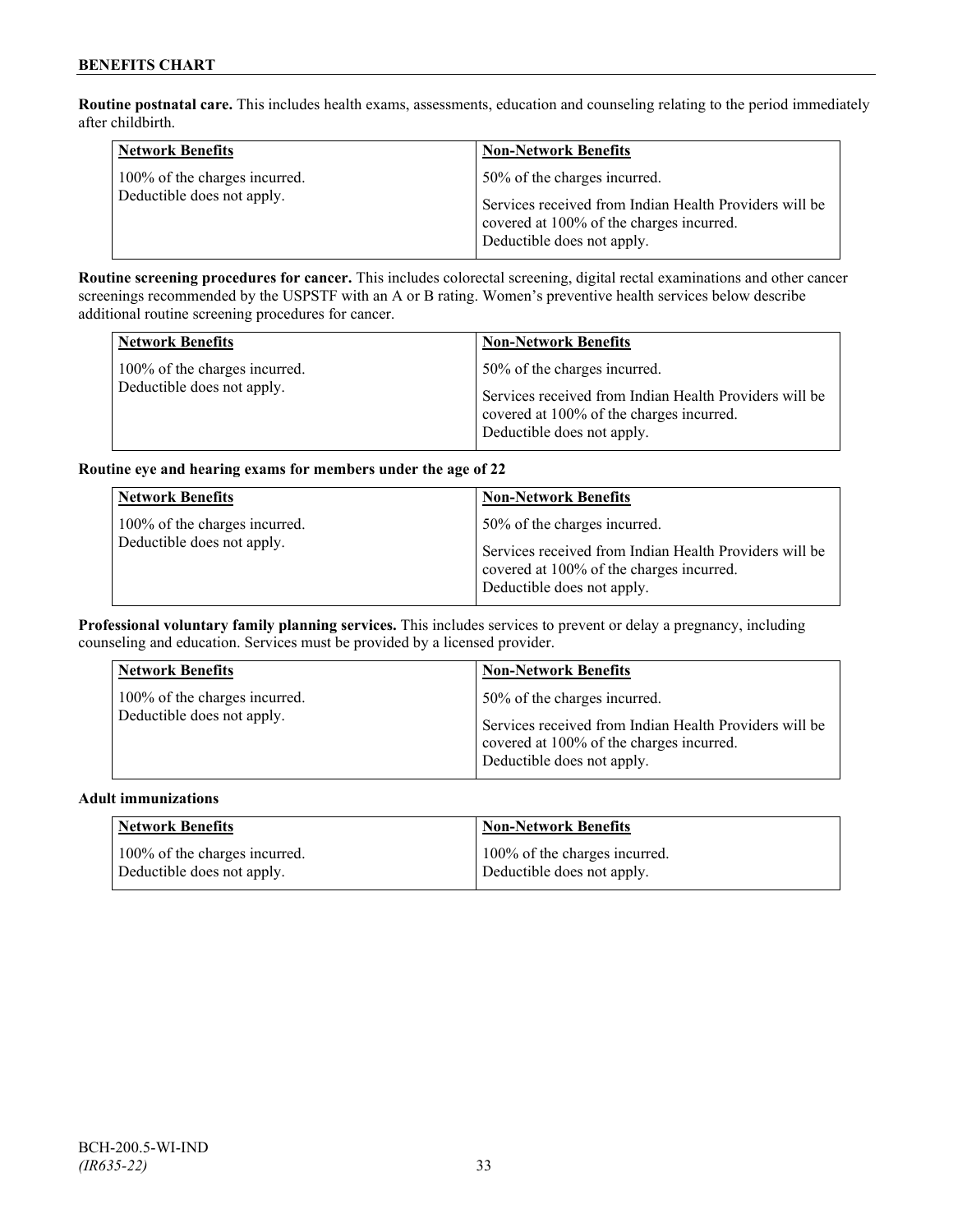**Women's preventive health services.** This includes mammograms, screenings for cervical cancer (pap smears), breast pumps, human papillomavirus (HPV) testing, counseling for sexually transmitted infections, counseling and screening for human immunodeficiency virus (HIV), and all FDA approved contraceptive methods as prescribed by a doctor, sterilization procedures, education and counseling (see the Prescription Drug Services section for coverage of oral contraceptive drugs). We also provide genetic screening for BRCA if someone in your family has the gene or you have a diagnosis of cancer.

The U.S. Preventive Services Task Force (USPSTF) recommends screening mammography, with or without clinical breast examination (CBE), every 1-2 years for women aged 40 and older. For women age 50 and older, we cover an annual mammogram.

| <b>Network Benefits</b>                                     | <b>Non-Network Benefits</b>                                                                                                                                      |
|-------------------------------------------------------------|------------------------------------------------------------------------------------------------------------------------------------------------------------------|
| 100% of the charges incurred.<br>Deductible does not apply. | 50% of the charges incurred.<br>Services received from Indian Health Providers will be<br>covered at 100% of the charges incurred.<br>Deductible does not apply. |

**Obesity screening and management.** We cover obesity screening and counseling for all ages during a routine preventive care exam. If you are age 18 or older and have a body mass index of 30 or more, we also cover intensive obesity management to help you lose weight. Your primary care doctor can coordinate these services.

| <b>Network Benefits</b>       | <b>Non-Network Benefits</b>                                                                                                      |
|-------------------------------|----------------------------------------------------------------------------------------------------------------------------------|
| 100% of the charges incurred. | 50% of the charges incurred.                                                                                                     |
| Deductible does not apply.    | Services received from Indian Health Providers will be<br>covered at 100% of the charges incurred.<br>Deductible does not apply. |

# **In addition to any ACA or state mandated preventive services referenced above, we cover the following eligible preventive services:**

## **Routine hearing exams for adults age 22 and older**

| <b>Network Benefits</b>                                                                                                          | <b>Non-Network Benefits</b>                                                                                                      |
|----------------------------------------------------------------------------------------------------------------------------------|----------------------------------------------------------------------------------------------------------------------------------|
| 80% of the charges incurred.                                                                                                     | 50% of the charges incurred.                                                                                                     |
| Services received from Indian Health Providers will be<br>covered at 100% of the charges incurred.<br>Deductible does not apply. | Services received from Indian Health Providers will be<br>covered at 100% of the charges incurred.<br>Deductible does not apply. |

#### **Eye exams for adults diagnosed with diabetes**

| <b>Network Benefits</b>                                     | <b>Non-Network Benefits</b>                                                                                                                                      |
|-------------------------------------------------------------|------------------------------------------------------------------------------------------------------------------------------------------------------------------|
| 100% of the charges incurred.<br>Deductible does not apply. | 50% of the charges incurred.<br>Services received from Indian Health Providers will be<br>covered at 100% of the charges incurred.<br>Deductible does not apply. |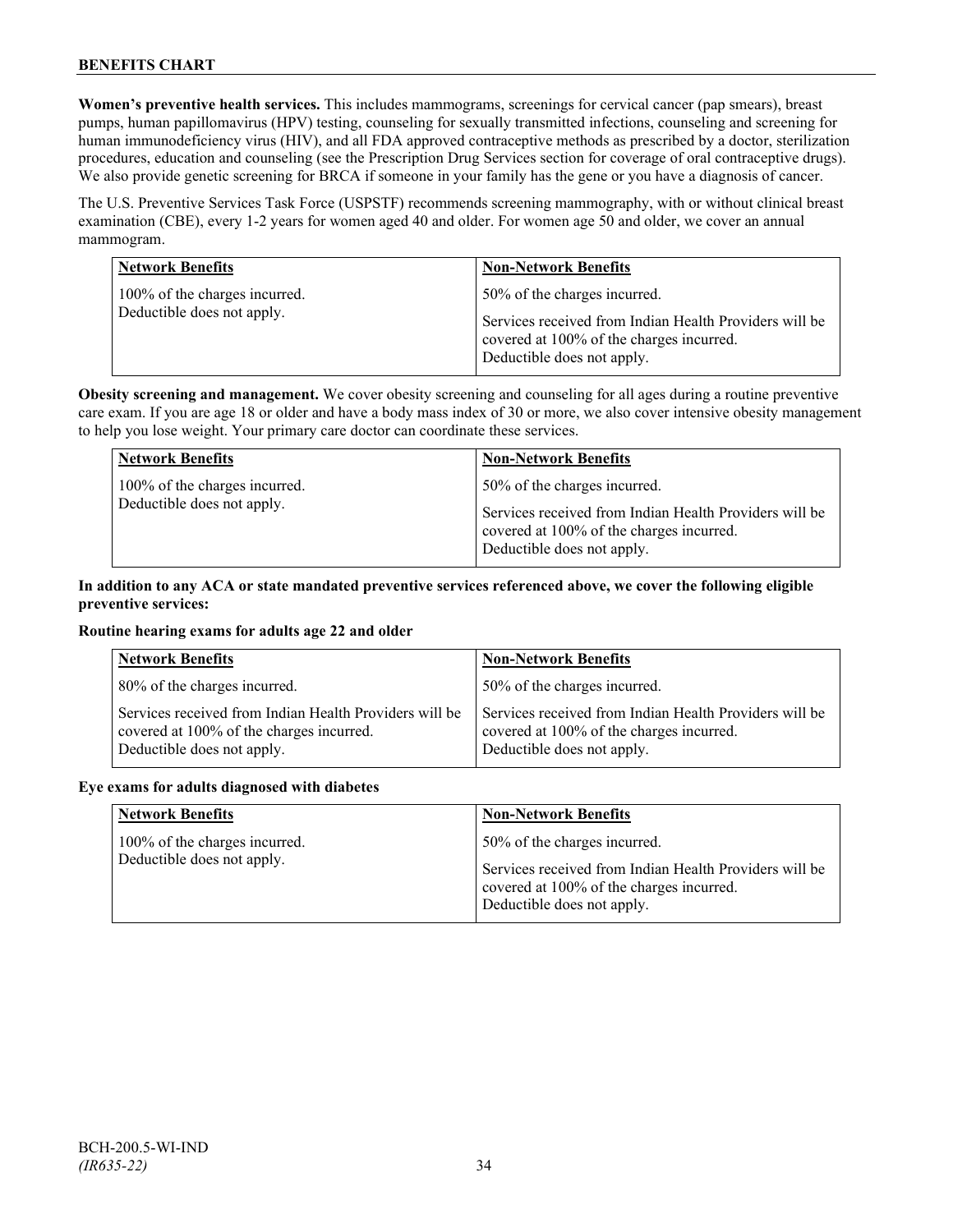**Ovarian cancer surveillance tests for women who are at risk.** "At risk for ovarian cancer" means (1) having a family history that includes any of the following: one or more first-degree or second-degree relatives with ovarian cancer, clusters of female relatives with breast cancer or nonpolyposis colorectal cancer; or (2) testing positive for BRCA1 or BRCA2 mutations. "Surveillance tests for ovarian cancer" means annual screening using: CA-125 serum tumor marker testing, transvaginal ultrasound, pelvic examination or other proven ovarian cancer screening tests currently being evaluated by the federal Food and Drug Administration or by the National Cancer Institute.

| <b>Network Benefits</b>                                                                                                                                                                                                           | <b>Non-Network Benefits</b>                                                                                                                                                                                                           |
|-----------------------------------------------------------------------------------------------------------------------------------------------------------------------------------------------------------------------------------|---------------------------------------------------------------------------------------------------------------------------------------------------------------------------------------------------------------------------------------|
| Coverage level is same as corresponding Network<br>Benefit, depending on type of service provided, such as<br>Diagnostic Imaging Services, Laboratory Services<br>Office Visits for Illness or Injury, or Preventive<br>Services. | Coverage level is same as corresponding Non-Network<br>Benefit, depending on type of service provided, such as<br>Diagnostic Imaging Services, Laboratory Services<br>Office Visits for Illness or Injury, or Preventive<br>Services. |
|                                                                                                                                                                                                                                   |                                                                                                                                                                                                                                       |

#### **Limitations:**

• Services are not preventive if received as part of a visit to diagnose, manage or maintain an acute or chronic medical condition, illness or injury. When that occurs, unless otherwise indicated above, standard deductibles, copayments or coinsurance apply.

#### **Not Covered:**

- Routine eye exams for adults age 22 and older.
- See "Services Not Covered" in your Policy.

## **TELEHEALTH/TELEMEDICINE SERVICES**

#### **Definitions:**

**Telehealth, Telemedicine, or Virtual Care.** This is a means of communication between a health care professional and a patient. This includes the use of secure electronic information, imaging, and communication technologies, including:

- interactive audio or audio-video
- interactive audio with store-and-forward technology
- chat-based and email-based systems
- physician-to-physician consultation
- patient education
- data transmission
- data interpretation
- digital diagnostics (algorithm-enabled diagnostic support)
- digital therapeutics (the use of personal health devices and sensors, either alone or in combination with conventional drug therapies, for disease prevention and management)

#### Services can be delivered:

Synchronously: the patient and health care professional are engaging with one another at the same time; or Asynchronously: the patient and health care professional engage with each other at different points in time.

**Telephone Visits.** Live, synchronous, interactive encounters over the telephone between a patient and a healthcare provider.

**E-Visit or Chat-Based Visits.** Asynchronous online or mobile app encounters to discuss a patient's personal health information, vital signs, and other physiologic data or diagnostic images. The healthcare provider reviews and delivers a consultation, diagnosis, prescription or treatment plan after reviewing the patient's visit information.

**Virtuwell<sup>®</sup>.** This is an online service for you to receive a diagnosis and treatment for certain conditions, such as a cold, flu, ear pain and sinus infections. You may access the Virtuwell website at [virtuwell.com.](https://www.virtuwell.com/)

**Video Visits.** Live, synchronous, interactive encounters using secure web-based video between a patient and a healthcare provider.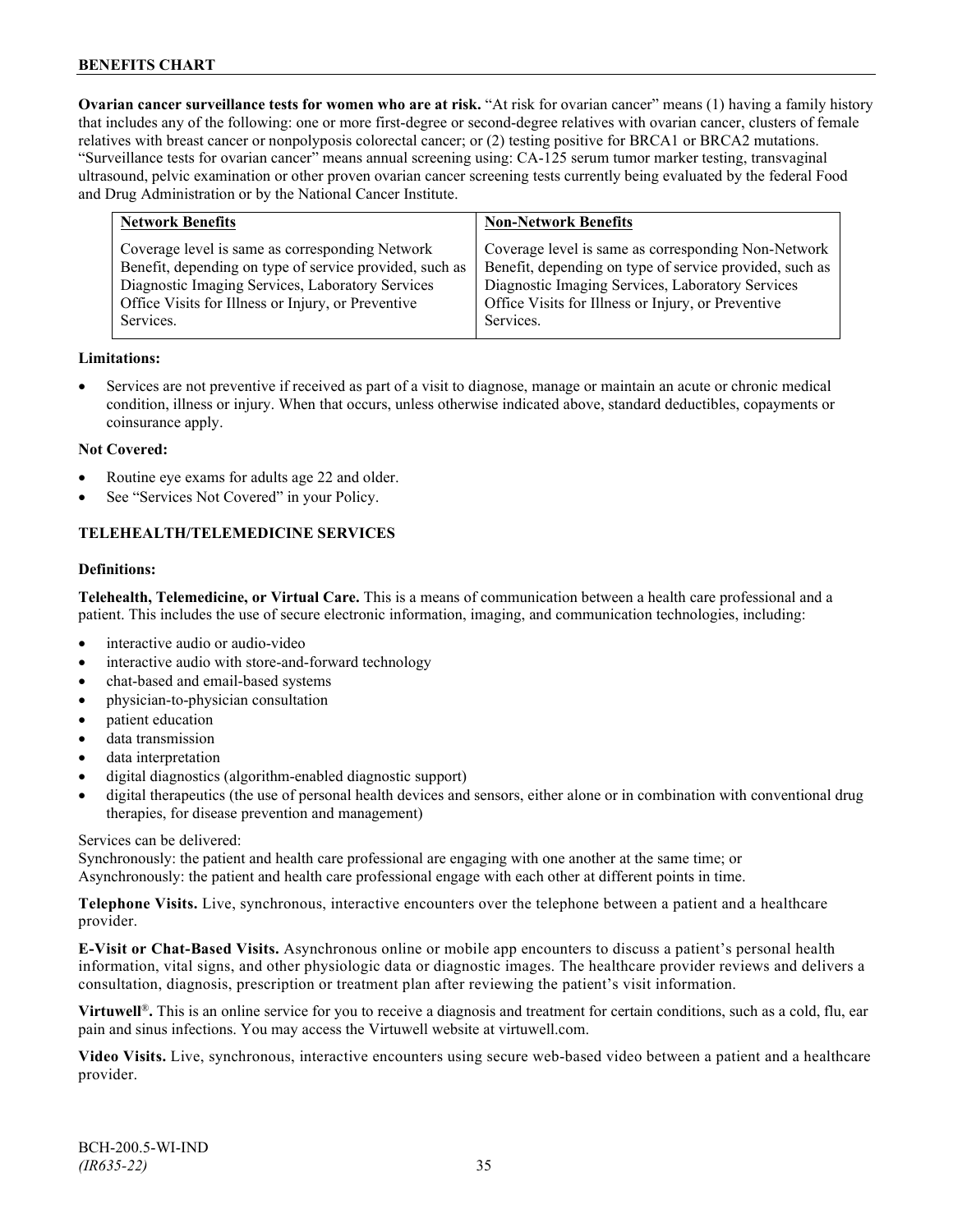# **Covered Services:**

The Plan covers the following methods of receiving care for services that would be eligible under the Plan if the service were provided in person.

## **Scheduled telephone visits**

| <b>Network Benefits</b>                                                                                                          | <b>Non-Network Benefits</b>                                                                                                      |
|----------------------------------------------------------------------------------------------------------------------------------|----------------------------------------------------------------------------------------------------------------------------------|
| 80% of the charges incurred.                                                                                                     | 50% of the charges incurred.                                                                                                     |
| Services received from Indian Health Providers will be<br>covered at 100% of the charges incurred.<br>Deductible does not apply. | Services received from Indian Health Providers will be<br>covered at 100% of the charges incurred.<br>Deductible does not apply. |

## **E-visits**

# **Access to online care through Virtuwell at [virtuwell.com](http://www.virtuwell.com/)**

| Network Benefits                                            | <b>Non-Network Benefits</b> |
|-------------------------------------------------------------|-----------------------------|
| 100% of the charges incurred.<br>Deductible does not apply. | No coverage.                |

## **All other E-visits**

| <b>Network Benefits</b>                                                                                                          | <b>Non-Network Benefits</b>                                                                                                      |
|----------------------------------------------------------------------------------------------------------------------------------|----------------------------------------------------------------------------------------------------------------------------------|
| 80% of the charges incurred.                                                                                                     | 50% of the charges incurred.                                                                                                     |
| Services received from Indian Health Providers will be<br>covered at 100% of the charges incurred.<br>Deductible does not apply. | Services received from Indian Health Providers will be<br>covered at 100% of the charges incurred.<br>Deductible does not apply. |

# **First four visits**

| If any of the first four visits are urgent care visits or<br>office visits, they are covered at 100%, subject to a<br>copayment of \$30 per visit, not subject to the<br>deductible.                                               |  |
|------------------------------------------------------------------------------------------------------------------------------------------------------------------------------------------------------------------------------------|--|
| If any of the first four visits are convenience clinic<br>visits, telephone visits or E-visits (other than<br>Virtuwell), they are covered at 100%, subject to a<br>copayment of \$15 per visit, not subject to the<br>deductible. |  |
| Then services will be covered at the deductible and<br>coinsurance and/or copayment indicated for urgent care<br>visits, office visits, convenience clinic visits, telephone<br>visits or E-visits (other than Virtuwell).         |  |
| Physician services are included; however, charges for<br>office procedures, laboratory, radiology and other<br>ancillary services are not included and will be subject<br>to the deductible and coinsurance and/or copayment.      |  |

## **Not Covered:**

• See "Services Not Covered" in your Policy.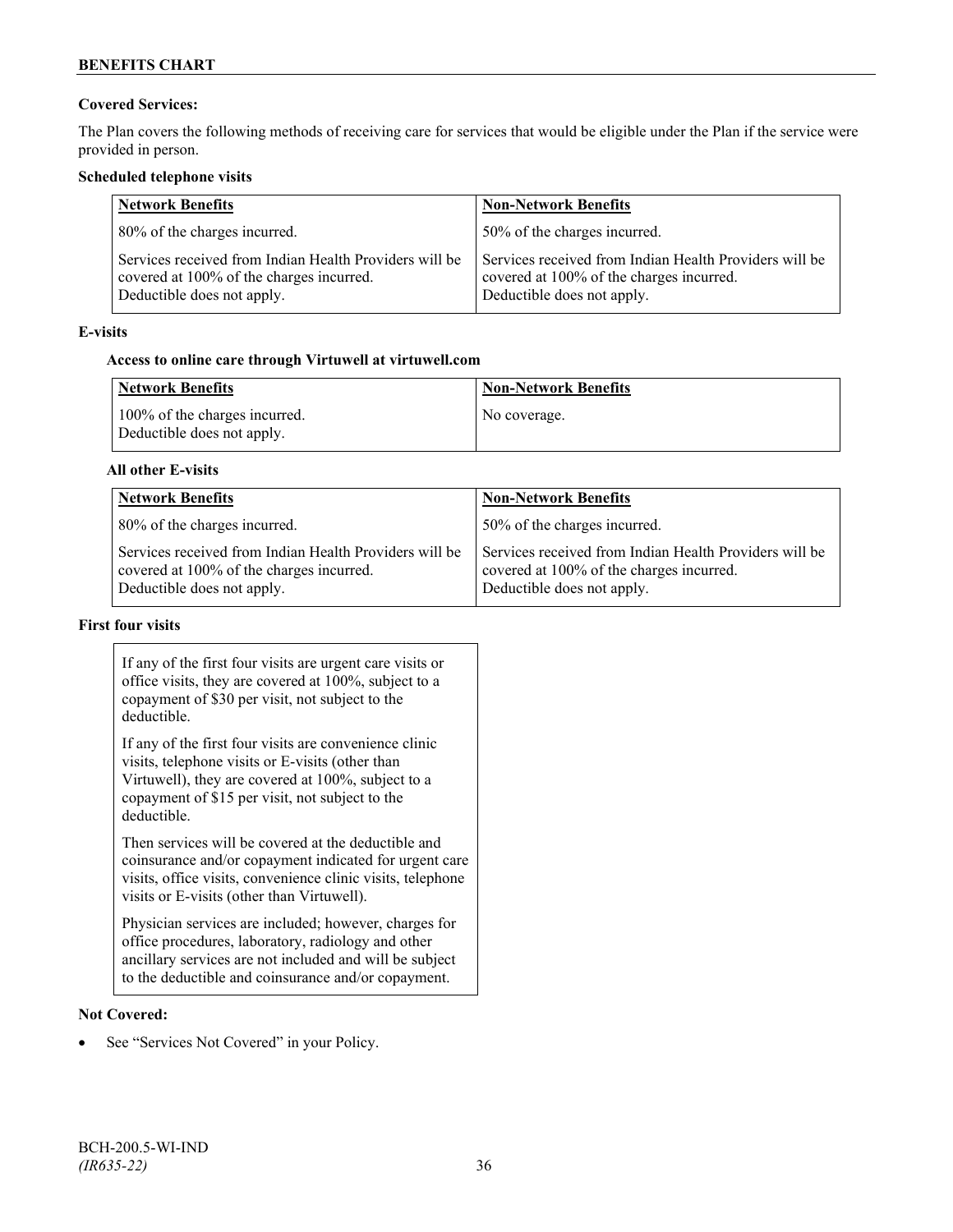# **TRANSPLANT SERVICES**

## **Applicable Definitions:**

**Autologous.** This is when the source of cells is from the individual's own marrow or stem cells.

**Allogeneic.** This is when the source of cells is from a related or unrelated donor's marrow or stem cells.

**Allogeneic Bone Marrow Transplant.** This is when the bone marrow is harvested from the related or unrelated donor and stored. The patient undergoes treatment which includes tumor ablation with high-dose chemotherapy and/or radiation. The bone marrow is reinfused (transplanted).

**Autologous Bone Marrow Transplant.** This is when the bone marrow is harvested from the individual and stored. The patient undergoes treatment which includes tumor ablation with high-dose chemotherapy and/or radiation. The bone marrow is reinfused (transplanted).

**Autologous/Allogeneic Stem Cell Support.** This is a treatment process that includes stem cell harvest from either bone marrow or peripheral blood, tumor ablation with high-dose chemotherapy and/or radiation, stem cell reinfusion, and related care. Autologous/allogeneic bone marrow transplantation and high dose chemotherapy with peripheral stem cell rescue/support are considered to be autologous/allogeneic stem cell support.

**Designated Transplant Center.** This is any health care provider, group or association of health care providers designated by us to provide services, supplies or drugs for specified transplants for our Insureds.

**Transplant Services.** This is transplantation (including retransplants) of the human organs or tissue listed below, including all related post-surgical treatment, follow-up care and drugs and multiple transplants for a related cause. Transplant services do not include other organ or tissue transplants or surgical implantation of mechanical devices functioning as a human organ, except surgical implantation of an FDA approved Ventricular Assist Device (VAD) or total artificial heart, functioning as a temporary bridge to heart transplantation.

Prior authorization is required prior to consultation to support coordination of care and benefits.

#### **Covered Services:**

We cover eligible transplant services (as defined above) while you are covered under your Policy. Transplants that will be considered for coverage are Limited to the following:

- Kidney transplants for end-stage disease.
- Cornea transplants for end-stage disease.
- Heart transplants for end-stage disease.
- Lung transplants or heart/lung transplants for: (1) primary pulmonary hypertension; (2) Eisenmenger's syndrome; (3) endstage pulmonary fibrosis; (4) alpha 1 antitrypsin disease; (5) cystic fibrosis; and (6) emphysema.
- Liver transplants for: (1) biliary atresia in children; (2) primary biliary cirrhosis; (3) post-acute viral infection (including hepatitis A, hepatitis B antigen e negative and hepatitis C) causing acute atrophy or post-necrotic cirrhosis; (4) primary sclerosing cholangitis; (5) alcoholic cirrhosis; and (6) hepatocellular carcinoma.
- Allogeneic bone marrow transplants or peripheral stem cell support associated with high dose chemotherapy for : (1) acute myelogenous leukemia; (2) acute lymphocytic leukemia; (3) chronic myelogenous leukemia; (4) severe combined immunodeficiency disease; (5) Wiskott-Aldrich syndrome; (6) aplastic anemia; (7) sickle cell anemia; (8) non-relapsed or relapsed non-Hodgkin's lymphoma; (9) multiple myeloma; and (10) testicular cancer.
- Autologous bone marrow transplants or peripheral stem cell support associated with high-dose chemotherapy for: (1) acute leukemia; (2) non-Hodgkin's lymphoma; (3) Hodgkin's disease; (4) Burkitt's lymphoma; (5) neuroblastoma; (6) multiple myeloma; (7) chronic myelogenous leukemia; and (8) non-relapsed non-Hodgkin's lymphoma.
- Pancreas transplants for simultaneous pancreas-kidney transplants for diabetes, pancreas after kidney, living related segmental simultaneous pancreas kidney transplantation and pancreas transplant alone.

To receive Network Benefits, charges for transplant services must be incurred at a Designated Transplant Center.

The transplant-related treatment provided, including expenses incurred for directly related donor services, shall be subject to and in accordance with the provisions, limitations, maximums and other terms of your Policy.